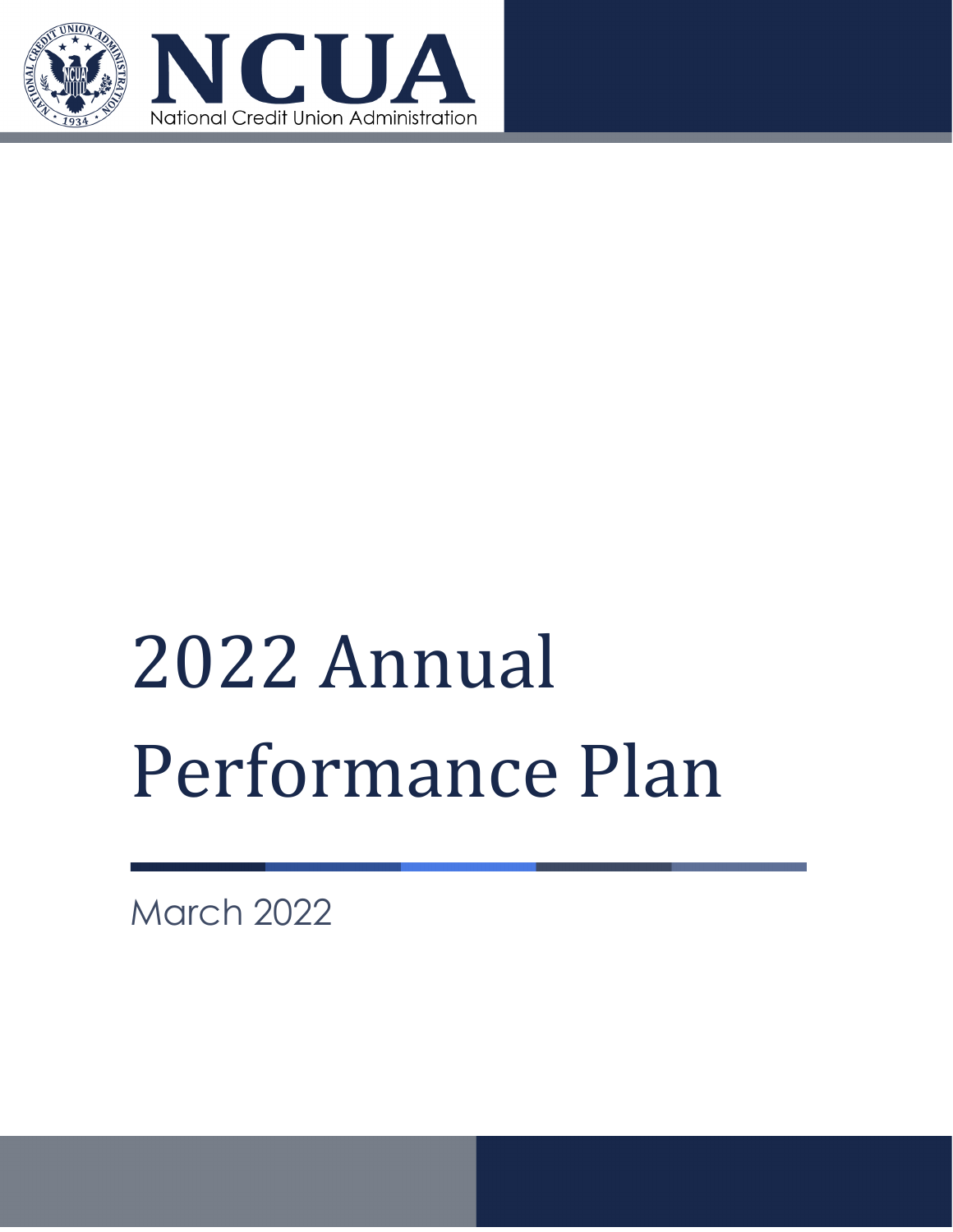

[This page intentionally left blank]

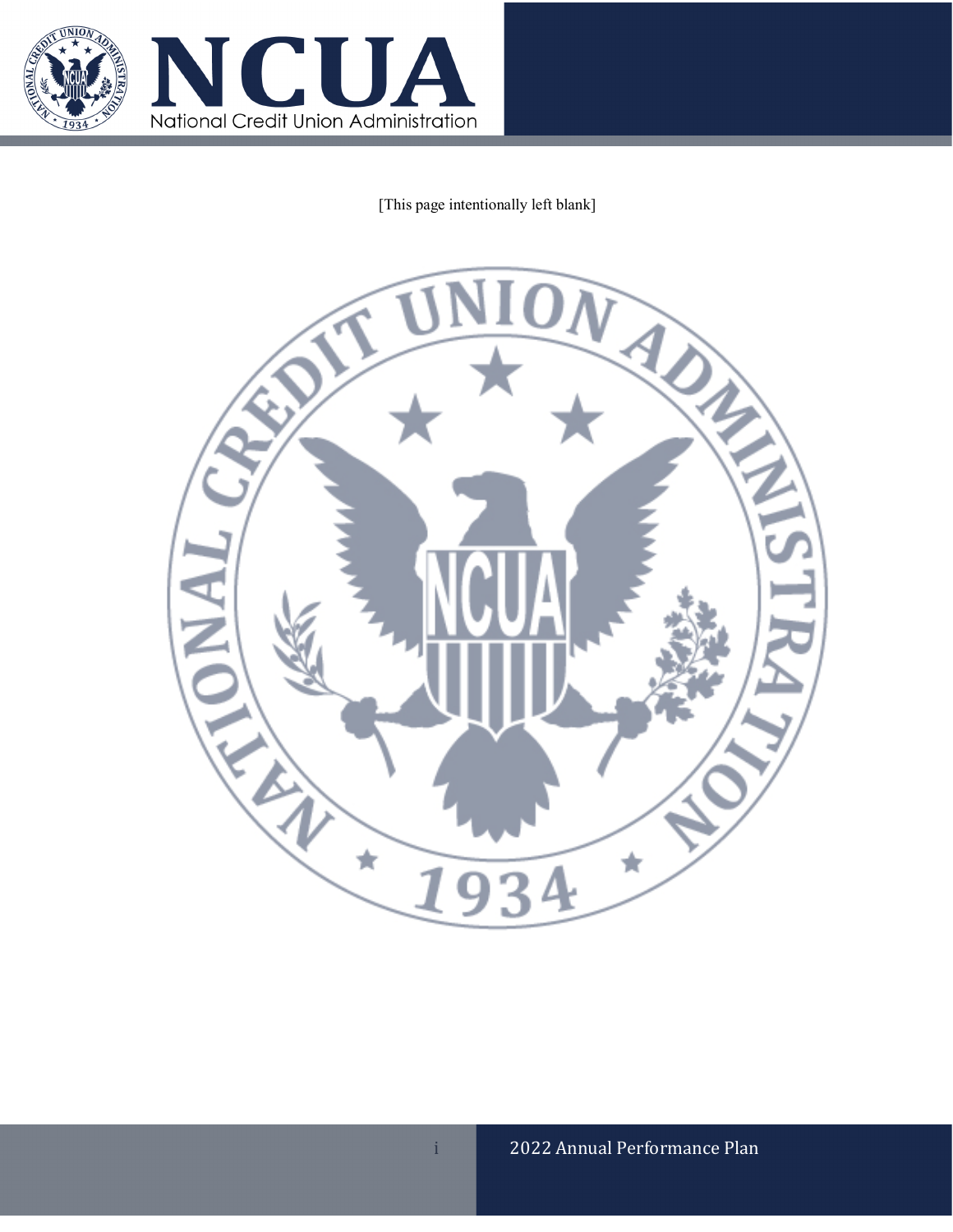

# <span id="page-2-0"></span>**About this 2022 Annual Performance Plan**

The National Credit Union Administration's (NCUA) *Annual Performance Plan*, in concert with the agency's budget, outlines the resources and strategies the NCUA will use to set priorities and improve performance. This plan is guided by the NCUA's *2022–2026 Strategic Plan*, which includes the following strategic goals:

- 1. Ensure a safe, sound, and viable system of cooperative credit that protects consumers;
- 2. Improve the financial well-being of individuals and communities through access to affordable and equitable financial products and services; and
- 3. Maximize organizational performance to enable mission success.

The *Annual Performance Plan* sets out performance measures and targets in support of the goals in the Strategic Plan. The NCUA's *Annual Performance Plan* has five components: (1) strategic goals; (2) strategic objectives; (3) performance goals; (4) performance measures and associated targets; and (5) means and strategies to accomplish the strategic objectives.

This *Annual Performance Plan* strives to provide all interested stakeholders, including the NCUA's employees, credit unions, credit union members, other federal and state regulatory agencies, and Congress, with transparency and understanding of the NCUA's performance objectives. This plan sets out performance indicators and associated targets in support of the goals outlined in the agency's *Strategic Plan* and draws a clear line from the agency's mission to the strategic goals, strategic objectives, performance goals, and performance indicators and targets.

This plan also describes the means, strategies, and specific actions the agency has resourced and intends to undertake to achieve each strategic objective. The priorities and performance indicators in this plan comply with the Government Performance and Results Modernization Act of 2010.

Global events with significant impact on the economy, such as Russia's invasion of Ukraine and the COVID-19 pandemic, remain a consideration for the agency's priorities in 2022. This plan outlines how the agency will continue to effectively supervise and insure a growing and evolving credit union system, particularly during periods of economic uncertainty. As financial services and the credit union sector continue to change, the NCUA must adapt to meet the evolving challenges and developments.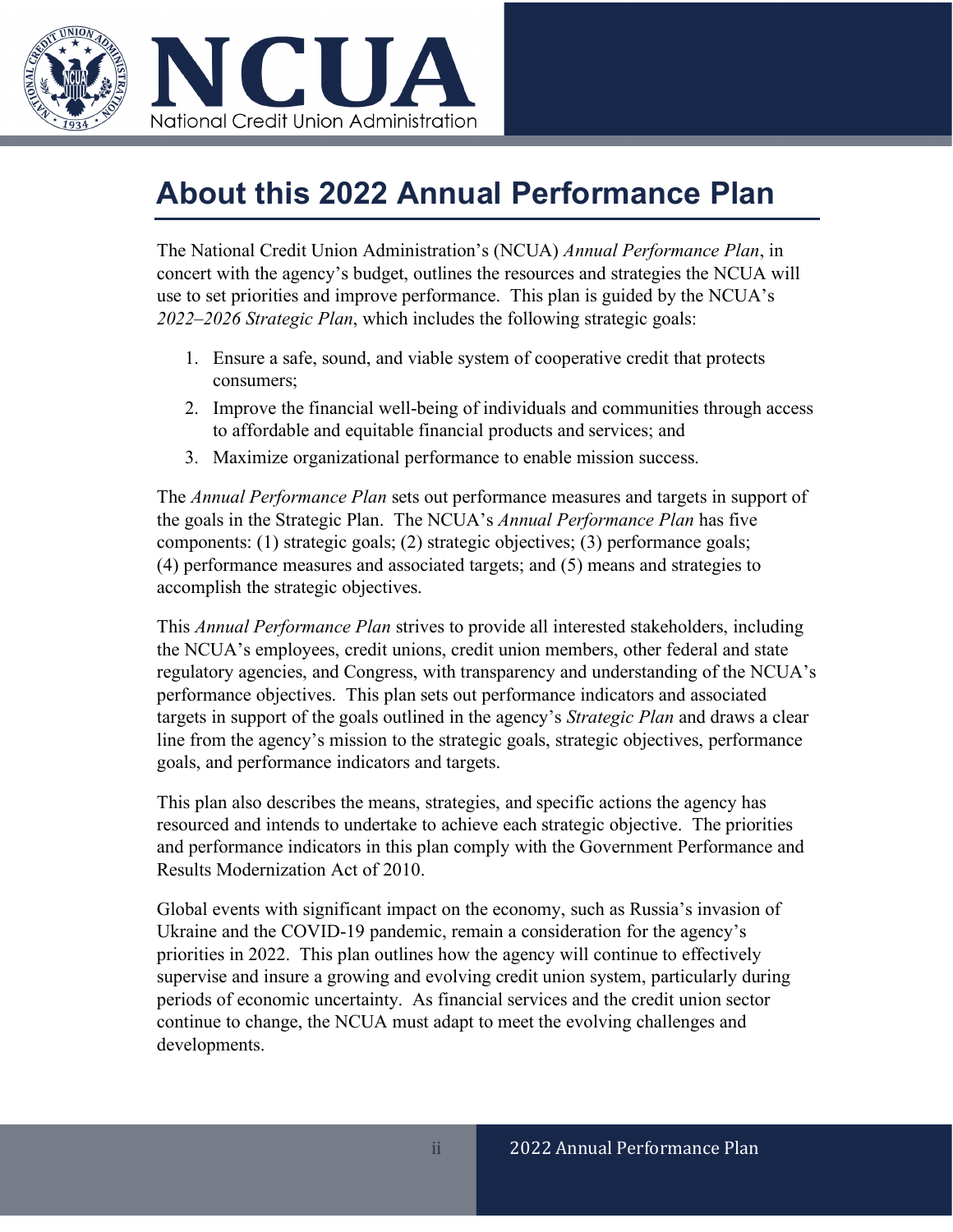

[This page intentionally left blank]

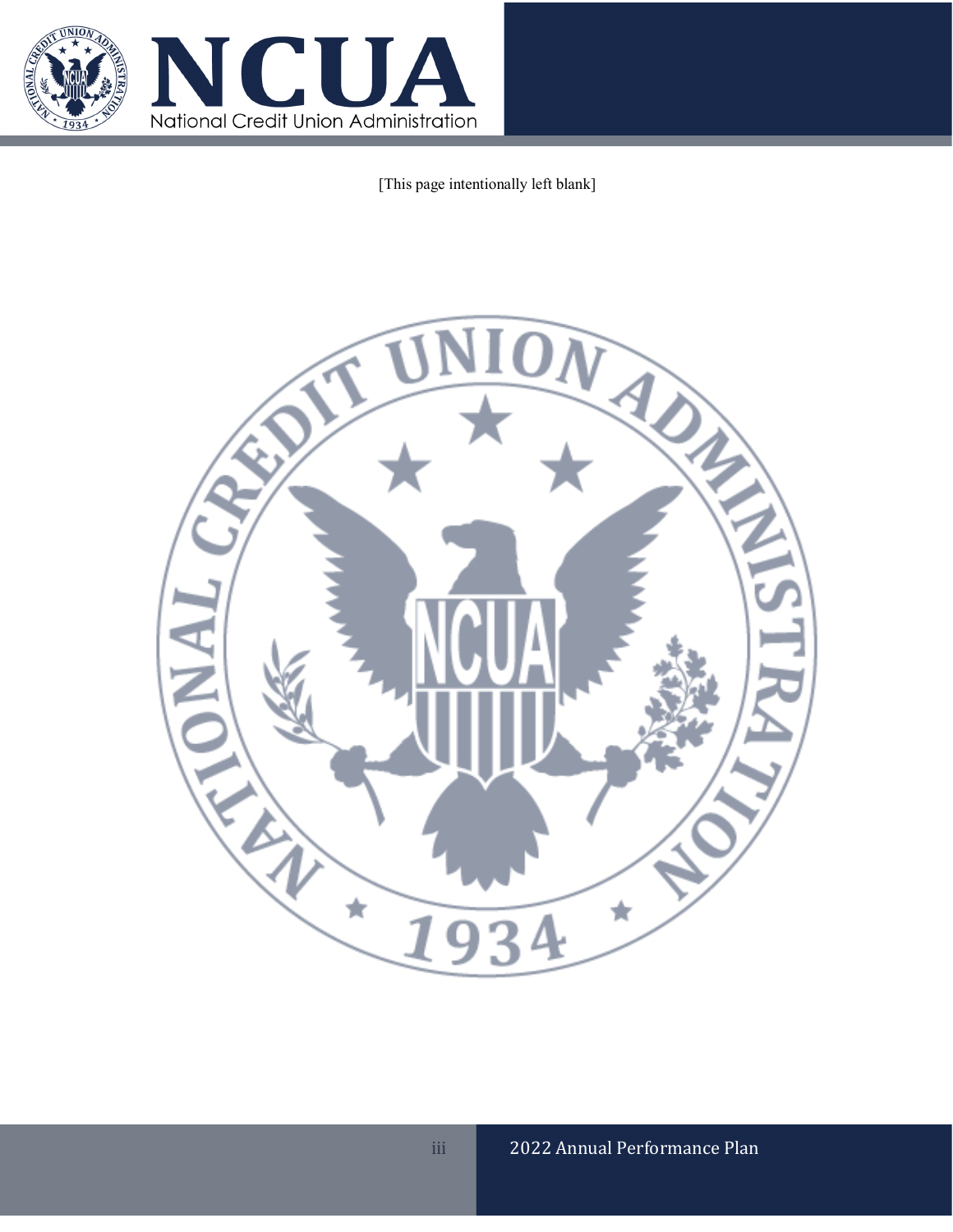

# <span id="page-4-0"></span>**Table of Contents**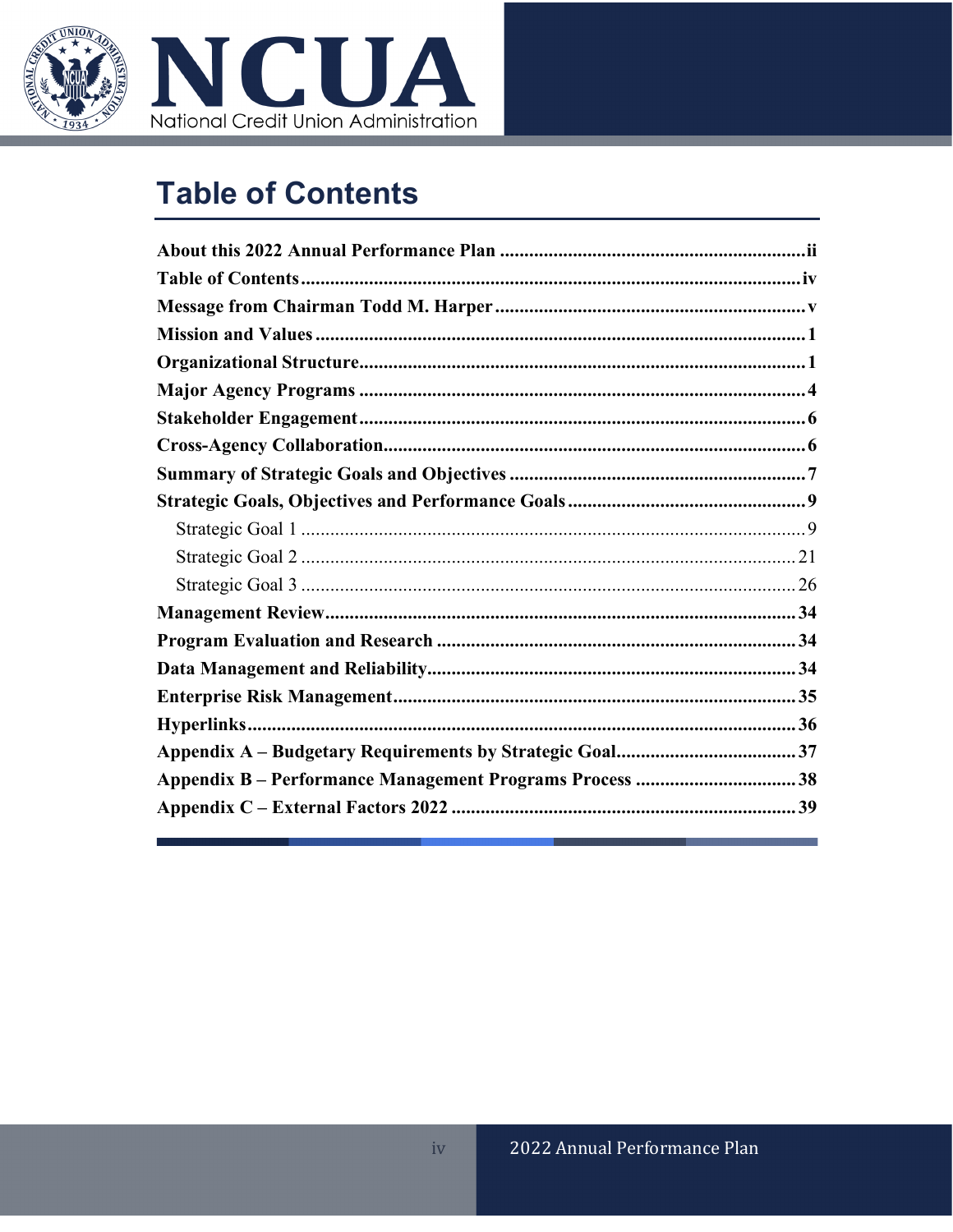

# <span id="page-5-0"></span>**Message from Chairman Todd M. Harper**

Every year, the National Credit Union Administration Board issues an Annual Performance Plan, which describes the Board's goals and priorities for the coming year. This year's *2022 Annual Performance Plan* sets out performance measures and aligns them with the agency's *2022–2026 Strategic Plan,* which is being issued concurrently.

Each day, the NCUA strives to ensure a safe and sound credit union system where credit union members are protected and confidence in the national system of cooperative credit is promoted.

The NCUA Board's main priority in 2022 continues to be to ensure the credit union system and the National Credit Union Share Insurance Fund can adapt to the evolving nature of the COVID-19 pandemic and its financial and economic disruptions. The NCUA's supervisory priorities in 2022 reflect that need by focusing on the areas of the greatest risk to credit unions, members, and the broader system. The agency's priorities include credit risk, information security, capital adequacy, Bank Secrecy Act and antimoney laundering compliance, payment systems, and consumer financial protection, among other areas.

With the geopolitical crisis unfolding in Ukraine, the NCUA team will continue to prioritize cybersecurity as well as guiding the system through the economic uncertainty related to inflation, rising energy prices, and continued supply chain disruptions.

Additionally, in 2022, the NCUA will continue its efforts to evolve the examination program and operations, expand access to safe and affordable financial services, provide consumers with financial education, and close the racial wealth gap.

I am proud and honored to serve as Chairman of the NCUA and to work alongside the enormously talented and dedicated employees of the NCUA. I look forward to working alongside my fellow Board members in support of these endeavors throughout the year.

Sincerely

Close on of

Todd M. Harper Chairman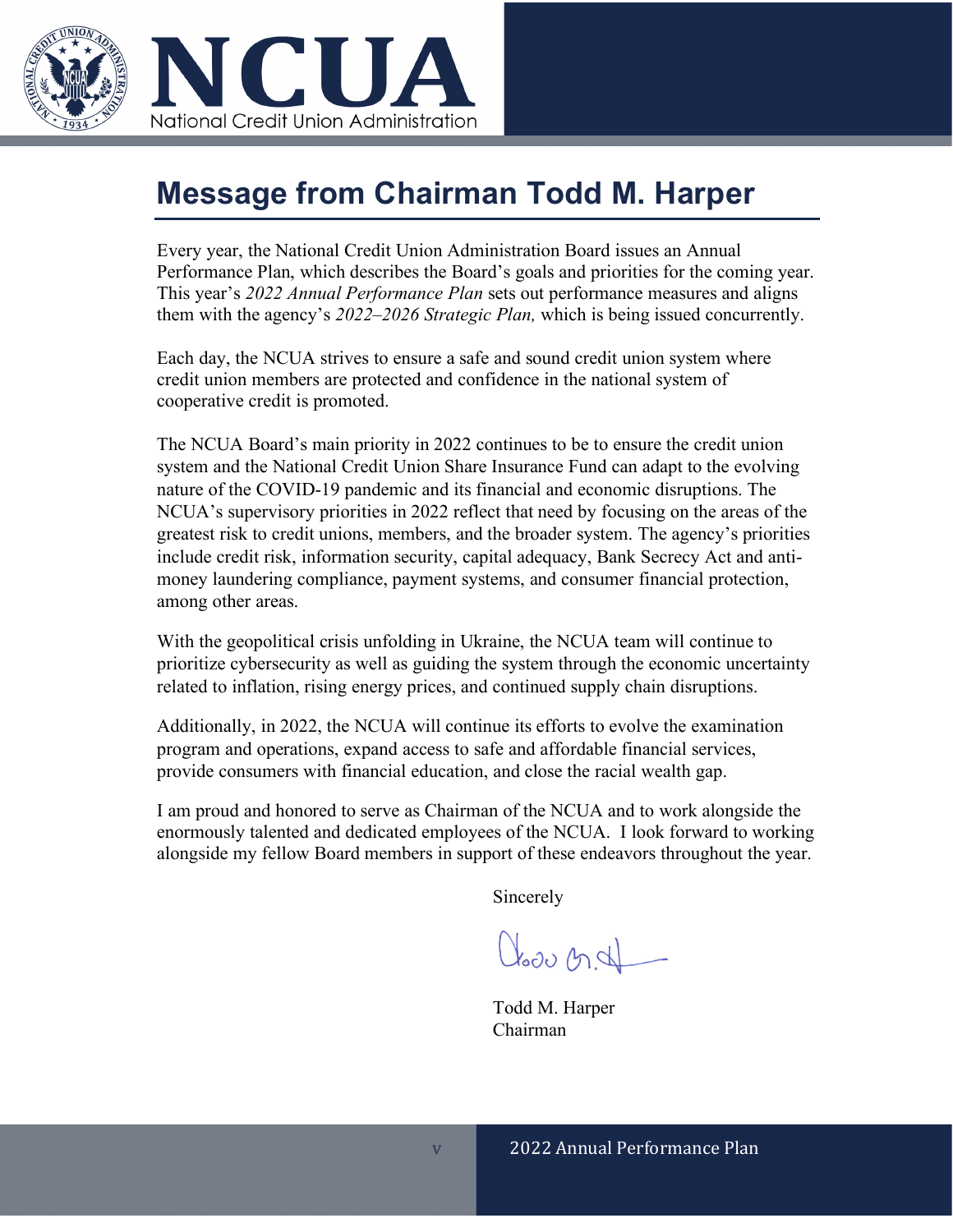

# <span id="page-6-0"></span>**Mission and Values**

Throughout 2022, the NCUA will implement initiatives to continue meeting its mission of:

*"Protecting the system of cooperative credit and its member-owners through effective chartering, supervision, regulation, and insurance,"*

and its vision to:

*"Strengthen communities and protect consumers by ensuring equitable financial inclusion through a robust, safe, sound, and evolving credit union system."* 

# <span id="page-6-1"></span>**Organizational Structure**

Created by the U.S. Congress in 1970, the NCUA is an independent federal agency that insures deposits at federally insured credit unions, protects the members who own credit unions, charters and regulates federal credit unions, and promotes widespread financial education and consumer financial protection. The NCUA protects the safety and soundness of the credit union system by identifying, monitoring, and managing risks to the National Credit Union Share Insurance Fund. Backed by the full faith and credit of the United States, the Share Insurance Fund provides up to at least \$250,000 of federal share insurance to over 129 million members in all federal credit unions and most statechartered credit unions. No credit union member has ever lost a penny of shares insured by the Share Insurance Fund.

The NCUA is responsible for the regulation and supervision of 4,942 federally insured credit unions with more than \$2 trillion in assets across all states and U.S. territories.<sup>[1](#page-6-2)</sup>

Pursuant to the Federal Credit Union Act,<sup>[2](#page-6-3)</sup> the agency is "under the management of a National Credit Union Administration Board." The three member, presidentially appointed and Senate confirmed, Board oversees the NCUA's operations by setting policy, approving budgets, and adopting rules.

<sup>&</sup>lt;sup>1</sup> Data as of December 31, 2021.

<span id="page-6-3"></span><span id="page-6-2"></span><sup>2</sup> 12 U.S.C. 1752a(a).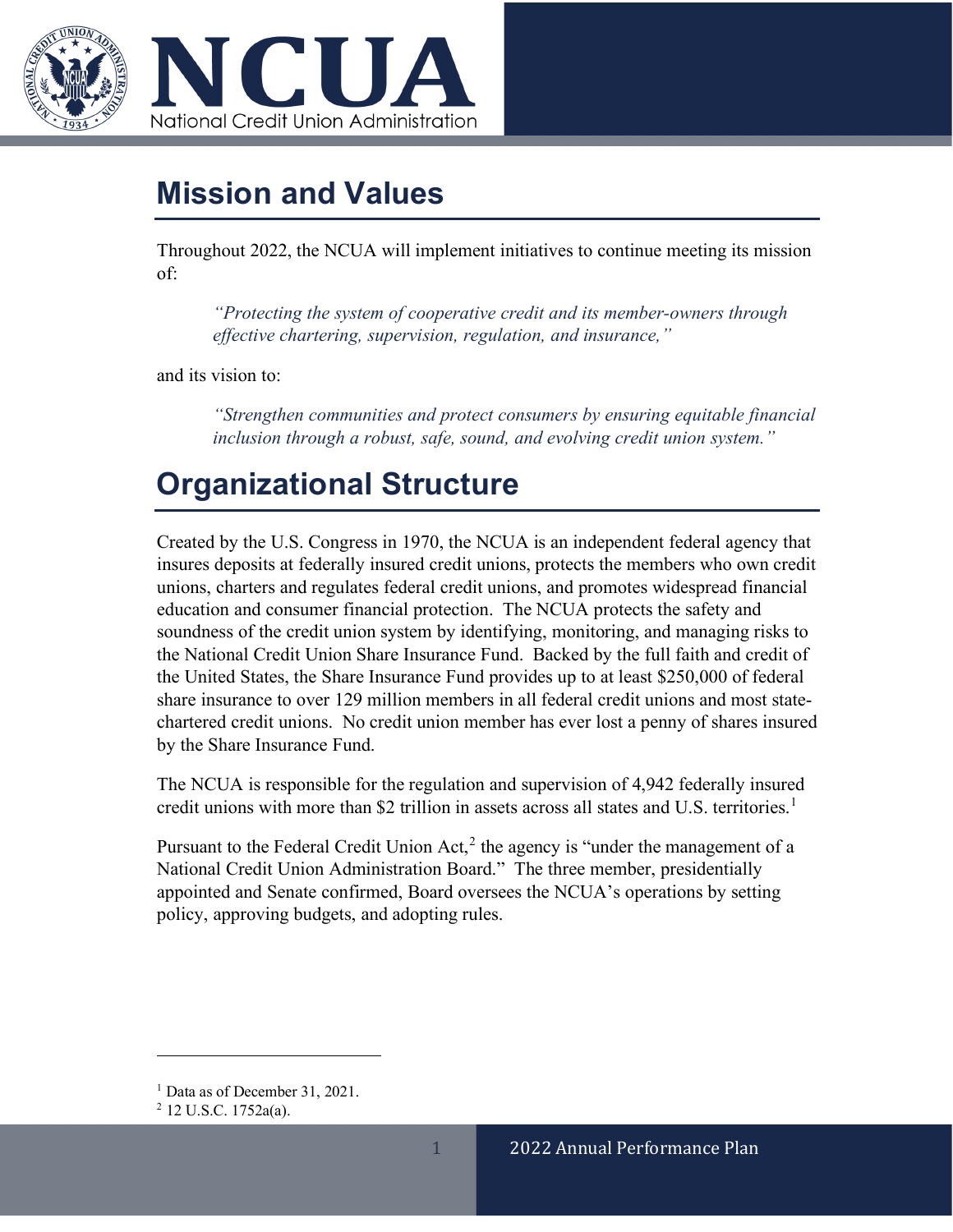

In addition to the Share Insurance Fund, the NCUA operates three other funds:

- The NCUA Operating Fund,
- The Central Liquidity Facility, and
- The Community Development Revolving Loan Fund.

The NCUA Operating Fund, in conjunction with the Share Insurance Fund, finances the agency's operations. The NCUA Central Liquidity Facility is a contingent liquidity source, administered by the NCUA Board, which serves as a liquidity lender to credit unions experiencing unusual or unexpected liquidity shortfalls. The NCUA Community Development Revolving Loan Fund provides loans and grants to low-income designated credit unions.

Throughout the *Annual Performance Plan's* period, the NCUA will rely upon its employees to perform activities in the NCUA's major program areas and support functions. The NCUA employs staff in a central office, an Asset Management and Assistance Center (AMAC) to manage the assets of failed credit unions, and three regional offices. Reporting to each of its regional offices, the NCUA has supervisory groups with examiners responsible for a portfolio of credit unions covering all 50 states, the District of Columbia, Guam, Puerto Rico, and the U.S. Virgin Islands.

The examination, supervision, and insurance programs are the central mission for the NCUA. These functions are the primary responsibility of the field program offices and the Office of Examination and Insurance (E&I). Approximately two-thirds of the NCUA's workforce is comprised of field staff who spend a significant part of their year carrying out the agency's examination and supervision program. During the COVID-19 pandemic, the agency and its employees successfully transitioned to an offsite examination posture, developing new procedures and processes to continue examination and supervisory work. In 2022, the NCUA will continue evaluating how it can conduct portions of its examinations remotely and offsite.

The NCUA's organizational structure and the operational changes that resulted from the COVID-19 pandemic require creative methods to deliver the necessary administrative and office support to all staff.

The NCUA organizational chart follows. Additional information about the NCUA's executive leadership is also available on the NCUA's [website.](https://www.ncua.gov/about/leadership/Pages/default.aspx)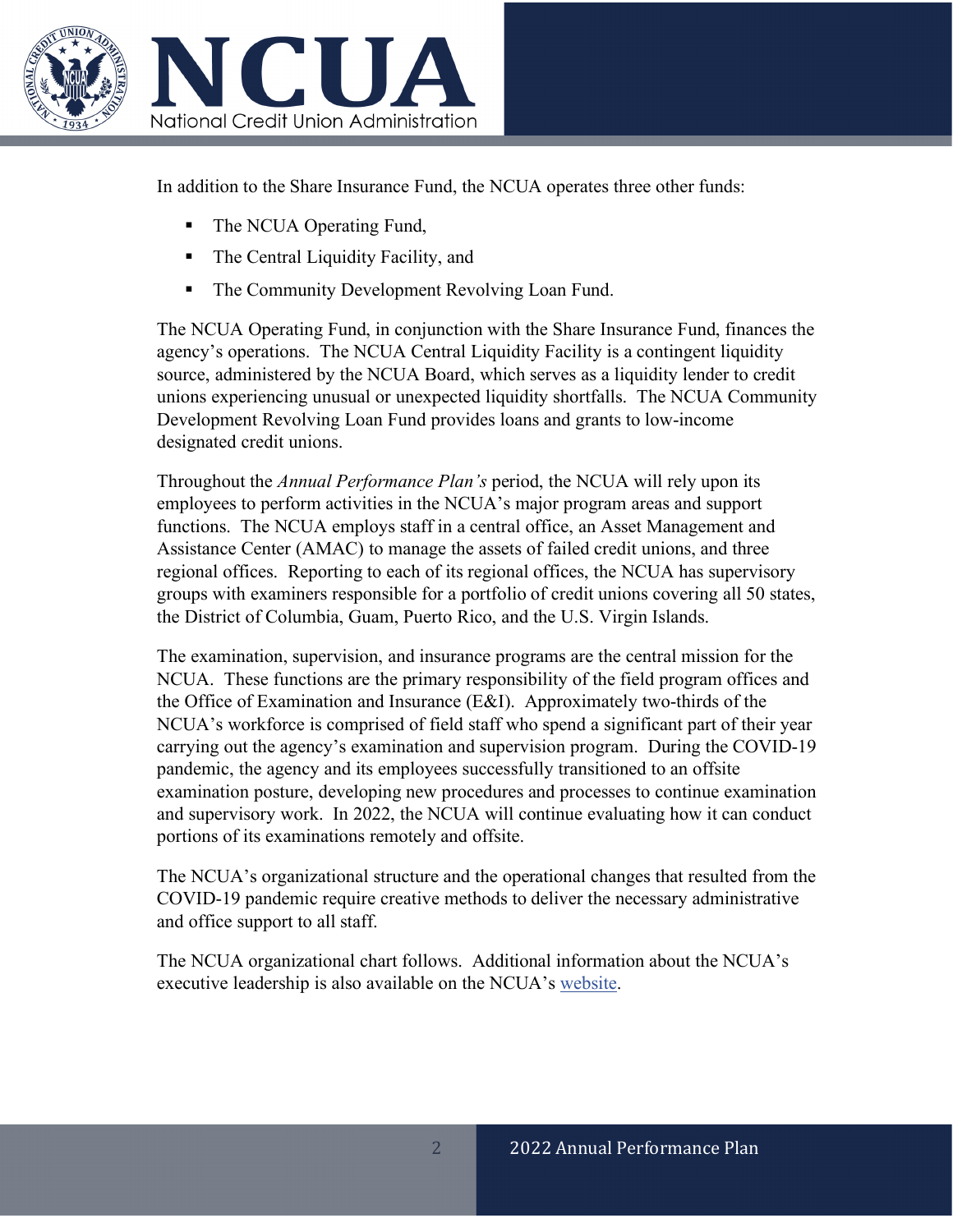

# National Credit Union Administration<br>**Organizational Chart**

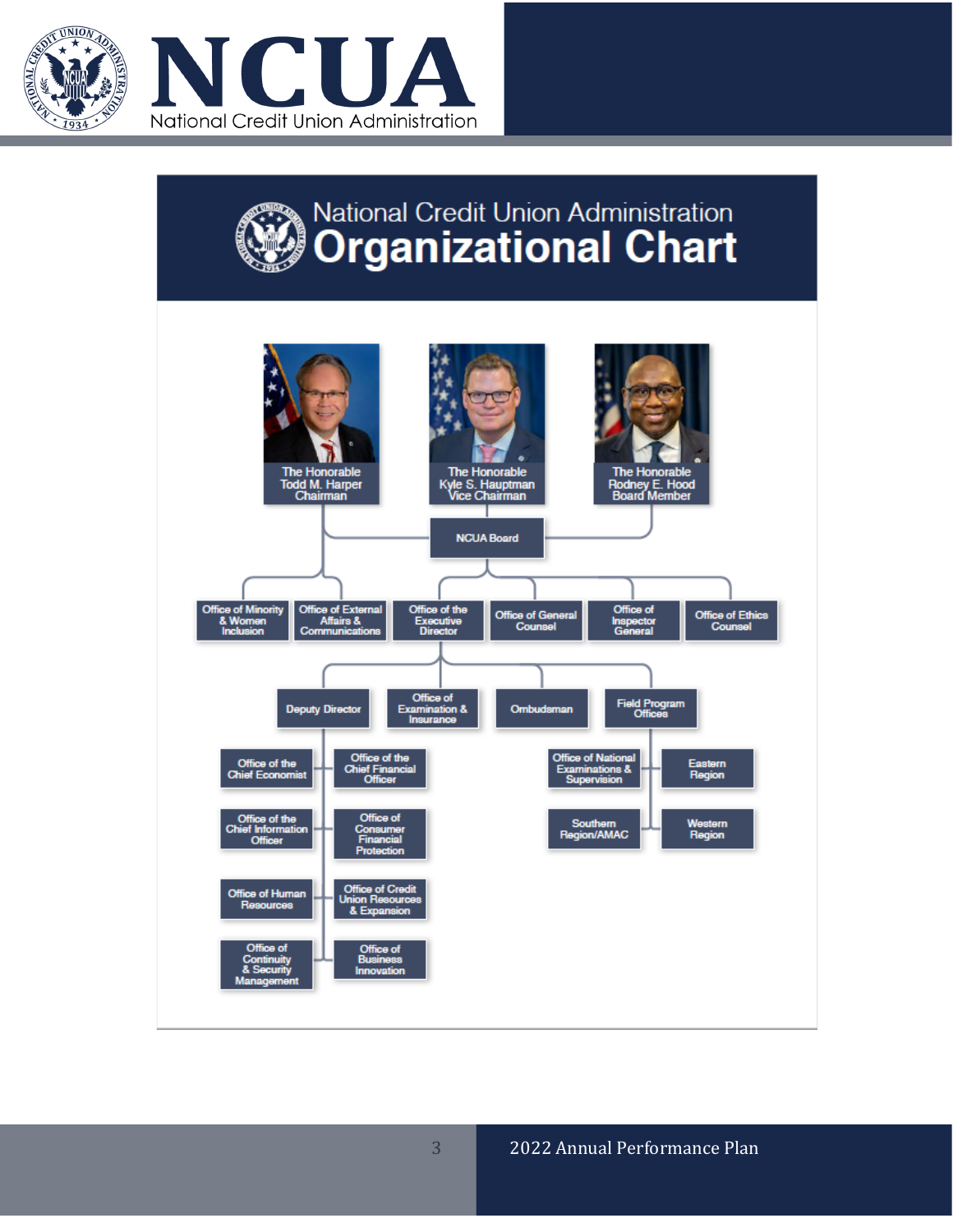

# <span id="page-9-0"></span>**Major Agency Programs**

## **Supervision**

The supervision program contributes to the safety and soundness of the credit union system, thereby protecting the interests of all credit union stakeholders. The NCUA's supervision is driven by identifying and resolving risk in seven primary areas:

- interest rate risk,
- liquidity risk,
- credit risk, including asset concentration risk,
- reputation risk,
- transaction risk,
- compliance risk, and
- strategic risk, including operational risks such as cybersecurity and fraud.

The NCUA supervises federally insured credit unions through examinations by requiring compliance with regulations, taking administrative actions, and conserving or liquidating severely troubled institutions as necessary to manage risk.

## **Insurance**

The NCUA manages the \$20.7 billion<sup>[3](#page-9-1)</sup> Share Insurance Fund, which provides insurance up to at least \$250,000 per individual depositor for funds held at federally insured credit unions. The Share Insurance Fund is capitalized by credit unions and through retained earnings. The equity ratio is the overall capitalization of the Share Insurance Fund to protect against unexpected losses from the failure of credit unions. The normal operating level is the desired equity level for the Share Insurance Fund. In accordance with the Federal Credit Union Act, the NCUA Board sets the normal operating level between 1.20 percent and 1.50 percent.

## **Asset Management**

The NCUA conducts liquidations of failed credit unions and performs management and recovery of assets through the AMAC. The AMAC effectively manages and resolves assets acquired from liquidated credit unions. The AMAC provides specialized resources to the NCUA regional offices with reviews of large, complex loan portfolios

<span id="page-9-1"></span> $3$  As of December 31, 2021.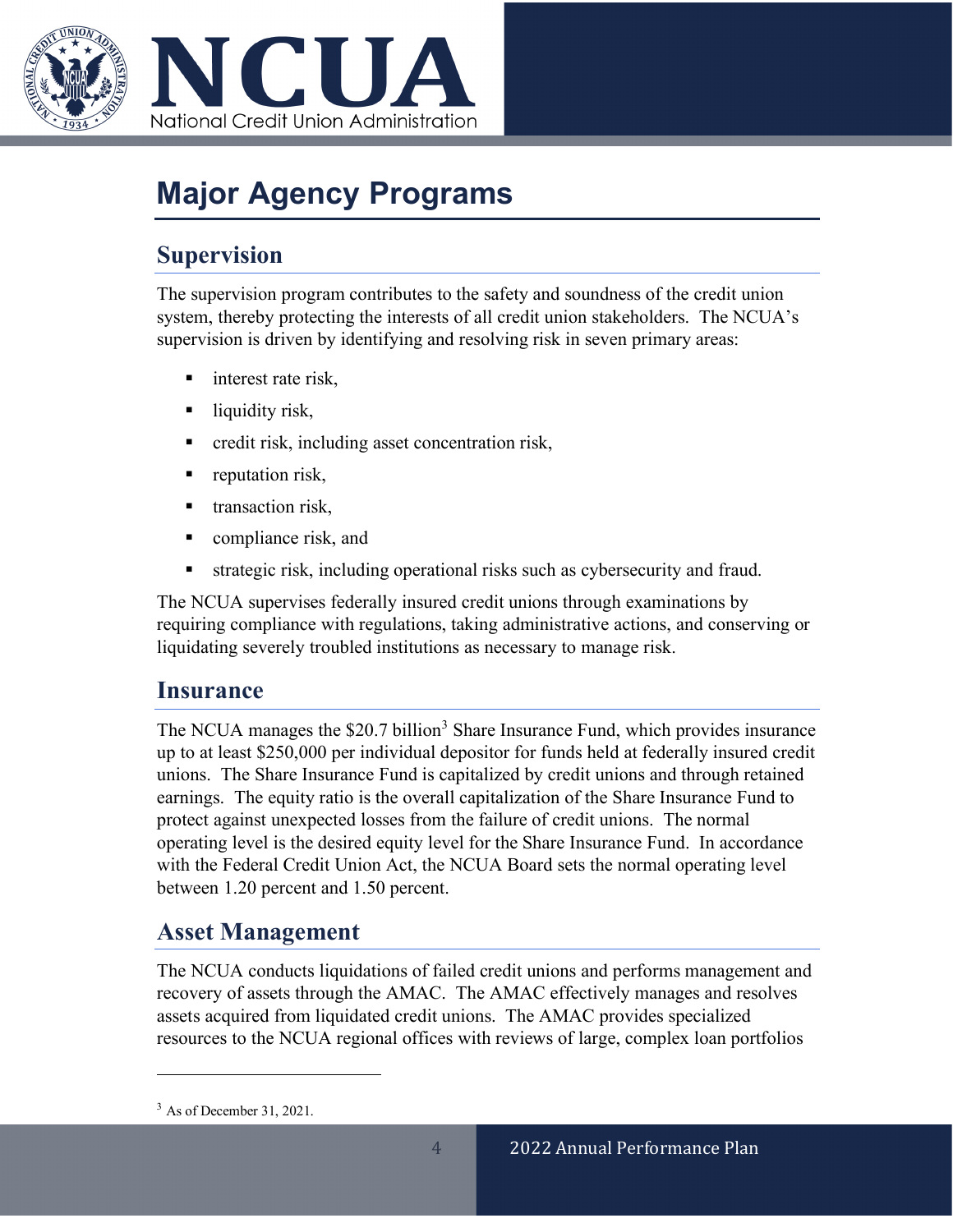

and actual or potential bond claims. It also participates in the operational phases of conservatorships and records reconstruction. The purpose of the AMAC is to minimize credit union failure costs to the Share Insurance Fund, credit union member-owners, and other stakeholders.

## **Credit Union Development**

Through chartering and field of membership services, training, and resource assistance, the NCUA fosters credit union development for small, minority, newly chartered, and low-income designated credit unions. One source of assistance is the Community Development Revolving Loan Fund, which provides loans and technical assistance grants to credit unions serving low-income members. This support results in improved access to financial services, an opportunity for increased member savings, and improved employment opportunities in low-income communities.

The NCUA charters new federal credit unions, as well as approves modifications to existing charters and fields of membership.

## **Consumer Financial Protection**

The NCUA protects consumers through effective supervision and enforcement of federal consumer financial protection laws, regulations, and requirements. The NCUA also develops financial literacy tools and information for consumers and promotes financial education programs for credit unions to assist members in making more informed financial decisions.

NCUA's consumer financial protection mission goes hand-in-hand with the agency's safety and soundness mission. The agency strives to balance the oversight needed to ensure consumers are protected and the credit unions' ability to provide affordable and equitable service to their member-owners. In addition, the NCUA's Consumer Assistance Center provides an avenue through which credit union members can report and resolve concerns they may have about the products and services they have received from their credit unions.

When it comes to overseeing credit unions, the NCUA's goal is to facilitate their safe and sound operation while ensuring they fully comply with applicable laws, including consumer financial protection and fair lending laws. Toward that end, the agency emphasizes a compliance approach over an enforcement approach, providing credit unions with clear guidelines to ensure they comply with consumer protection. When a compliance issue does arise, we strive to detect and resolve problems in credit unions through supervision and examination procedures before they become insurmountable violations.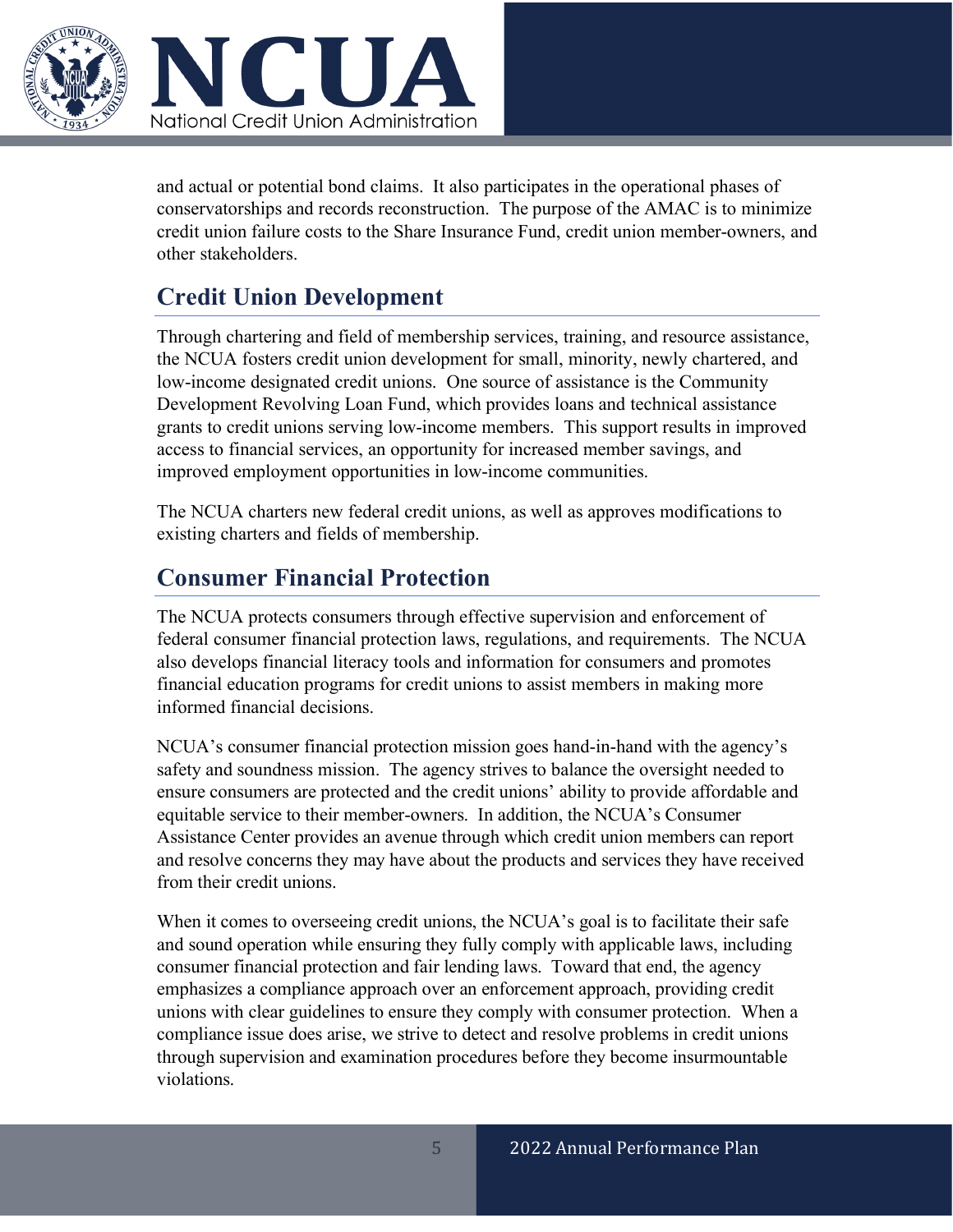

# **ACCESS: Advancing Communities through Credit, Education, Stability, and Support**

The NCUA identified a need to foster financial inclusion because of the financial disparities experienced by minority, underserved, and unbanked populations. ACCESS considers trends in industry data, economic and socioeconomic challenges experienced by consumers, and how NCUA may assist credit unions in addressing them. Through ACCESS, the NCUA will provide resources to assist credit unions with their outreach strategies. Resources will include educational webinars and the identification of grants and other financial sources to support the development and implementation of financial products and services to assist members experiencing financial hardship. The NCUA will also evaluate ways to refresh and modernize regulations, policies, and programs in support of greater financial inclusion within the credit union system.

# <span id="page-11-0"></span>**Stakeholder Engagement**

To clearly understand the needs of the credit union system, the NCUA seeks input from its stakeholders, including Congress, State Supervisory Authorities, credit union members, credit unions, and their associations. Input is sought through the examination and supervision process, surveys, public webinars, working groups, rulemakings, requests for information, and public and congressional dialogue. The views and input are assessed and properly considered during the developmental process. For this plan, this collective input may directly or indirectly influence the goals or objectives, the selection of measures of success, and the performance targets.

# <span id="page-11-1"></span>**Cross-Agency Collaboration**

The NCUA is involved in numerous cross-agency initiatives by collaborating with other financial regulatory agencies bilaterally and through several interagency councils. Significant councils include the Financial Stability Oversight Council (FSOC), the Federal Financial Institutions Examination Council (FFIEC), and the Financial and Banking Information Infrastructure Committee. These councils and their many associated taskforces and working groups contribute to the success of the NCUA's mission by providing the agency with access to critical financial and market information and opportunities to share information on critical issues and threats to the nation's financial infrastructure, among other benefits.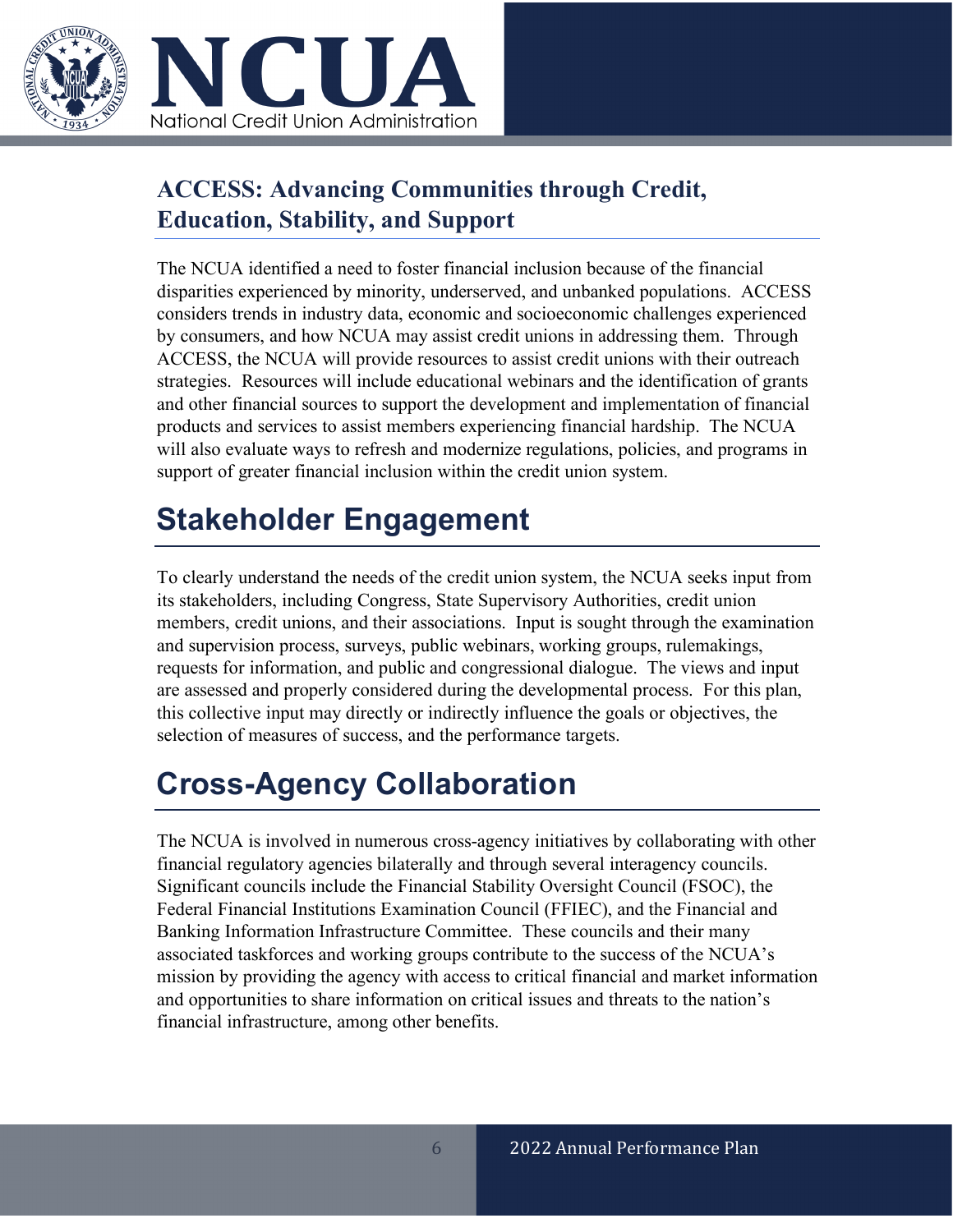

# <span id="page-12-0"></span>**Summary of Strategic Goals and Objectives**

The chart below summarizes the NCUA's 2022–2026 strategic goals and objectives. The objectives support and complement the strategic goals. Each strategic objective has performance goals and associated, measurable indicators and targets. Performance indicators use available data to provide a way to evaluate whether the NCUA is meeting the goals and objectives in the proposed period. Targets establish a level of performance the NCUA strives to achieve. The NCUA reviews performance indicators and targets to assess the effectiveness of programs and takes into account how risks and opportunities affect our ability to achieve strategic goals and objectives. This assessment allows the agency to make adjustments to improve performance throughout each year and during the five-year strategic plan timeframe.

| <b>Strategic Goals</b>                                                                           | <b>Strategic Objectives</b>                                                                                                                                        |
|--------------------------------------------------------------------------------------------------|--------------------------------------------------------------------------------------------------------------------------------------------------------------------|
|                                                                                                  | 1.1 Maintain a financially sound Share Insurance Fund.                                                                                                             |
|                                                                                                  | 1.2 Provide effective and efficient supervision.                                                                                                                   |
| Goal 1: Ensure a safe,<br>sound, and viable system of                                            | 1.3 Ensure compliance with and enforcement of consumer<br>financial protection laws and regulations at federal credit<br>unions.                                   |
| cooperative credit that<br>protects consumers.                                                   | 1.4 Ensure NCUA-insured credit unions can appropriately manage<br>emerging opportunities and risks, including cybersecurity and<br>climate-related financial risk. |
|                                                                                                  | 1.5 Ensure NCUA policies and regulations appropriately<br>address emerging and innovative financial technologies,<br>including digital assets.                     |
| Goal 2: Improve the<br>financial well-being of<br>individuals and                                | 2.1 Enhance consumer access to affordable, fair, and federally<br>insured financial products and services.                                                         |
| communities through<br>access to affordable and<br>equitable financial products<br>and services. | 2.2 Support and foster small, minority, low-income, and new<br>credit unions.                                                                                      |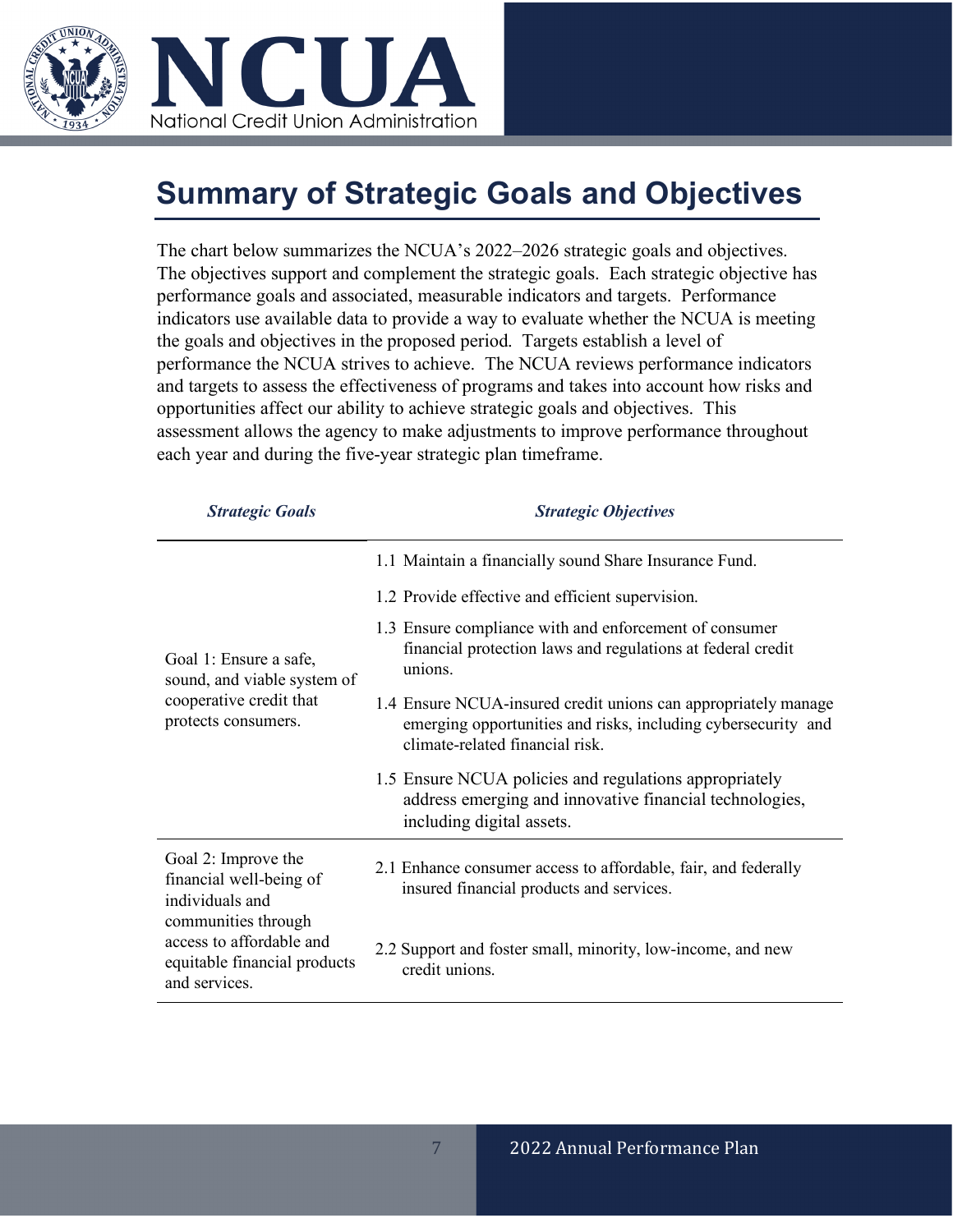

| <b>Strategic Goals</b>                                                       | <b>Strategic Objectives</b>                                                                                                                                                                                                                                     |
|------------------------------------------------------------------------------|-----------------------------------------------------------------------------------------------------------------------------------------------------------------------------------------------------------------------------------------------------------------|
| Goal 3: Maximize<br>organizational performance<br>to enable mission success. | 3.1 Attract, develop, and retain an engaged, high-performing,<br>diverse workforce within an inclusive, professional<br>environment.<br>3.2 Deliver improved business processes supported by secure,<br>innovative, and reliable technology solutions and data. |
|                                                                              | 3.3 Ensure sound organizational governance.                                                                                                                                                                                                                     |
|                                                                              |                                                                                                                                                                                                                                                                 |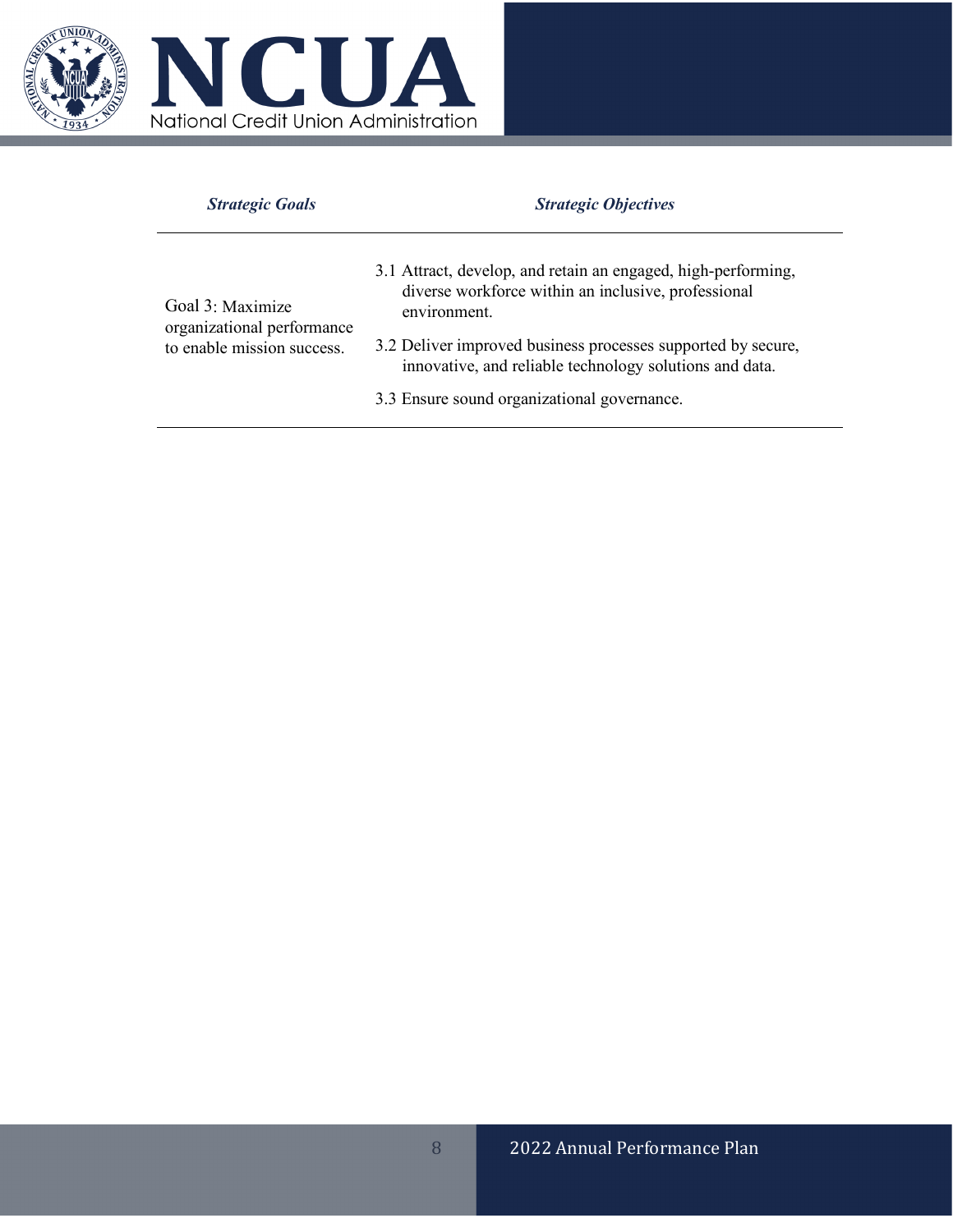

# <span id="page-14-0"></span>**Strategic Goals, Objectives and Performance Goals**

# <span id="page-14-1"></span>**Strategic Goal 1: Ensure a Safe, Sound, and Viable System of Cooperative Credit That Protects Consumers**

|                           | <b>Strategic Objectives</b>                                                                                                                             | <b>Performance Goals</b>                                                                                                                                   |
|---------------------------|---------------------------------------------------------------------------------------------------------------------------------------------------------|------------------------------------------------------------------------------------------------------------------------------------------------------------|
|                           | 1.1 Maintain a financially                                                                                                                              | 1.1.1 Prudently manage the Share Insurance Fund.                                                                                                           |
|                           | sound Share Insurance<br>Fund.                                                                                                                          | 1.1.2 Assess risks and key trends in the credit union industry and<br>the economy that could impact the Share Insurance Fund.                              |
| 1.2 Provide effective and |                                                                                                                                                         | 1.2.1 Execute the requirements of the agency's examination and<br>supervision program and regulations.                                                     |
|                           | efficient supervision.                                                                                                                                  | 1.2.2 Improve examination quality by incorporating relevant<br>feedback from internal and external stakeholders.                                           |
|                           | 1.3 Ensure compliance<br>with, and enforcement of,<br>federal consumer financial                                                                        | 1.3.1 Conduct targeted consumer compliance reviews and fair<br>lending examinations.                                                                       |
|                           | protection laws and<br>regulations at credit<br>unions.                                                                                                 | 1.3.2 Improve compliance with consumer protection laws and<br>regulations through effective guidance to the credit union<br>system.                        |
|                           | 1.4 Ensure NCUA-insured<br>credit unions can<br>appropriately manage                                                                                    | 1.4.1 Promote and evaluate effective cybersecurity practices in<br>credit unions.                                                                          |
|                           | emerging opportunities<br>and risks, including<br>cybersecurity and climate-<br>related financial risk.                                                 | 1.4.2 Identify and work with affected credit unions and appropriate<br>state regulators to understand and mitigate asset concentration<br>and other risks. |
|                           | 1.5 Ensure NCUA<br>policies and regulations<br>appropriately address<br>emerging and innovative<br>financial technologies,<br>including digital assets. | 1.5.1 Evaluate and address barriers to credit union adoption of<br>emerging financial technology, including digital assets.                                |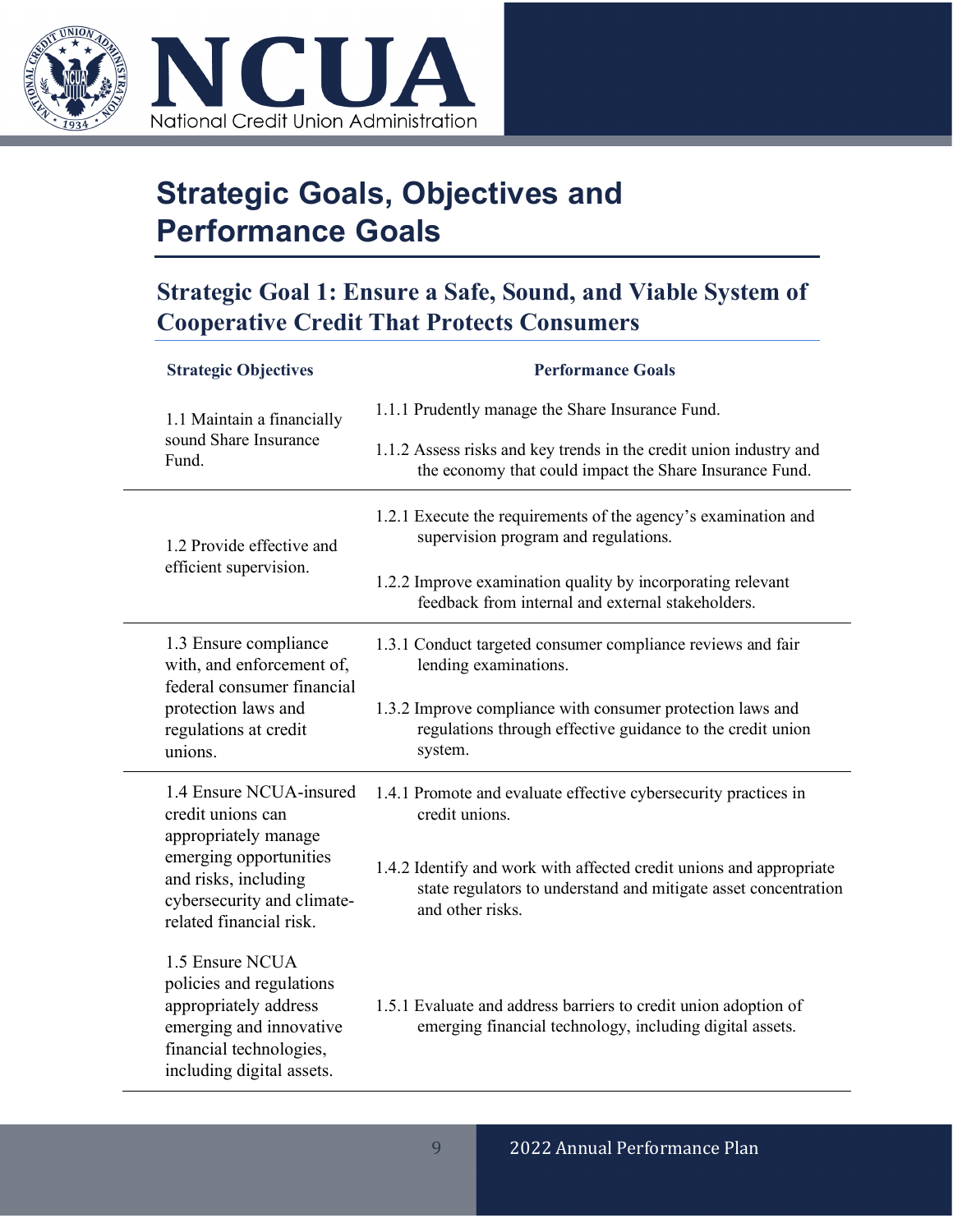

The Federal Credit Union Act authorizes the NCUA Board to administer and manage the Share Insurance Fund, ensure the safety and soundness of insured credit unions, and enforce laws and regulations that protect credit union member-owners. The NCUA's primary function is to identify and assess credit union system risks, threats, and vulnerabilities, determine the magnitude of such risks, and mitigate unacceptable levels of risk through its examination, supervision, and enforcement programs.

## **Strategic Objective 1.1**

#### *Maintain a Financially Sound Share Insurance Fund.*

The Share Insurance Fund is a cooperative insurance fund comprised of a one percent capitalization deposit from insured credit unions, income from prudent investment strategies, and premium assessments, when needed. The NCUA must maintain a financially sound Share Insurance Fund to protect credit union member-owners against unexpected losses from failed credit unions and to maintain public confidence in federal share insurance. Sound management of the Share Insurance Fund also requires the agency to timely identify, assess, and respond to current and emerging risks, including through robust modeling of future Fund performance and effective execution of the examination program.

Future risks to credit unions include escalating cybersecurity threats, interest rate and liquidity challenges, real estate and member business loan concentrations, and technology-driven changes in the financial landscape. Each risk requires continual monitoring and, where prudent, risk-mitigation strategies to protect the overall credit union system from preventable losses or failures.

The NCUA will maintain a financially sound Share Insurance Fund through the following strategies and initiatives:

- Continue to make prudent investment decisions for the Share Insurance Fund to ensure the NCUA investment objectives are met and comply with the Boardapproved investment policy.
- Monitor emerging challenges and risks potentially impacting the credit union system and the Share Insurance Fund and take action as appropriate.
- Resolve safety and soundness concerns through prompt and effective supervisory and resolution actions, as warranted.
- Within three business days of a credit union failure, ensure payments are issued to members for the balance of their verified insured funds or members have access to their funds.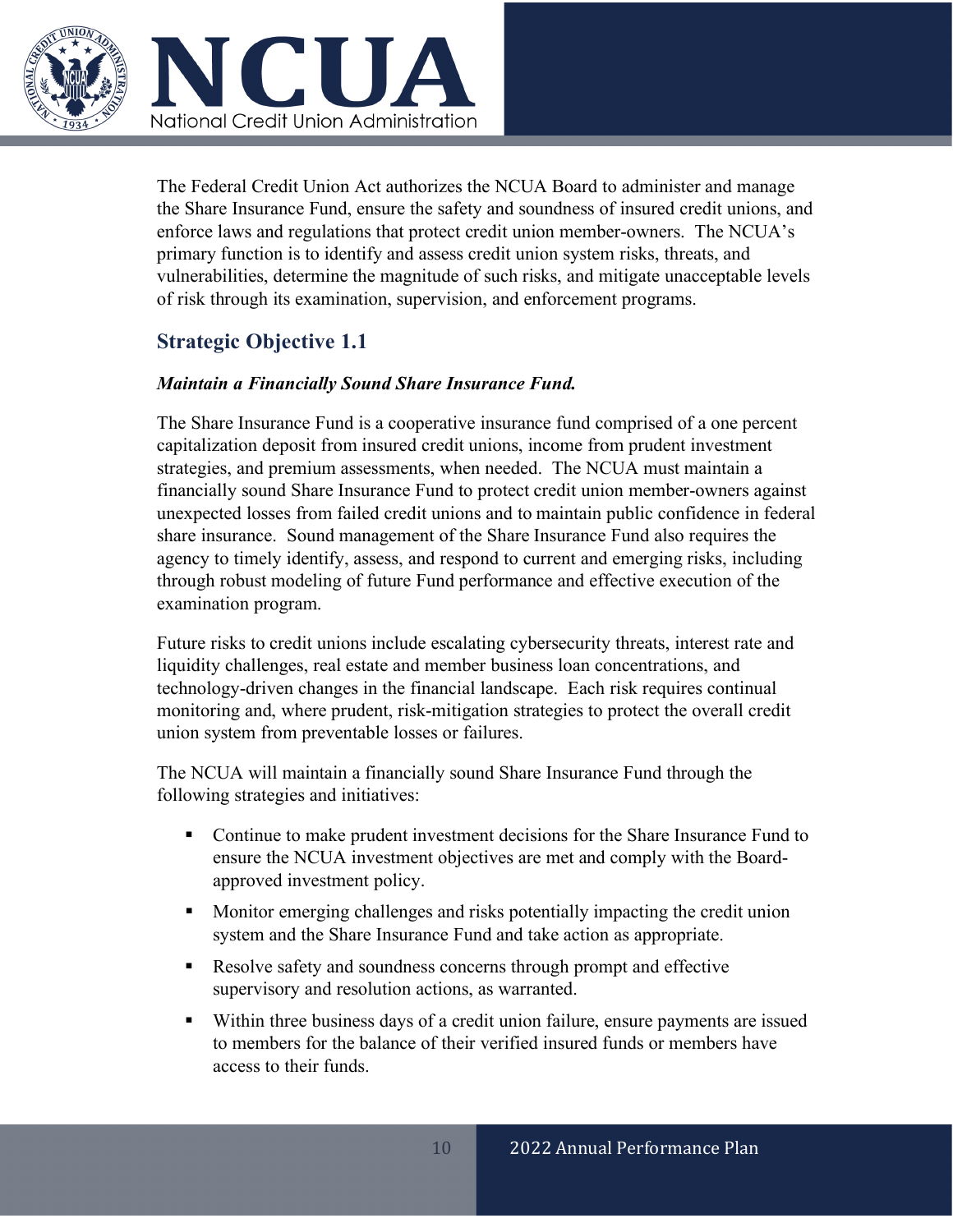

- Identify merger or purchase and assumption partners for credit union failures, to provide continued service to credit union members, increase efficiency, and reduce costs.
- Manage and recover assets in credit union liquidations to minimize failure costs and expenses to the Share Insurance Fund, credit union member-owners, and other creditors.

#### Performance Goal 1.1.1

Prudently manage the Share Insurance Fund.

#### **Indicators**

- 1. Maintain two percent or less of credit union system assets in CAMELS composite 4 and 5 rated credit unions.
- 2. Strive to minimize costs to the Share Insurance Fund for credit union failures by keeping straight liquidations to 15 percent or less of institution failures.
- 3. Maintain the Share Insurance Fund's equity ratio above the minimum statutory level and at or below the Normal Operating Level. [4](#page-16-0)
- 4. Continue to manage the Share Insurance Fund investment portfolio to meet safety, liquidity and yield objectives consistent with Board-approved policy.
- 5. Make public the Normal Operating Level calculation to ensure transparency and understanding by stakeholders by December 31, 2022.

#### Performance Goal 1.1.2

Assess risks and key trends in the credit union industry and the economy that could impact the Share Insurance Fund.

#### **Indicators**

- 1. Perform quarterly supervisory reviews for 98 percent of high-risk credit unions.
- 2. Review and assess all capital plans for credit unions with assets greater than \$10 billion within timelines outlined in regulation.
- 3. Assess credit union driven stress testing on all Tier II and Tier III credit unions, as defined by NCUA Regulations Part 702, by Q3 2022.

<span id="page-16-0"></span><sup>4</sup> The equity ratio is the ratio of Share Insurance Fund equity to the amount of insured shares.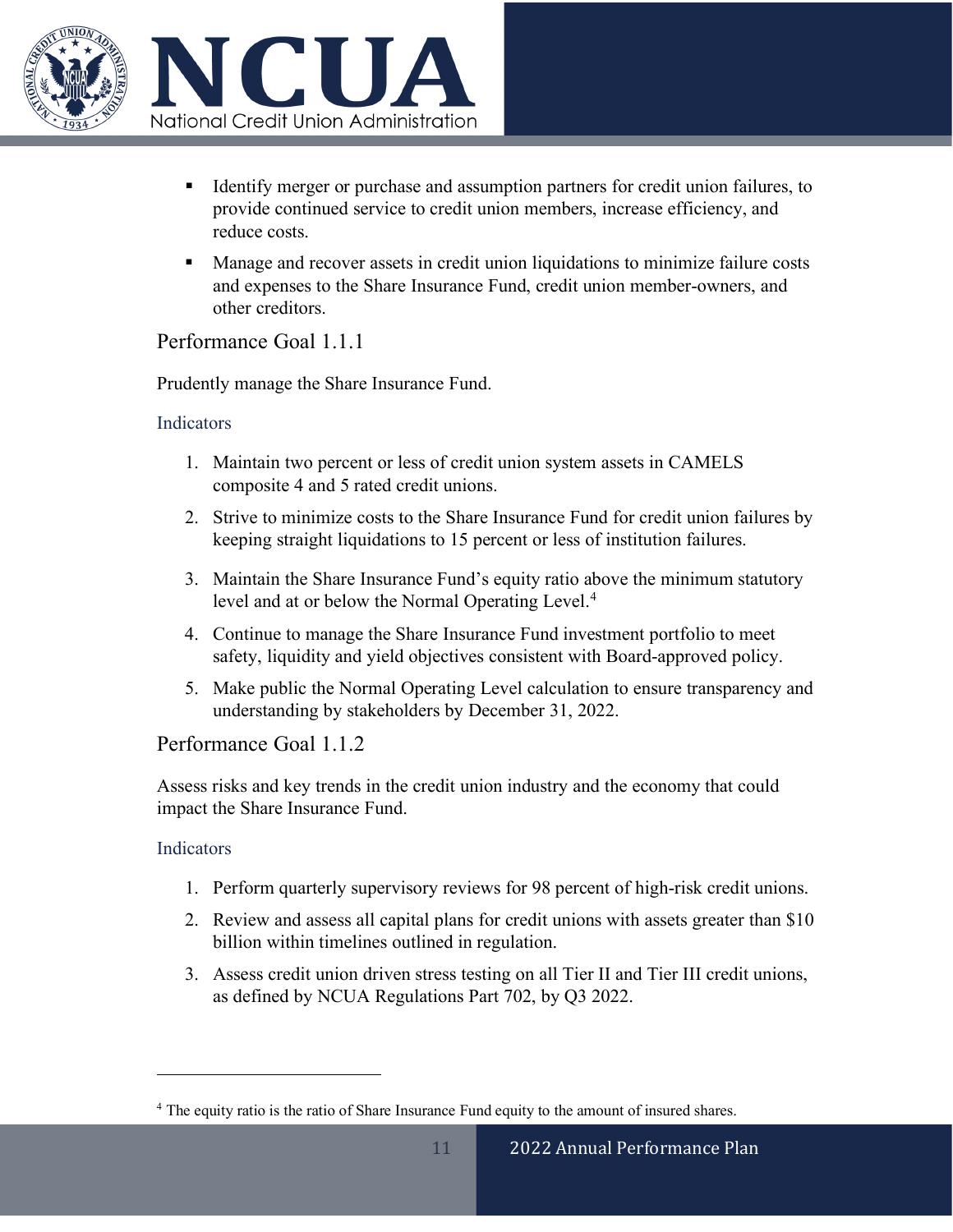

#### **Strategic Objective 1.2**

#### *Provide Effective and Efficient Supervision.*

To remain effective, the NCUA's examination and supervision program must continue to evolve with a growing and changing credit union system while recognizing the fundamental differences that define financial cooperatives. The NCUA must act efficiently, properly allocating examination resources to credit unions of highest risk and expanding its offsite monitoring capabilities. Important components of an effective and efficient examination and supervision program include highly skilled examiners, risk- and compliance-based examination policies, robust quarterly data collection and analyses, reliable technological tools, and a strong quality assurance program.

NCUA Letter to Credit Unions 22-CU-02, [2022 Supervisory Priorities](https://www.ncua.gov/regulation-supervision/letters-credit-unions-other-guidance/ncuas-2022-supervisory-priorities) outlines the agency's supervisory priorities and other aspects of the NCUA's examination program for 2022. The NCUA remains committed to focusing its examination activities on the areas that pose the highest risk to credit unions, credit union members, and the Share Insurance Fund.

Examinations of credit unions that qualify for the extended examination cycle under the agency's flexible examination scheduling policy will be scheduled accordingly. Most federal credit unions with assets under \$50 million will continue to receive examinations conducted based on the Small Credit Union Exam Program. For all other credit unions, NCUA examiners will use the agency's risk-focused examination procedures to conduct the examination. More information about the agency's Examination Flexibility Initiative, including which credit unions are eligible for an extended examination cycle, can be found on the [Examination Flexibility Initiative](https://www.ncua.gov/regulation-supervision/examination-modernization-initiatives/exam-flexibility-initiative) webpage.

The NCUA will provide effective and efficient supervision through the following strategies and initiatives:

- Manage the examination program effectively and efficiently by:
	- Allocating NCUA resources to credit unions and credit union activities posing the greatest risk.
	- Following up with CAMELS composite 3, 4, and 5 credit unions.
	- Resolving regulatory violations and safety and soundness concerns promptly.
	- Taking prompt and effective supervisory and resolution actions, if warranted.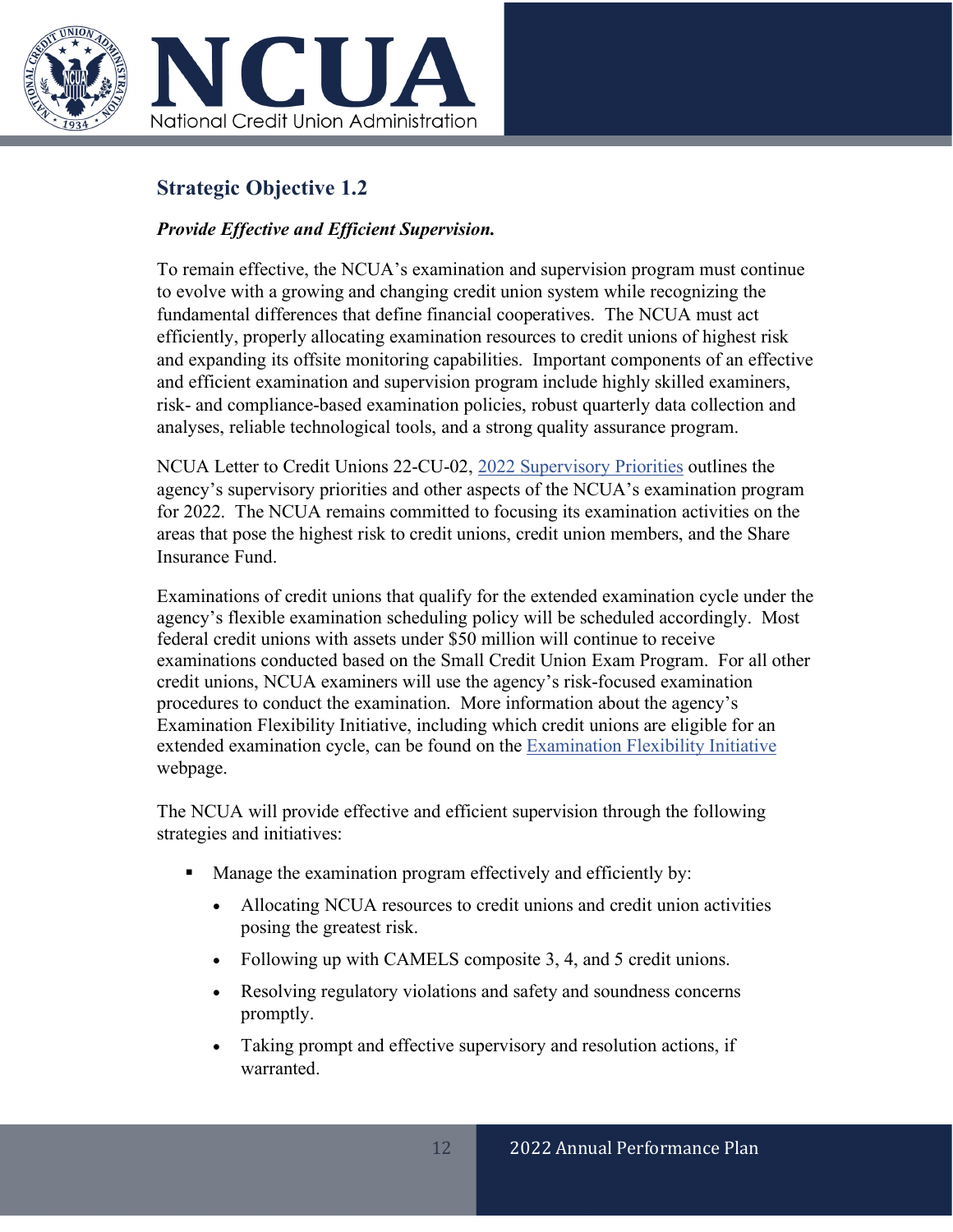

- Ensuring examinations and supervision contacts are scheduled and completed in accordance with agency policy.
- Produce robust modeling and risk-identification tools that provide economic information on emerging microeconomic and macroeconomic risks and extrapolate to identify the potential risks in credit unions.
- Identify changing risks early in large credit unions through a data-driven supervision approach.
- Work closely with state regulators to ensure necessary action to mitigate risk within the federally insured, state-chartered credit union program, while also minimizing the burden on state-chartered credit unions that results from having a separate prudential financial regulator and insurer.
- Ensure the quality and consistency of examinations and examination reports through rigorous quality assurance processes including by normalizing qualityassurance tools such as feedback surveys and the use of recordings during exit meetings and joint conferences.
- Hold townhalls with the credit union industry and other stakeholders to facilitate greater dialogue with stakeholders.
- Establish and staff a Regional Electronic Payments Specialist program using reallocated and new positions and continue to assess and realign positions among the other regional specialist disciplines.

#### Performance Goal 1.2.1

Execute the requirements of the agency's examination and supervision program and regulations.

#### **Indicators**

- 1. Start 95 percent of federal credit union examinations within 12 months of prior exam completion for annual examinations and within 20 months of prior exam completion for extended examinations.
- 2. Start 95 percent of federally insured, state-chartered credit union examinations within 14 months of prior exam completion for those on an annual examination schedule.
- 3. Review one-third of NCUA regulations and provide stakeholders with the opportunity to comment on specific areas of focus including safety and soundness, clarity, and consumer protections. Identify and prioritize for review regulations that may be in conflict with each other, such as those related to participation loans.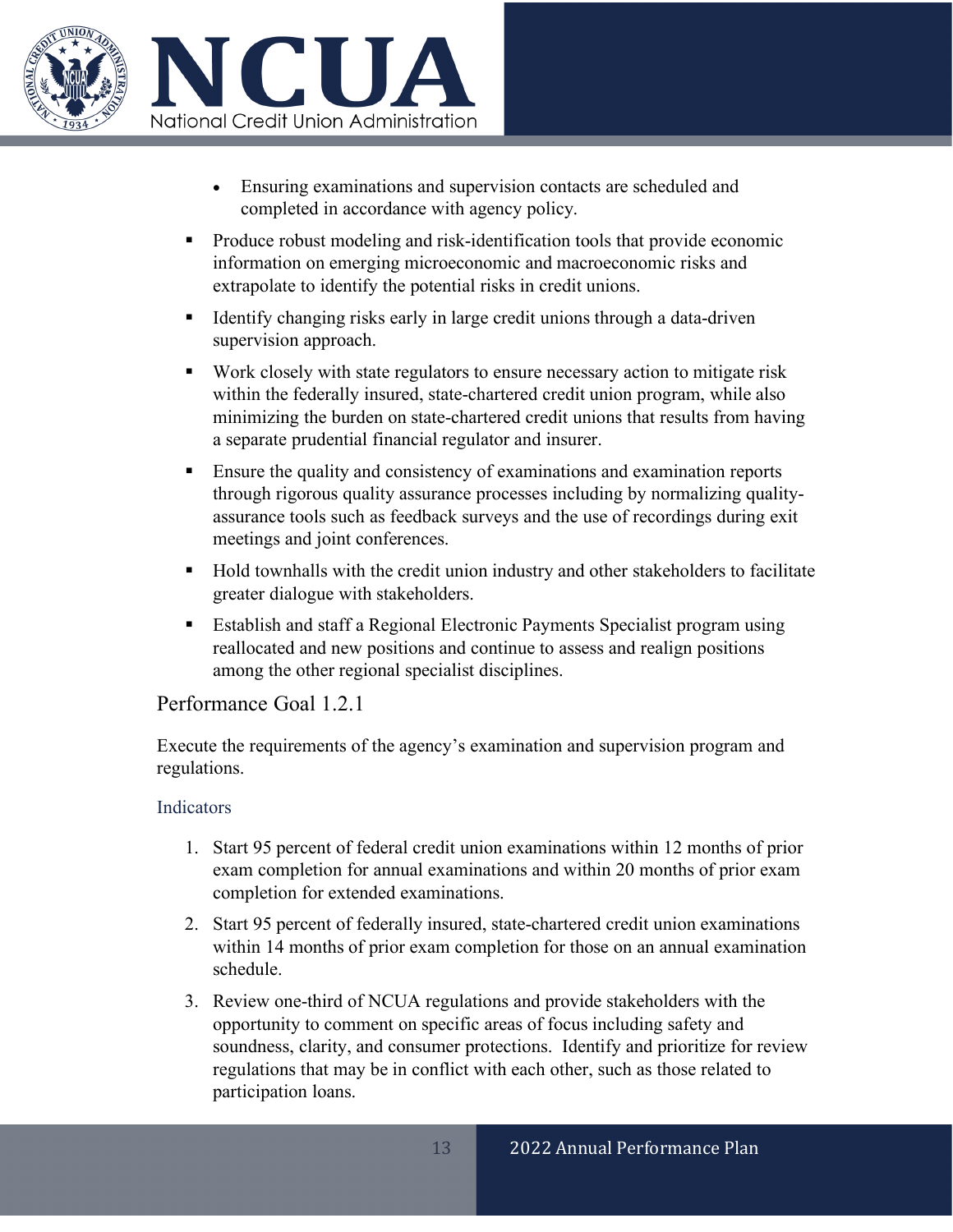

4. Resolve troubled credit unions<sup>[5](#page-19-0)</sup> within an average of 26 months from the initial CAMELS composite downgrade to troubled status.

#### Performance Goal 1.2.2

Improve examination quality by incorporating relevant feedback from internal and external stakeholders.

#### Indicators

- 1. Develop new, revise existing, or identify external training courses to meet the needs of all field staff.
- 2. Review and revise, as necessary, the exam survey based on initial survey results and feedback from internal and external stakeholders.

#### **Strategic Objective 1.3**

#### *Ensure Compliance with and Enforcement of Federal Consumer Financial Protection Laws and Regulations at Credit Unions.*

The NCUA's assessment of compliance risk considers the federal consumer financial protection laws and regulations the agency enforces, as well as other relevant laws and regulations that govern the operation of credit unions, such as the Bank Secrecy Act, the Flood Disaster Protection Act, the Secure and Fair Enforcement for Mortgage Licensing Act and, more generally, the NCUA's established regulations. The NCUA's fair lending examination program is designed to ensure that credit unions comply with the regulations established to protect consumers against discrimination. The NCUA also performs targeted consumer compliance reviews during risk-focused examinations.

The NCUA also contributes to developing well-balanced regulations and policy statements related to consumer financial protection as part of the FFIEC Taskforce on Consumer Compliance.

The NCUA will ensure compliance with and enforcement of federal consumer financial protection laws and regulations at credit unions through the following strategies and initiatives:

**Provide timely guidance to the credit union system and examiners related to** changes in regulations established to protect consumers.

<span id="page-19-0"></span><sup>5</sup> As defined in NCUA regulation § 701.14.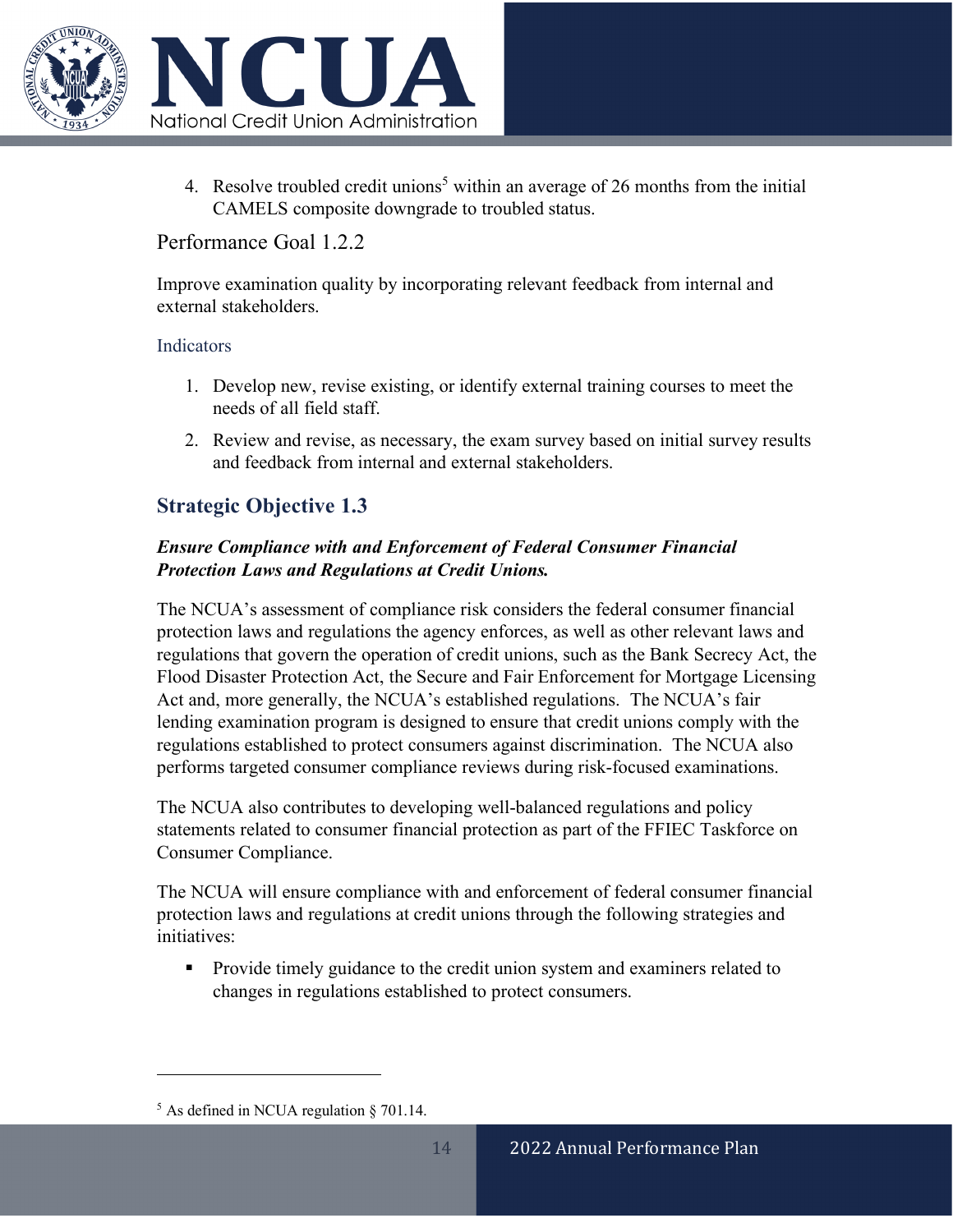

- Monitor consumer complaints and fair lending examination and offsite supervision contact results to guide consumer compliance program development.
- Perform fair lending examinations and supervision contacts and refer fair lending violations to the Department of Justice, as required.
- Collaborate with other federal regulatory agencies, as appropriate, to protect consumers using credit union products and services.
- Continue to provide a responsive and efficient consumer complaint handling process in the Consumer Assistance Center while maintaining the consumer compliance regulatory resource page on NCUA.gov.
- Hire two fair lending personnel to enhance the NCUA's fair lending function and foster a more independent quality control process.

#### Performance Goal 1.3.1

Conduct targeted consumer compliance reviews and fair lending examinations.

#### **Indicators**

- 1. Complete at least 80 fair lending examinations or supervision contacts.
- 2. Perform quality control reviews on 200 examination reports to determine if the consumer financial protection supervisory priorities are sufficiently addressed during safety and soundness examinations.

#### Performance Goal 1.3.2

Improve compliance with consumer protection laws and regulations through effective guidance to the credit union system.

#### Indicator

1. Issue guidance or conduct outreach semi-annually addressing any common themes identified in credit union operations during consumer financial protection quality control reviews.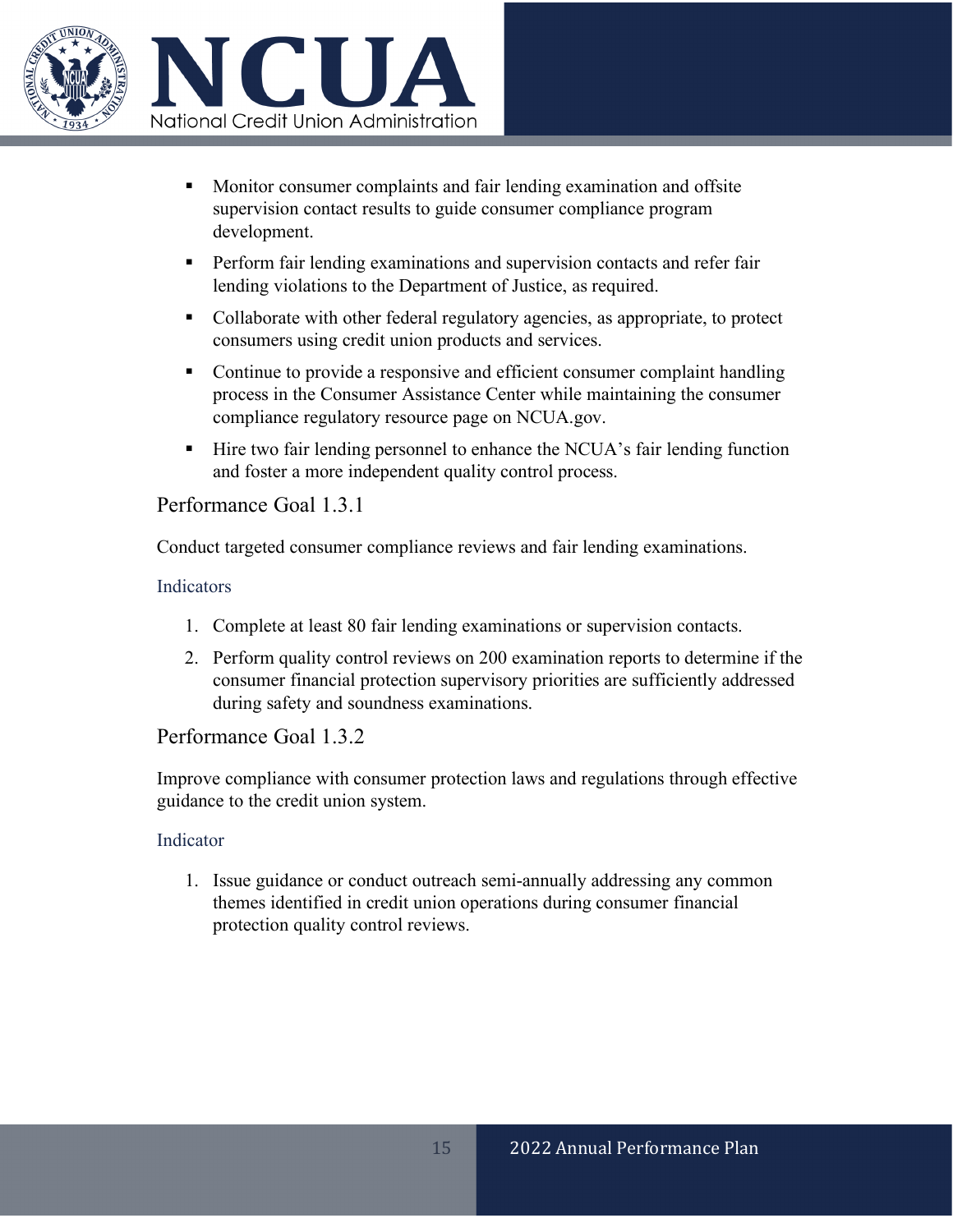

#### **Strategic Objective 1.4**

#### *Ensure NCUA-Insured Credit Unions Can Appropriately Manage Emerging Opportunities and Risks, Including Cybersecurity and Climate-Related Financial Risk.*

Credit unions are becoming larger and more complex as they seek to provide their members with more and improved products and services. Growth and innovation present risks to credit union member-owners and the Share Insurance Fund. The agency must balance responsible oversight with forward-looking policies that promote innovation and respond to potential industry disruptions.

The NCUA will ensure NCUA-insured credit unions can appropriately manage emerging opportunities and risks through the following strategies and initiatives:

- **Provide training on a timely basis to help staff understand emerging risk areas in** the credit union system and related mitigation strategies.
- Provide examiners with timely reports to identify trends in targeted risk areas.
- **Provide guidance and other information to the credit union system on regulatory** and supervisory matters, trends affecting federally insured credit unions, and potential risks and threats.

#### Performance Goal 1.4.1

Promote and evaluate effective cybersecurity practices in credit unions.

#### Indicator

1. Implement updated information security examination procedures that are tailored to institutions of varying size and complexity.

#### Performance Goal 1.4.2

Identify and work with affected credit unions and appropriate state regulators to understand and mitigate asset concentration and other risks.

#### Indicators

1. Conduct 95 percent of exams or supervision contacts for credit unions with high concentrations in specific loan types according to established timelines.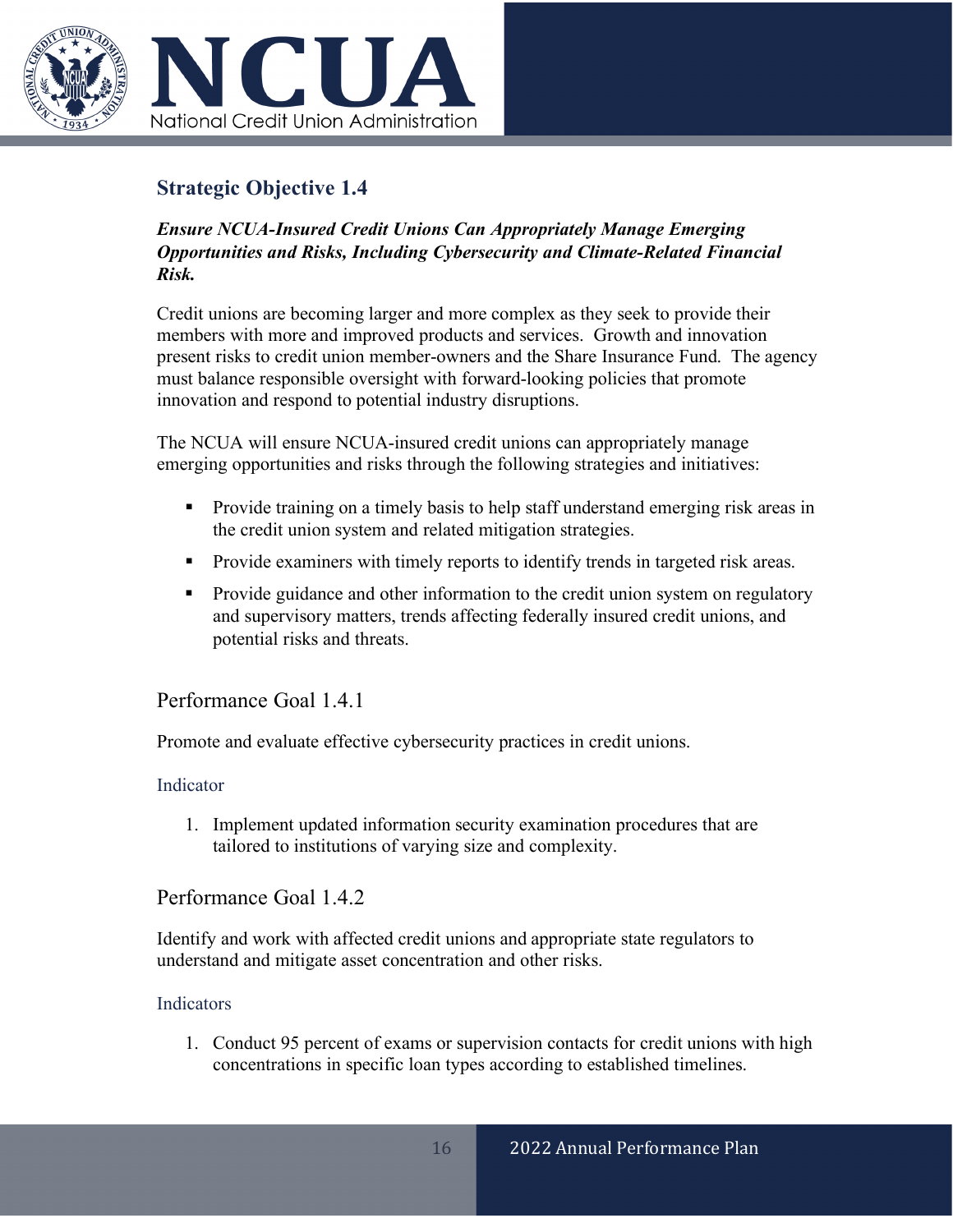

2. Publish a Request for Information seeking input from credit union stakeholders about climate-related financial risks.

## **Strategic Objective 1.5**

#### *Ensure NCUA policies and regulations appropriately address emerging and innovative financial technologies, including digital assets.*

Emerging and innovative financial technologies, including digital assets, present opportunities and risks to the credit union system. The NCUA is committed to supporting the credit union system as it navigates the changes FinTech is bringing to the financial services industry. The agency must identify financial services industry risks and opportunities as well as marketplace developments that may prompt regulatory or policy changes.

The agency will ensure NCUA policies and regulations appropriately address emerging and innovative financial technologies through the following strategies and initiatives:

- Continue studying emerging financial technology, including digital assets, to determine regulatory and policy needs of the credit union system.
- Facilitate discussions between credit unions and FinTech providers that focus on identifying problems and solutions.
- Engage with FinTech providers through the agency's Office for Financial Technology and Access.

#### Performance Goal 1.5.1

Evaluate and address barriers to credit union adoption of emerging financial technology, including digital assets.

#### Indicator

1. Issue at least one regulatory action related to financial technology and issue guidance about distributed ledger technology.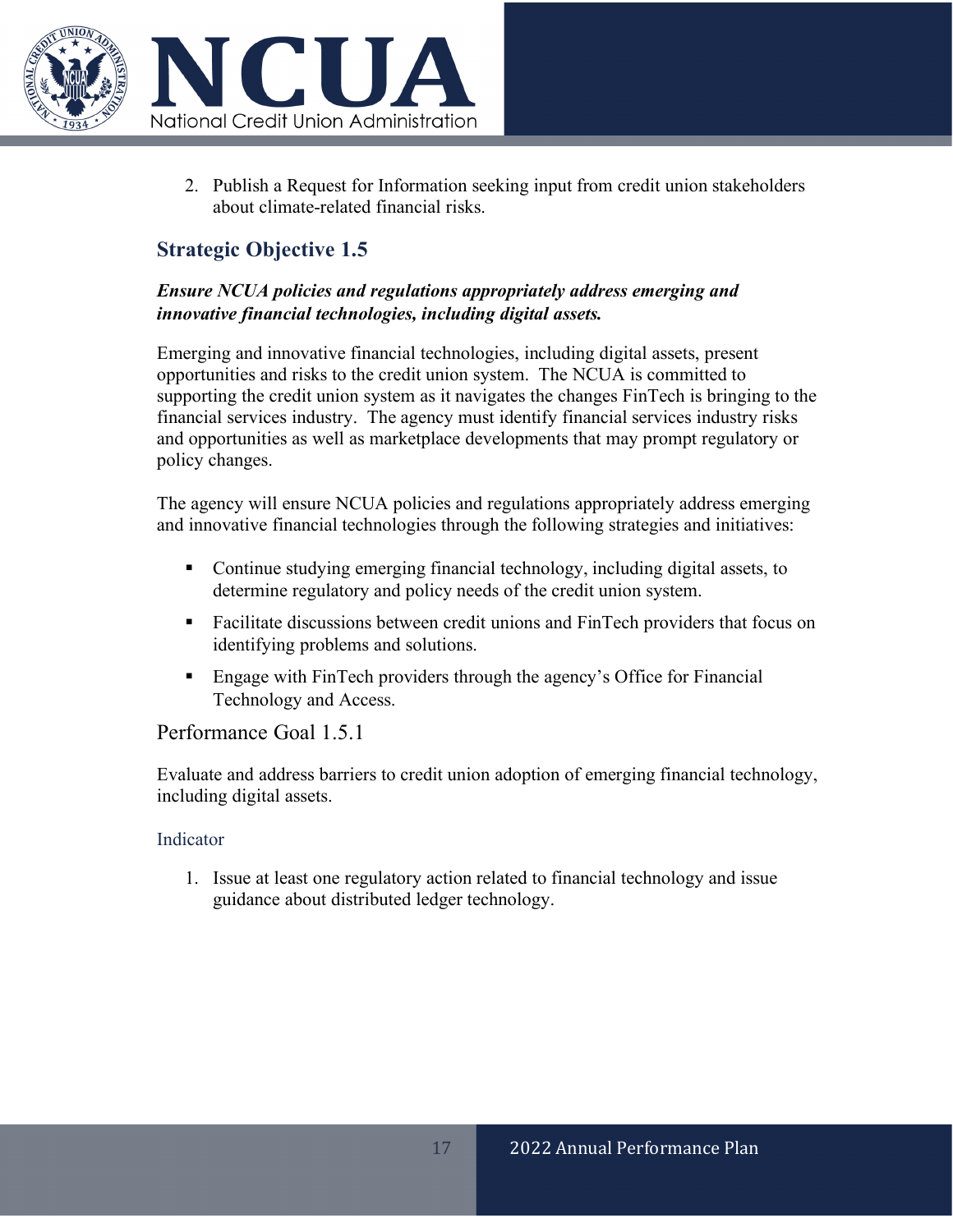

## **Strategic Goal 1: Summary Performance Indicators and Targets**

| Goal  | <b>Indicator</b>                                                                                                                                                        | 2019<br><b>Actual</b> | 2020<br><b>Actual</b> | 2021<br><b>Actual</b> | 2022<br><b>Target</b>                                   |
|-------|-------------------------------------------------------------------------------------------------------------------------------------------------------------------------|-----------------------|-----------------------|-----------------------|---------------------------------------------------------|
| 1.1.1 | Maintain two percent or less of credit union<br>system assets in CAMELS composite 4 and 5<br>rated credit unions.                                                       | 0.79%                 | 0.50%                 | 0.42%                 | Less than or<br>Equal to 2%                             |
|       | Strive to minimize costs to the Share Insurance<br>Fund for credit union failures by keeping straight<br>liquidations to 15 percent or less of institution<br>failures. | $0\%$                 | $0\%$                 | 14%                   | Less than or<br>Equal to<br>15%                         |
|       | Maintain the NCUSIF equity ratio above the<br>minimum statutory level and at or below the<br>Normal Operating Level.                                                    | 1.35%                 | 1.26%                 | 1.26%                 | Above<br>statutory<br>minimum<br>and at or<br>below NOL |
|       | Continue to manage the Share Insurance Fund<br>investment portfolio to meet safety, liquidity, and<br>yield objectives consistent with Board approved<br>policy.        | Achieved              | Achieved              | Achieved              | Achieve                                                 |
|       | Make public the Normal Operating Level<br>calculation to ensure transparency and<br>understanding by stakeholders by December 31,<br>2022.                              | <b>NA</b>             | <b>NA</b>             | <b>NA</b>             | Achieve                                                 |
|       | Perform quarterly supervisory reviews for 98<br>percent of high-risk credit unions.                                                                                     | <b>NA</b>             | <b>NA</b>             | <b>NA</b>             | Greater than<br>or Equal to<br>98%                      |
| 1.1.2 | Review and assess all capital plans for credit<br>unions with assets greater than \$10 billion within<br>timelines outlined in regulation.                              | Achieved              | Achieved              | Achieved              | Achieve                                                 |
|       | Assess credit union driven stress testing on all<br>Tier II and Tier III credit unions, as defined by<br>NCUA Regulations Part 702, by Q3 2022.                         | Achieved              | Achieved              | Achieved              | Achieve                                                 |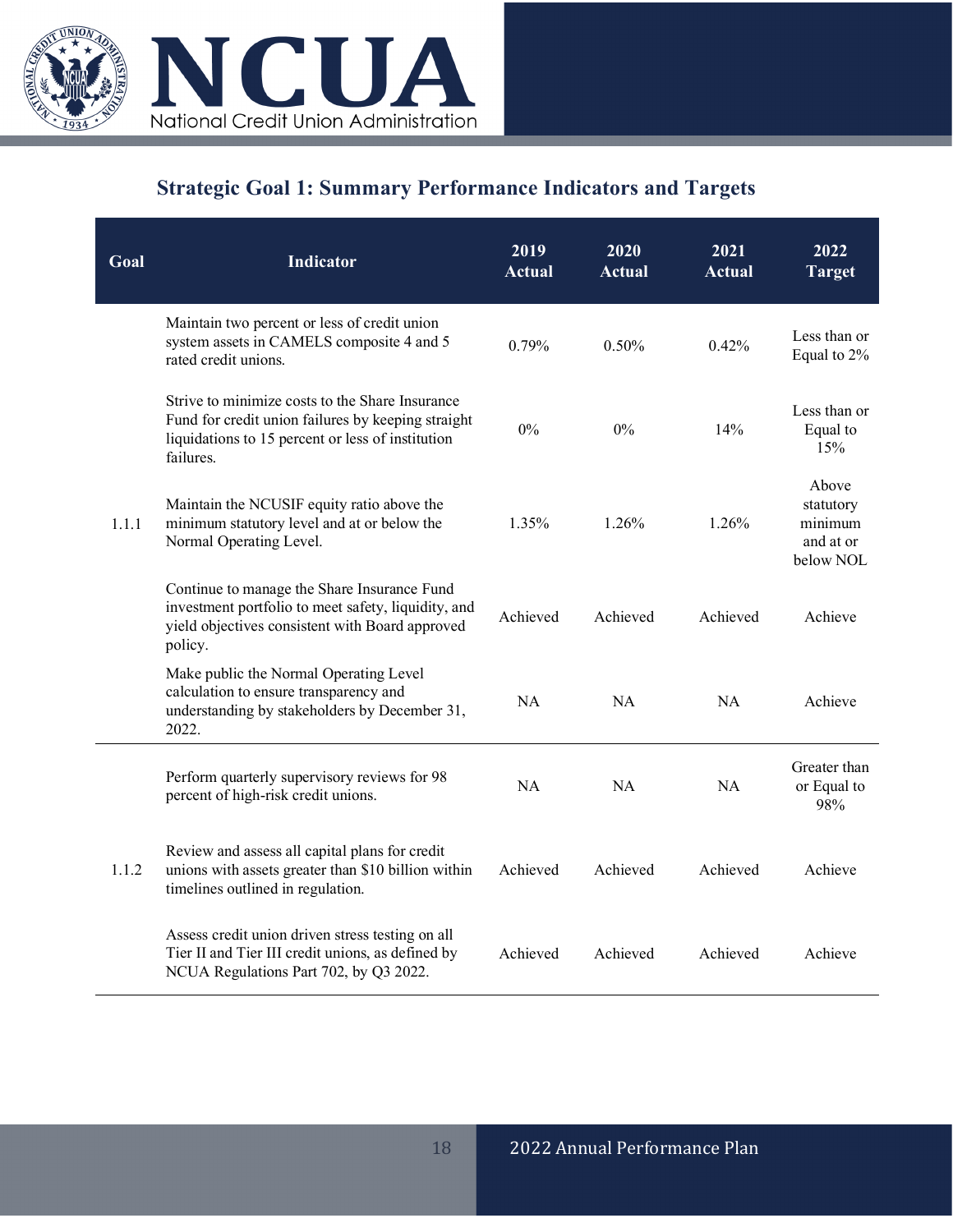

| Goal  | <b>Indicator</b>                                                                                                                                                                                                                                                                                                              | 2019<br><b>Actual</b> | 2020<br><b>Actual</b> | 2021<br><b>Actual</b> | 2022<br><b>Target</b>              |
|-------|-------------------------------------------------------------------------------------------------------------------------------------------------------------------------------------------------------------------------------------------------------------------------------------------------------------------------------|-----------------------|-----------------------|-----------------------|------------------------------------|
| 1.2.1 | Start 95 percent of federal credit union<br>examinations within 12 months of prior exam<br>completion for annual examinations and within<br>20 months of prior exam completion for extended<br>examinations.                                                                                                                  | 97%                   | 92%                   | 94%                   | Greater than<br>or Equal to<br>95% |
|       | Start 95 percent of federally insured state-<br>chartered credit union examinations within 14<br>months of prior exam completion for those on an<br>annual examination schedule.                                                                                                                                              | 96%                   | 97%                   | 100%                  | Greater than<br>or Equal to<br>95% |
|       | Review one-third of NCUA regulations and<br>prompt stakeholders to comment on specific areas<br>of focus including safety and soundness, clarity,<br>and consumer protections. Identify and prioritize<br>for review regulations that may be in conflict<br>with each other, such as those related to<br>participation loans. | Achieved              | Achieved              | Achieved              | Achieve                            |
|       | Resolve troubled credit unions within an average<br>of 26 months or less from the initial CAMELS<br>composite downgrade to troubled status.                                                                                                                                                                                   | 21                    | 24                    | 23                    | Average of<br>26 Months<br>or Less |
| 1.2.2 | Develop new, revise existing, or identify external<br>training courses to meet the needs of all field<br>staff.                                                                                                                                                                                                               | 14                    | 28                    | 23                    | 30                                 |
|       | Review and revise as necessary the exam survey<br>based on initial survey results and feedback from<br>internal and external stakeholders.                                                                                                                                                                                    | NA                    | NA                    | Survey<br>Implemented | Achieve by<br>12/31/2022           |
|       | Complete at least 80 fair lending examinations or<br>supervision contacts.                                                                                                                                                                                                                                                    | 68                    | 51                    | 68                    | Greater than<br>or Equal to<br>80  |
| 1.3.1 | Perform quality control reviews on 200<br>examination reports to determine if the consumer<br>financial protection supervisory priorities are<br>sufficiently addressed during safety and<br>soundness examinations.                                                                                                          | NA                    | NA                    | 200                   | 200                                |
| 1.3.2 | Issue guidance or conduct outreach semi-annually<br>addressing any common themes identified in<br>credit union operations during consumer financial<br>protection quality control reviews.                                                                                                                                    | NA                    | NA                    | <b>NA</b>             | Greater than<br>or Equal to 2      |
| 1.4.1 | Implement updated information security<br>examination procedures that are tailored to<br>institutions of varying size and complexity.                                                                                                                                                                                         | <b>NA</b>             | <b>NA</b>             | <b>NA</b>             | Achieve by<br>12/31/2022           |

19 2022 Annual Performance Plan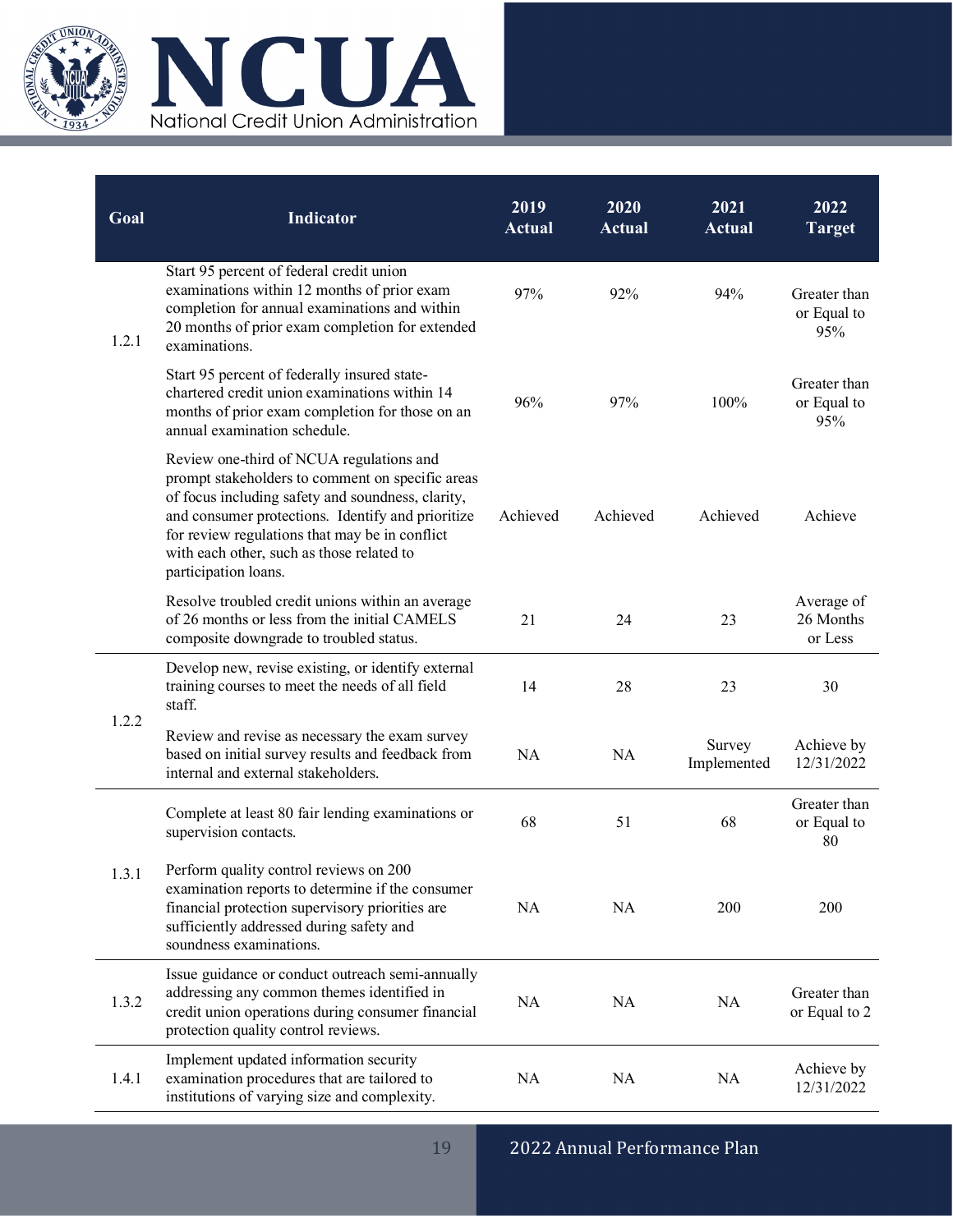

<span id="page-25-0"></span>

| Goal  | Indicator                                                                                                                                                          | 2019<br><b>Actual</b> | 2020<br>Actual            | 2021<br><b>Actual</b> | 2022<br>Target                     |
|-------|--------------------------------------------------------------------------------------------------------------------------------------------------------------------|-----------------------|---------------------------|-----------------------|------------------------------------|
| 1.4.2 | Conduct 95 percent of exams or supervision<br>contacts for credit unions with high<br>concentrations in specific loan types according to<br>established timelines. | NA                    | Implemented<br>Procedures | Commenced<br>Reviews  | Greater than<br>or Equal to<br>95% |
|       | Publish a Request for Information seeking input<br>from credit union stakeholders about climate-<br>related financial risks.                                       | NA                    | NA                        | <b>NA</b>             | Achieve by<br>12/31/2022           |
| 1.5.1 | Issue at least one regulatory action related to<br>financial technology and issue guidance about<br>distributed ledger technology.                                 | NA.                   | <b>NA</b>                 | NA                    | Achieve by<br>12/31/2022           |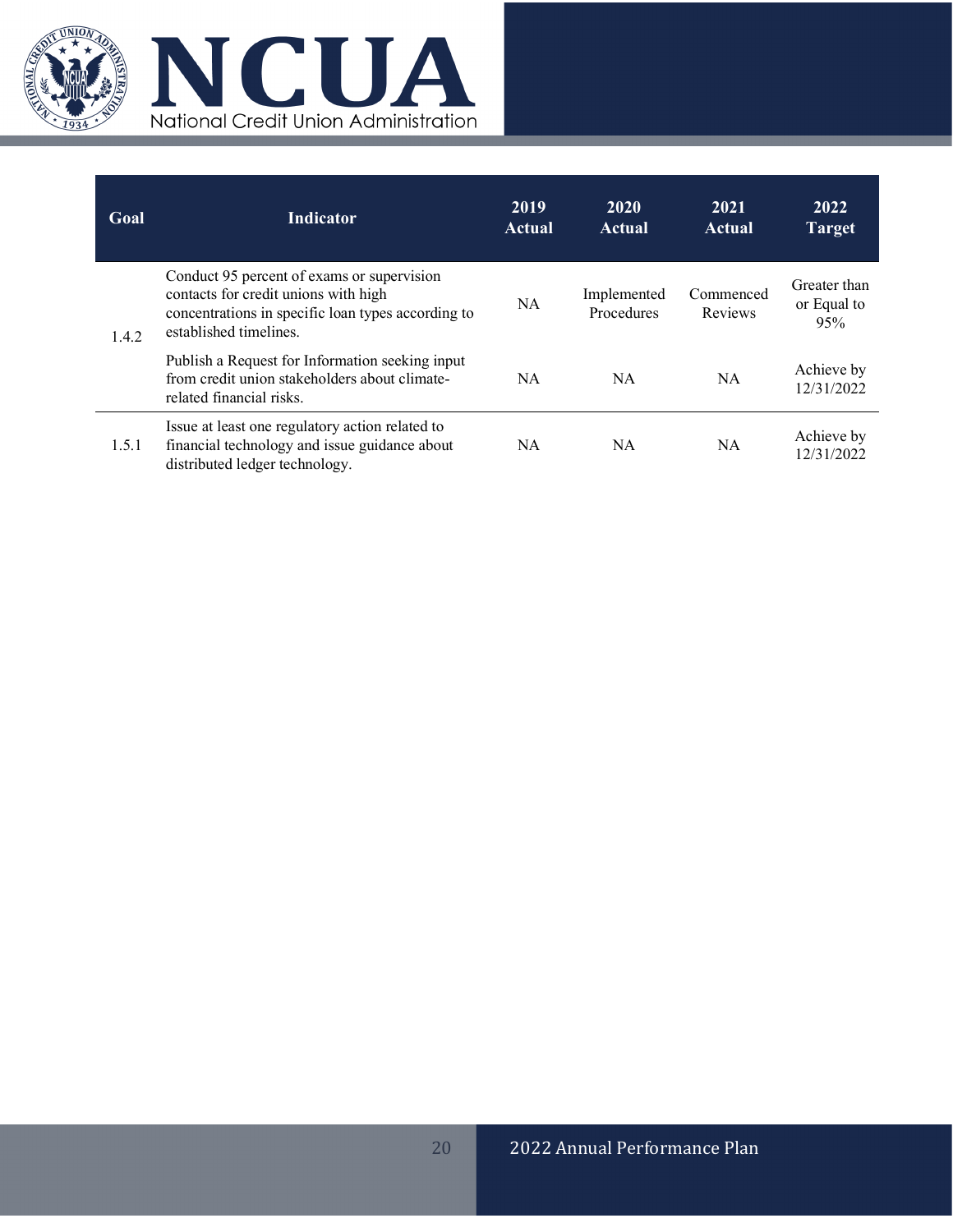

# **Strategic Goal 2: Improve the Financial Well-Being of Individuals and Communities Through Access to Affordable and Equitable Financial Products and Services**

| <b>Strategic Objectives</b>                                                                         | <b>Performance Goals</b>                                                                                                                                                  |
|-----------------------------------------------------------------------------------------------------|---------------------------------------------------------------------------------------------------------------------------------------------------------------------------|
| 2.1 Enhance consumer access to<br>affordable, fair, and federally<br>insured financial products and | 2.1.1 Expand community and individual access to fair and<br>affordable credit union products and services through<br>modernized NCUA regulations, policies, and programs. |
| services.                                                                                           | 2.1.2 Empower consumers with financial education<br>information.                                                                                                          |
| 2.2 Support and foster small,<br>minority, low-income, and new                                      | 2.2.1 Administer viable credit union charter, field of<br>membership, and low-income requests.                                                                            |
| credit unions.                                                                                      | 2.2.2 Maximize the agency's grant and loan programs.                                                                                                                      |

The Federal Credit Union Act charges the NCUA with promoting access to safe and affordable credit union services for consumers of all backgrounds and income levels, including those of modest means. To support this effort, the NCUA works to foster the preservation and growth of credit unions in a changing demographic, economic, and technological landscape.

Strategic Goal 2 focuses on the NCUA's role in ensuring that America's system of cooperative credit is fair and open to all consumers, and that it can effectively incorporate new and emerging technologies offering affordable and equitable benefits to its member-owners.

The following objectives, performance goals, and strategies support the NCUA's goal of improving the financial well-being of individuals and communities through access to affordable and equitable financial products and services.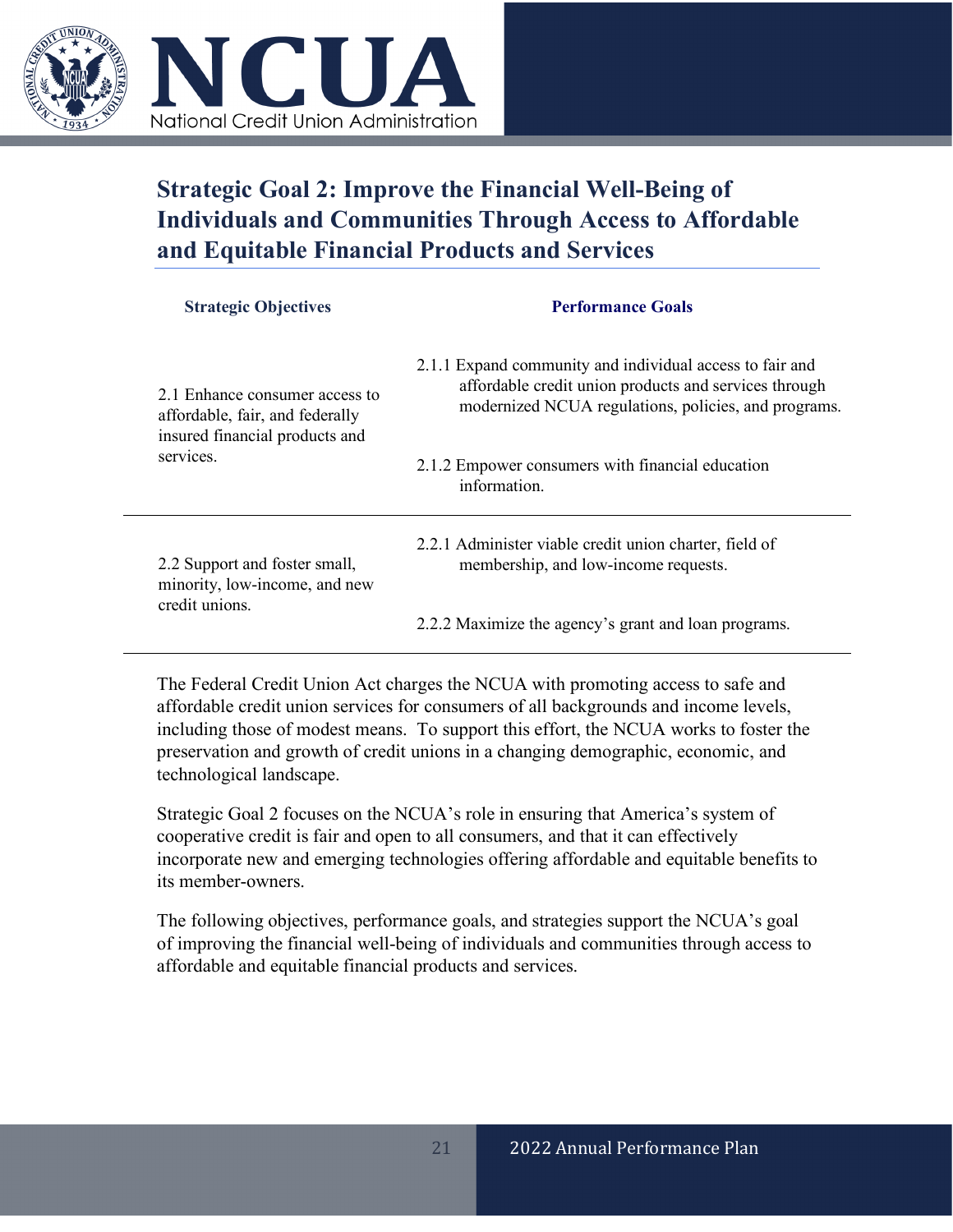

#### **Strategic Objective 2.1**

#### *Enhance Consumer Access to Affordable, Fair, and Federally Insured Financial Products and Services.*

The NCUA will address changes in the economy, demographics, and financial technology to increase financial inclusion for all consumers. The NCUA is committed to maintaining up-to-date regulations, policies, and programs that expand consumer access to safe and affordable financial products and services, along with financial education that helps consumers understand their choices. Informed consumers who have access to a range of fair and affordable credit union products and services – including from new and emerging technologies – make better financial decisions for themselves and for their communities.

The NCUA will enhance consumer access to affordable, fair, and federally insured financial products and services through the following strategies and initiatives:

- **Promote NCUA programs that assist credit unions with providing access to** financial services.
- Through the ACCESS initiative, focus on meeting the needs of underserved and diverse communities by strengthening the four pillars of financial inclusion: access to credit, education, stability, and support.
- Promote the value of diversity and inclusive financial services in credit unions.
- Actively participate in FFIEC working groups and in Financial Literacy Education Commission meetings
- Increase submissions of the [Voluntary Credit Union Diversity Self-Assessment,](https://www.ncua.gov/about-ncua/diversity-inclusion/credit-union-diversity/voluntary-credit-union-diversity-self-assessment) by promoting awareness of the tool and identifying and mitigating barriers to submissions. The self-assessment is a tool for credit unions to evaluate their diversity programs and practices, not a tool to collect supervisory information about individual credit unions.
- Hire an additional financial inclusion and outreach analyst to develop, coordinate, and implement the NCUA's strategic stakeholder relationships related to community affairs, economic inclusion, and financial education and literacy activities.

#### Performance Goal 2.1.1

Expand community and individual access to fair and affordable credit union products and services through modernized NCUA regulations, policies, and programs.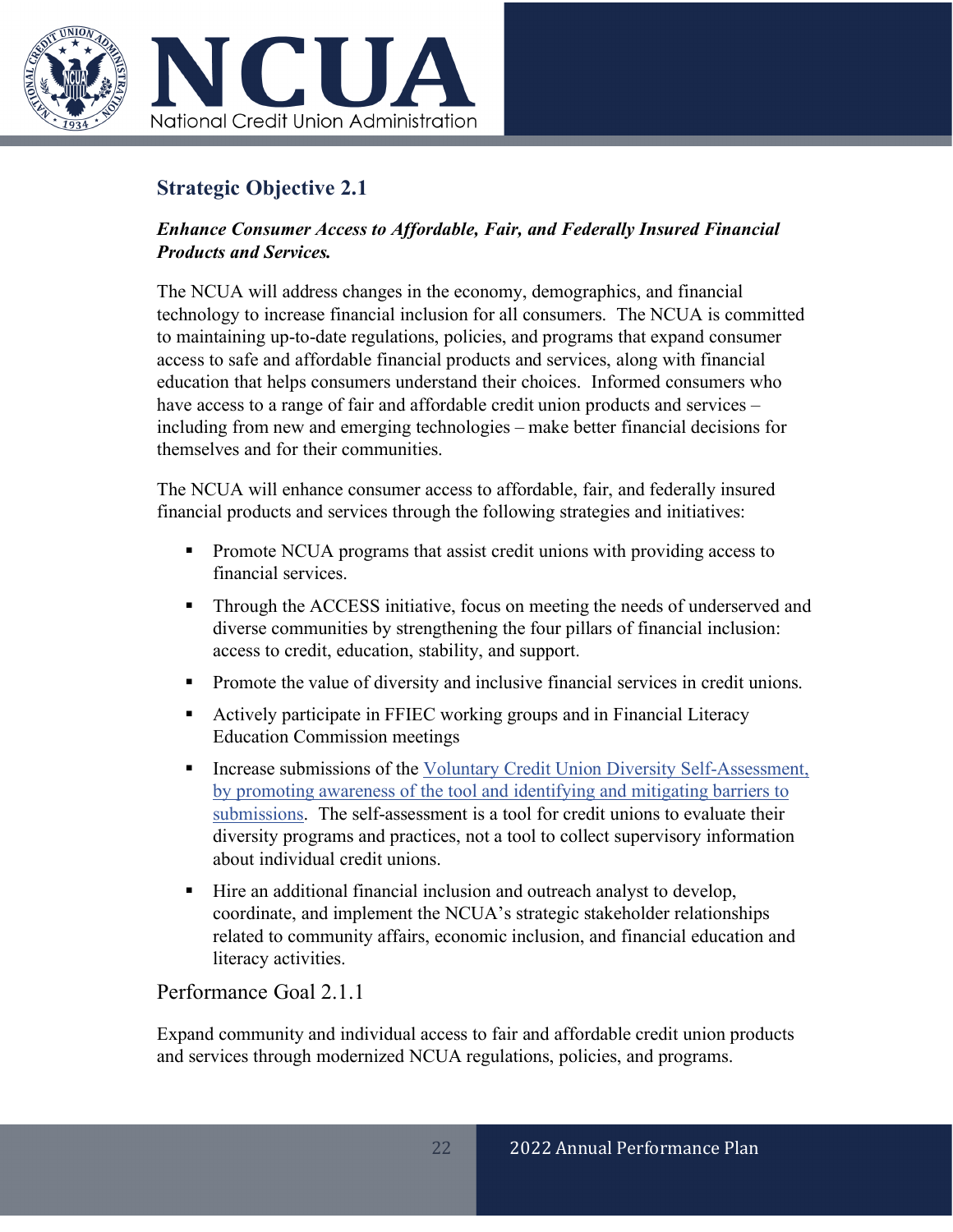

#### Indicators

- 1. Conduct a conference with external stakeholders on regulatory, policy or program changes to expand access to fair and affordable credit union products and services.
- 2. Use at least 85 percent of hours budgeted for the small credit union and minority depository institution assistance programs.
- 3. Propose at least one regulatory change to update the field of membership or chartering rules.

#### Performance Goal 2.1.2

Empower consumers with financial education information.

#### Indicator

1. Develop and distribute consumer-focused financial literacy public awareness initiatives.

#### **Strategic Objective 2.2**

#### *Support and Foster Small, Minority, Low-Income, and New Credit Unions.*

The NCUA continues to develop initiatives to foster new and small credit unions, credit unions serving those of modest means, and credit unions designated as minority depository institutions. Such efforts will help provide safe and affordable financial services to traditionally underserved communities. The NCUA will streamline its chartering process for new credit unions while preserving its safety and soundness and consumer protection priorities.

The NCUA's Minority Depository Institution (MDI) preservation program provides needed support to federally insured credit unions that serve communities and individuals who may lack access to mainstream financial products and services. The NCUA provides ongoing assistance to MDIs by working directly with them, sharing its knowledge of the credit union system and best practices, and generally acting as a knowledgeable point of contact and resource.

The NCUA will support and foster small, minority, low-income, and new credit unions through the following strategies and initiatives:

 Encourage greater use of the Community Development Revolving Loan Fund (CDRLF) and the U.S. Treasury's Community Development Financial Institution certification to bolster services to low-income members.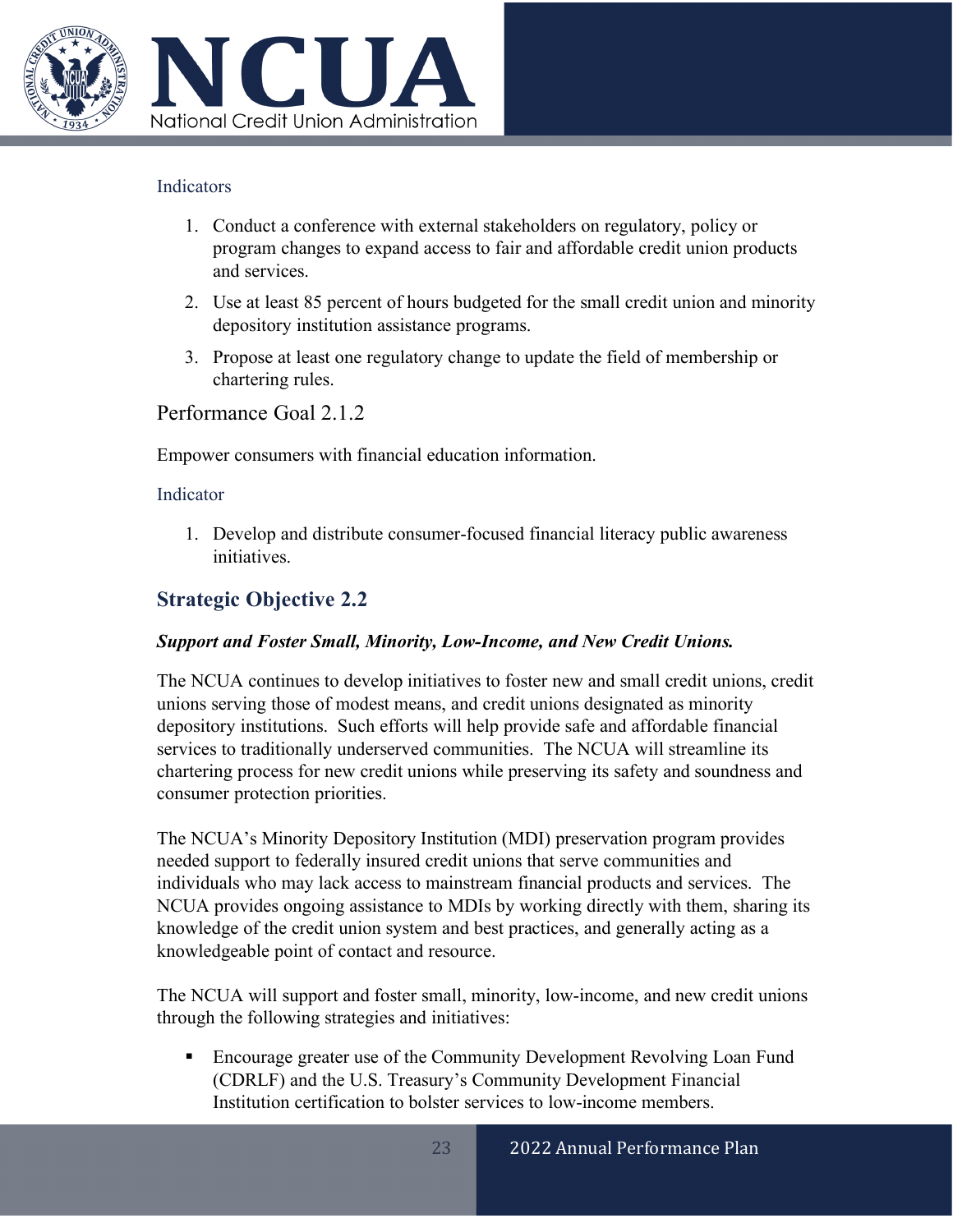

- Enhance education and outreach services to credit union boards and management, including through on-line training courses.
- **Provide educational assistance and support to groups and communities seeking** to form credit unions, including ongoing and regular updates to the chartering guide based on input received from users.
- Seek feedback from newly chartered credit unions and groups supporting them to identify ways to streamline the credit union chartering process while maintaining safety and soundness priorities.
- Structure the CDRLF grant initiatives to maximize the impact on low-income communities.
- Assess the impact of census data on the current Low-Income Credit Union (LICU) designations.
- Follow-up with federal credit unions on implementation of their business and marketing plans every year for the first three years after receiving a new or expanded community charter.
- Develop an MDI Awareness initiative, to promote the growth of existing, and encourage the identification of new, minority institutions.

#### Performance Goal 2.2.1

Administer viable credit union charter, field of membership, and low-income requests.

#### **Indicators**

- 1. Maintain the level of members in MDI-designated credit unions at or above 4.6 million as reported in 2021.
- 2. Meet average field of membership processing time standards for 75 percent or more of established targets.
- 3. Charter at least three new credit unions by December 31, 2022.

#### Performance Goal 2.2.2

Maximize the agency's grant and loan programs.

#### Indicator

1. Distribute at least 60 percent of the 2022 CDRLF appropriated funds for the Underserved Outreach initiative.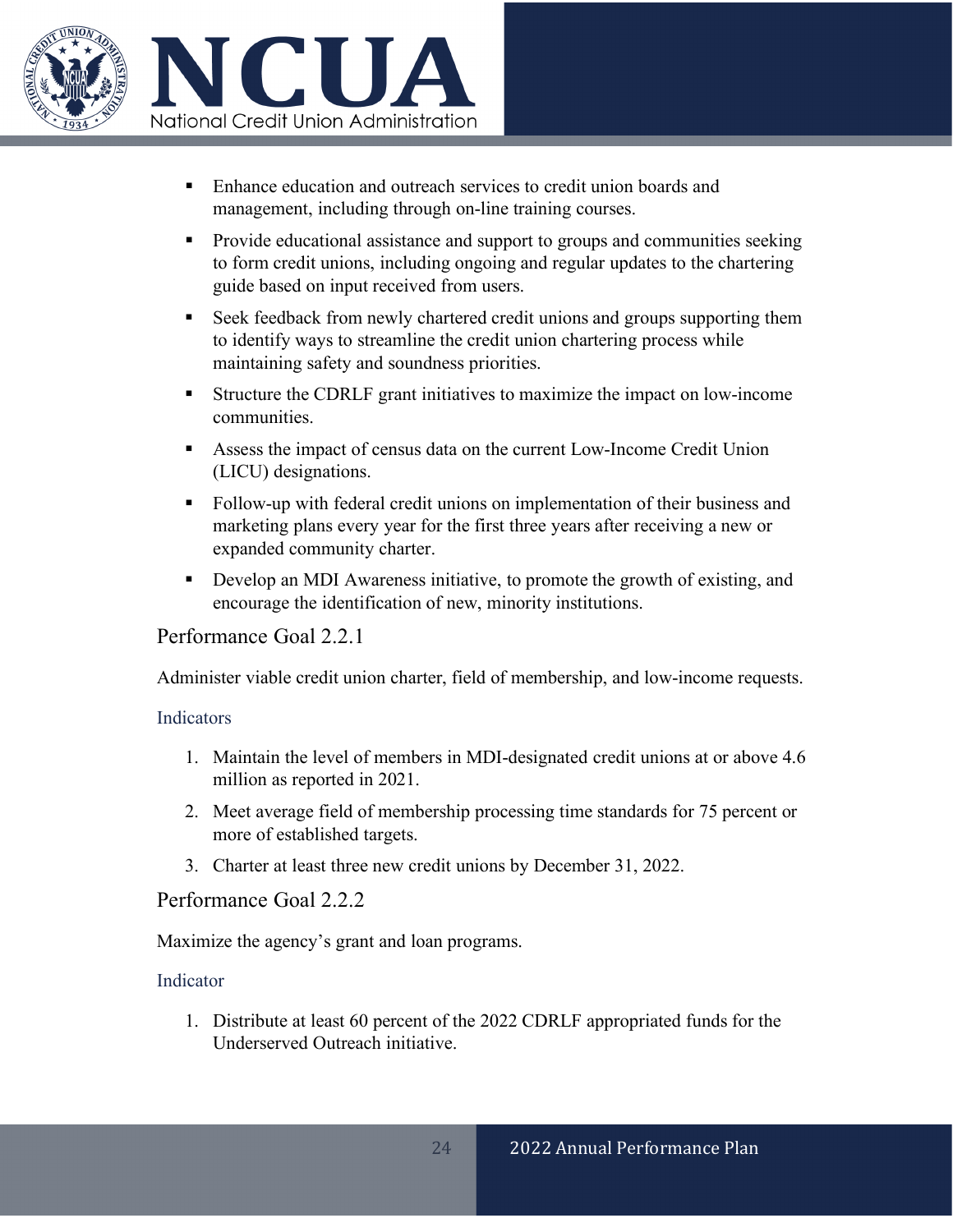

## **Strategic Goal 2: Summary Performance Indicators and Targets**

| Goal  | <b>Indicator</b>                                                                                                                                                              | 2019<br><b>Actual</b> | 2020<br>Actual | 2021<br><b>Actual</b> | 2022<br><b>Target</b>                                                           |
|-------|-------------------------------------------------------------------------------------------------------------------------------------------------------------------------------|-----------------------|----------------|-----------------------|---------------------------------------------------------------------------------|
| 2.1.1 | Conduct a conference with external stakeholders<br>on regulatory, policy or program changes to<br>expand access to fair and affordable credit union<br>products and services. | <b>NA</b>             | NA             | NA.                   | Greater than<br>or Equal to 1<br>Conference<br>with<br>external<br>stakeholders |
|       | Use at least 85 percent of hours budgeted for the<br>small credit union and minority depository<br>institution assistance programs.                                           | <b>NA</b>             | NA             | <b>NA</b>             | Greater than<br>or Equal to<br>85%                                              |
|       | Propose at least one regulatory change to update<br>the field of membership or chartering rules.                                                                              |                       | $\mathbf{1}$   | 1                     | Greater than<br>or Equal to 1                                                   |
| 2.1.2 | Develop and distribute consumer-focused<br>financial literacy public awareness initiatives.                                                                                   | 5                     | 10             | 8                     | 6                                                                               |
| 2.2.1 | Maintain the level of members in MDI-<br>designated credit unions at or above 4.6 million<br>reported in 2021.                                                                | 3.9 million           | 4.3 million    | 4.6 million           | Greater than<br>or Equal to<br>4.6 million<br>members                           |
|       | Meet average field of membership processing<br>time standards for 75 percent or more of<br>established targets.                                                               | <b>NA</b>             | NA             | NA                    | Greater than<br>or Equal to<br>75%                                              |
|       | Charter at least three new credit unions by<br>December 31, 2022.                                                                                                             | 2                     | 1              | 4                     | Greater than<br>or Equal to 3                                                   |
| 2.2.2 | Distribute at least 60 percent of the 2022 CDRLF<br>appropriated funds for the Underserved Outreach<br>initiative.                                                            | <b>NA</b>             | NA             | <b>NA</b>             | Greater than<br>or Equal to<br>$60\%$ of<br>funds                               |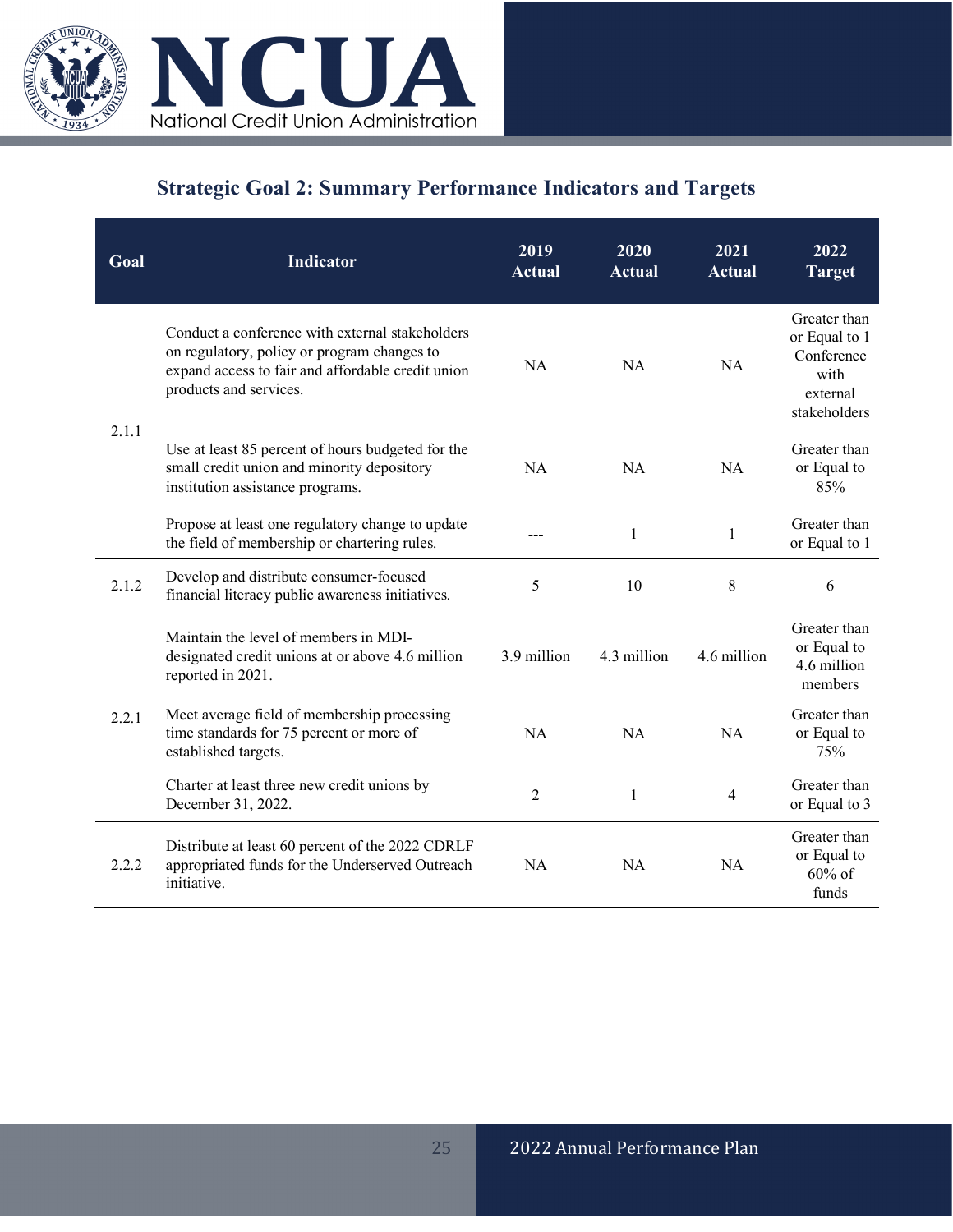

<span id="page-31-0"></span>

| <b>Strategic Goal 3: Maximize Organizational Performance to</b> |
|-----------------------------------------------------------------|
| <b>Enable Mission Success</b>                                   |

| <b>Strategic Objectives</b>                                              | <b>Performance Goals</b>                                                                                                               |
|--------------------------------------------------------------------------|----------------------------------------------------------------------------------------------------------------------------------------|
| 3.1 Attract, develop, and retain an<br>engaged, high-performing, diverse | 3.1.1 Deliver timely and relevant training and leadership<br>development programs for all staff.                                       |
| workforce within an inclusive,<br>professional environment.              | 3.1.2 Foster an inclusive workplace that values diverse<br>perspectives, maximizes employees' contributions,<br>and fosters belonging. |
| 3.2 Deliver improved business<br>processes supported by secure,          | 3.2.1 Implement secure, reliable, accessible, and<br>innovative technology and data solutions.                                         |
| innovative, and reliable technology<br>solutions and data.               | 3.2.2 Gain efficiencies through quality processes, systems,<br>and project management.                                                 |
| 3.3 Ensure sound organizational                                          | 3.3.1 Foster an effective risk management and internal<br>control environment.                                                         |
| governance.                                                              | 3.3.2 Promote sound financial management and<br>stewardship principles.                                                                |

The NCUA's most important resource is high-quality, skilled staff. To maximize employee contributions to the NCUA's mission, the agency's staff must be supported by efficient and effective processes, tools, data, and modern technology. The right people equipped with the right tools, supported by sound organizational governance, fulfill the agency's mission, and deliver organizational excellence.

Achieving the NCUA's third strategic goal requires effective communication, collaboration, and coordination by all staff across all offices within the agency. To achieve this strategic goal, the agency must be prudent and effective in its administration of human capital, employee and operational security, data, information technology systems and assets, financial management, and employee engagement. This goal emphasizes organizational excellence through effective, efficient, and inclusive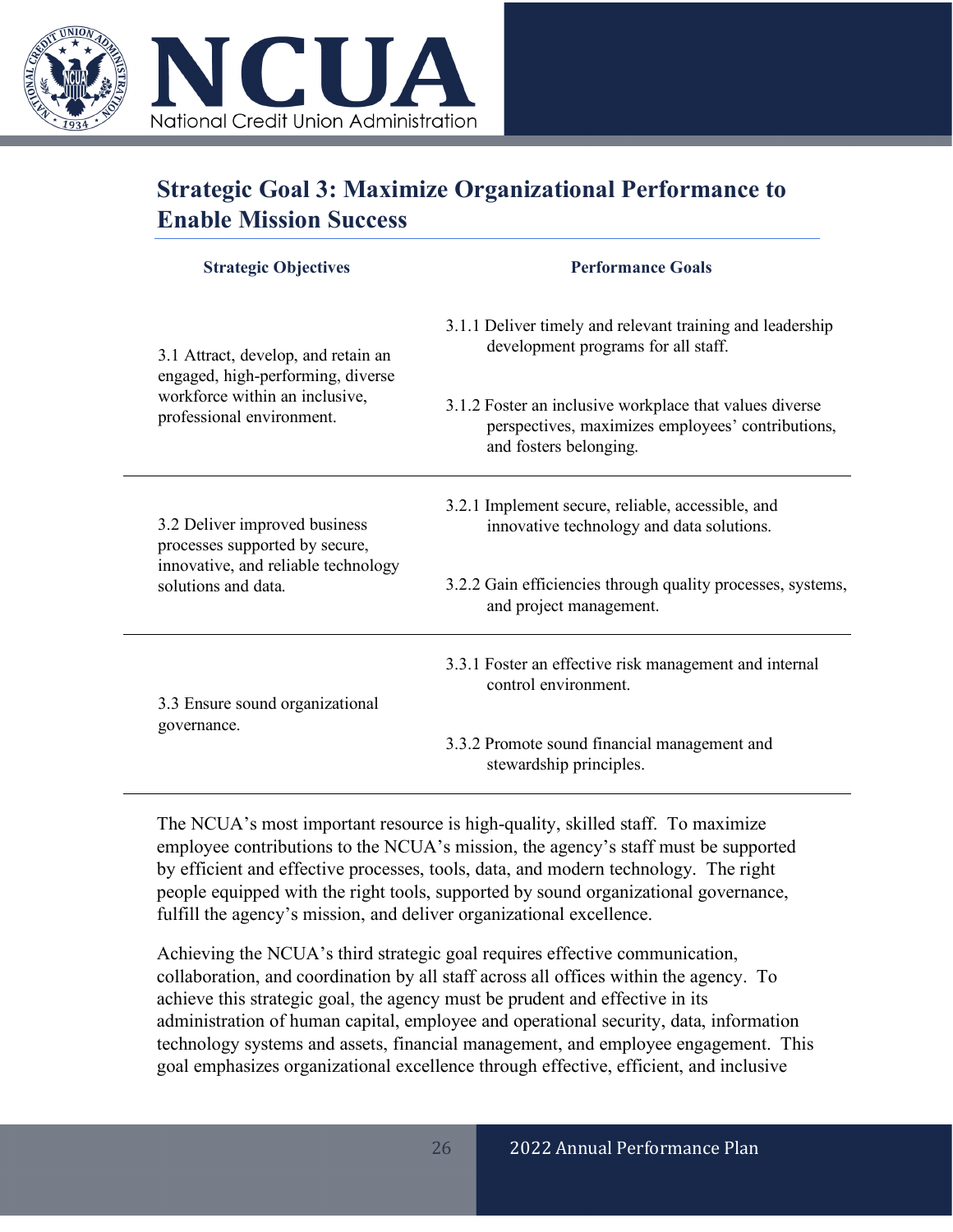

recruiting, hiring, training, and career-development processes that support and promote diversity within the workplace.

## **Strategic Objective 3.1**

#### *Attract, Develop, and Retain an Engaged, High-Performing, Diverse Workforce Within an Inclusive, Professional Environment.*

The NCUA aims to foster a professional work environment that attracts and retains innovative, high-performing, highly engaged, and inclusive employees. Developing such a workforce begins with recruitment and assessment of candidates. The NCUA also prioritizes diversity and inclusion as a strategic business imperative and seeks to achieve this through workforce diversity and inclusion efforts, support for equal employment opportunity, and supplier diversity initiatives.

Workforce engagement is critical to the successful performance of the NCUA because an engaged workforce is more efficient, productive, and accountable to the success and results produced by the agency. An engaged workforce has increased energy, innovation, and drive for personal growth and is more flexible during times of change.

The NCUA will publish its *2022–2026 Diversity and Inclusion Strategic Plan* in 2022. The *Diversity and Inclusion Strategic Plan* sets goals, which align with the goals from NCUA's agency-wide strategic plan and relate to workforce diversity, inclusion, equal opportunity, supplier diversity, and credit union diversity.

To attract, engage and retain a highly skilled, diverse workforce and cultivate an inclusive environment, the NCUA will implement the following strategies and initiatives:

- Strengthen the agency's human capital data analytics, statistical modeling, and forecasting capabilities to improve long-range planning efforts.
- Address and eliminate barriers to equal employment opportunity where low participation exists.
- Develop a culture of continuous learning for NCUA employees and incorporate student feedback into course design to improve future training.
- Maintain investment in programs that promote employee retention and inclusion, such as detail assignments, leadership development opportunities, the NCUA Mentorship Program, Employee Resource Groups, the Culture, Diversity and Inclusion Council, the Summer Intern Program, OMWI Talks, Special Emphasis Programs, and the VIBE Campaign.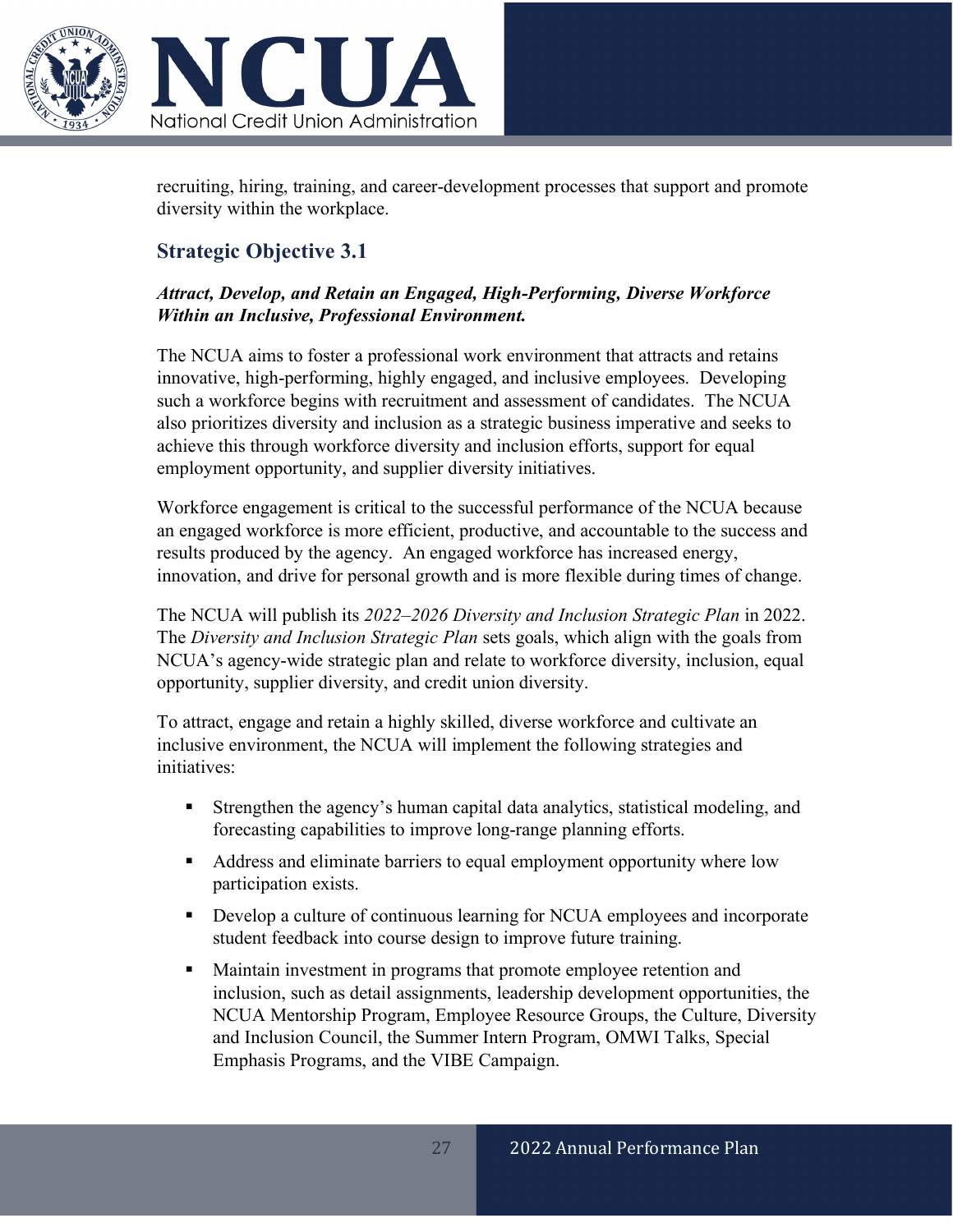

- Target diverse communities through awareness campaigns as part of employee recruiting and other agency opportunities.
- Evaluate the results of the Employee Viewpoint Survey and implement changes as necessary to address lower scoring areas.
- Hire a website administrator to support management of the NCUA's website and Section 508 compliance requirements.
- Hire a human capital systems and planning division director to manage human capital, strategic workforce and succession planning, data analytics, workforce management prioritization, human capital systems administration, reporting, and compensation analysis.

#### Performance Goal 3.1.1

Deliver timely and relevant training and leadership development programs for all staff.

#### Indicators

- 1. Obtain at least an 85 percent average satisfaction rating in training class evaluations.
- 2. Achieve at least an average 90 percent employee satisfaction level with NCUA leadership development programs.

#### Performance Goal 3.1.2

Foster an inclusive workplace that values diverse perspectives, maximizes employees' contributions, and fosters belonging.

#### Indicators

- 1. Improve the agency's score for its proxy Inclusion Quotient (IQ) by one percentage point over the calculated proxy IQ for 2021.
- 2. Improve NCUA's Federal Employee Viewpoint Survey Employee Engagement Index by two percentage points.

#### **Strategic Objective 3.2**

#### *Deliver Improved Business Processes Supported by Secure, Innovative, and Reliable Technology Solutions and Data.*

The NCUA is committed to implementing new technology responsibly and delivering secure, reliable, and innovative technological solutions with enhanced business processes that support its mission. The NCUA plans for new and improved approaches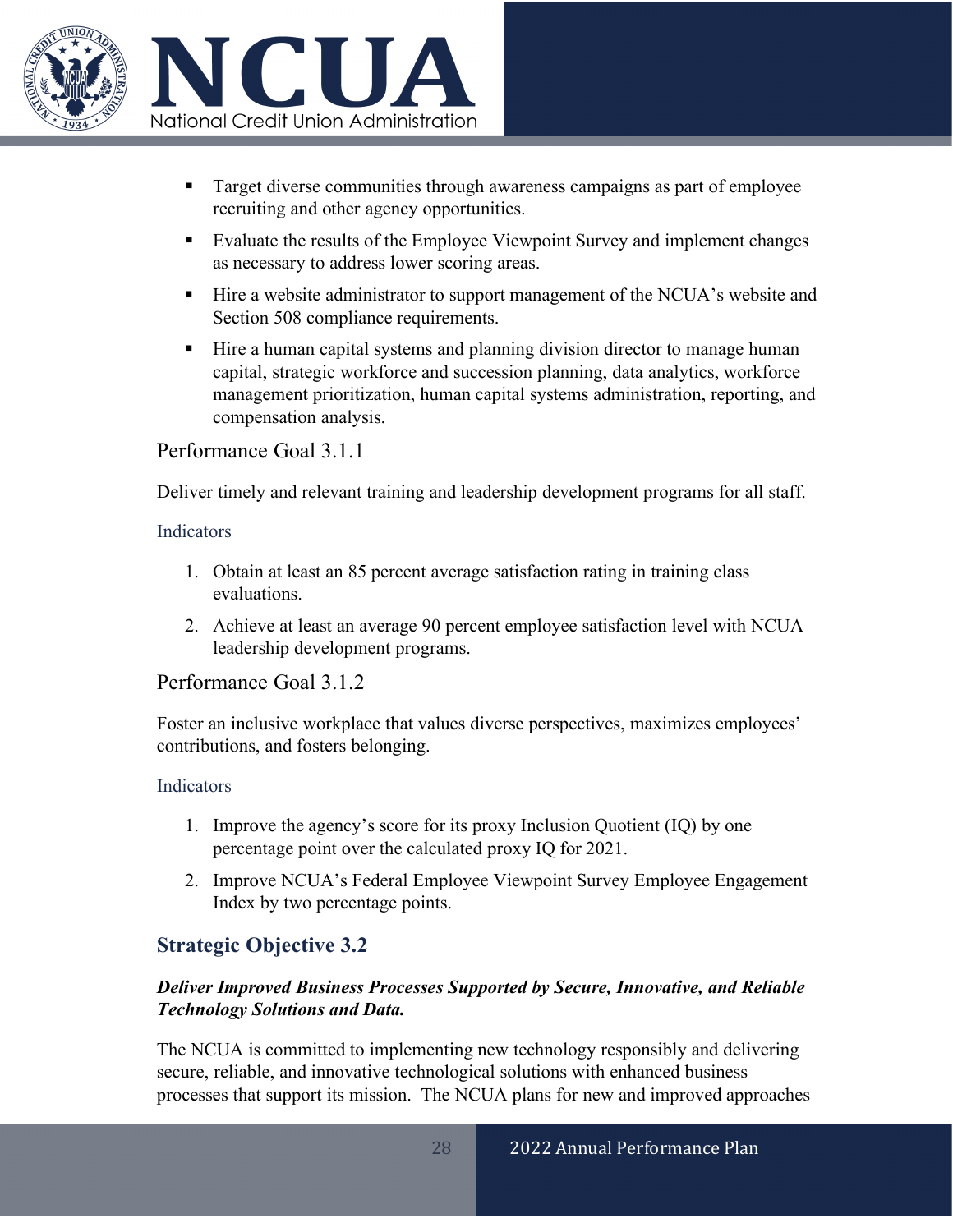

to harness emerging data, advance its analytical techniques, deploy innovative technology, and implement improvements in its supervisory approach. A robust and secure information technology infrastructure, combined with effective technological applications, ensure the effectiveness and efficiency of the agency's workforce, particularly in response to crises.

To support the agency's workforce, the NCUA makes technology investments funded by the [Capital Budget](https://www.ncua.gov/files/publications/budget/budget-justification-2022.pdf) to develop and support the analytical tools and technology required to achieve the agency's mission.

To deliver an efficient organizational design supported by improved business processes and innovation the NCUA will carry out the following strategies and initiatives:

- Ensure the NCUA is equipped with reliable means of communication during natural or man-made disasters and that personnel are sufficiently trained to use these resources.
- **Enhance the oversight of information technology capital investments through** routine, scheduled project reviews in order to remove obstacles that might negatively impact cost, schedule, scope, risk, quality, or resource requirements.
- Continue development of the NCUA's Enterprise Data Program and an enterprise business intelligence capability.
- Continue researching virtual examination processes including ways to harness new and emerging data, advancements in analytical techniques, innovative technology, and improvements in supervisory approaches.

#### Performance Goal 3.2.1

Implement secure, reliable, accessible and innovative technology and data solutions.

#### Indicators

- 1. Maintain at least an overall maturity rating of Level 3, Consistently Implemented, for the NCUA's annual Federal Information Security Management Act (FISMA) information security program assessment.<sup>[6](#page-34-0)</sup>
- 2. Develop new self-service analytic data structures in the Enterprise Central Data Repository (ECDR) with an initial subset of enterprise data.
- 3. Maintain NCUA.gov's 508 compliance at 97 percent or greater.

<span id="page-34-0"></span><sup>6</sup> FISMA information security program assessment maturity levels are: Level 1 - Ad Hoc, Level 2 - Defined, Level 3 - Consistently Implemented, Level 4 - Managed and Measurable, and Level 5 – Optimized.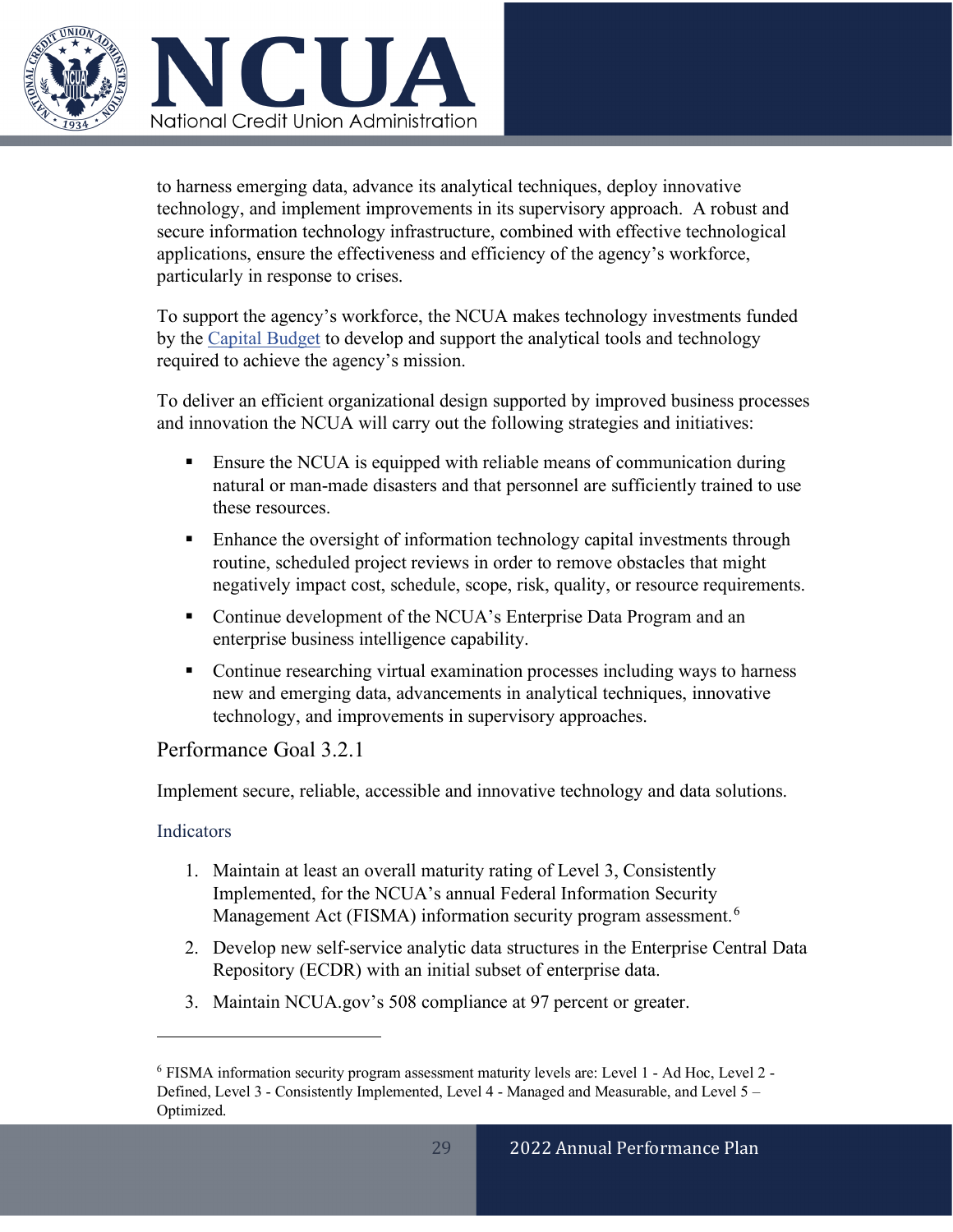

4. Deploy enhancements to the CU Locator and Research a Credit Union websites.

Performance Goal 3.2.2

Gain efficiencies through quality processes, systems, and project management.

#### **Indicators**

- 1. Achieve a Service Desk Tier 1 resolution rate (incidents resolved without transferring or escalating) of at least 70 percent.
- 2. Establish the technology infrastructure for data visualization tools on the NCUA's website.
- 3. Lower the average number of days to hire non-executive staff by at least five percent.
- 4. Maintain a low-risk designation for the NCUA's annual NARA Records Management Self-Assessment in 2022.

#### **Strategic Objective 3.3**

#### *Ensure Sound Organizational Governance.*

Sound organizational governance at the NCUA protects our people; ensures the stability of its four permanent funds; promotes responsible management of its investments, assets, and other financial resources, including its role as a fiduciary; and ensures the agency complies with relevant laws, policies, and standards. To ensure sound organizational governance, the NCUA will implement strategies and initiatives that support the needs of internal and external clients, promote efficient business processes that emphasize continuous innovation, improve internal controls to enhance accountability, and monitor and respond to the agency's enterprise-level risks.

To ensure sound corporate governance, the NCUA will implement the following strategies and initiatives:

- **Implement sound business processes that promote efficiency in operations and** support accountability and decision making.
- Continue to strengthen the agency's financial reporting processes to promote efficiency and continuous improvement while improving internal controls.
- Continue to bolster the security of information technology systems by establishing plans of action and milestones and ensuring remediation activities occur as planned.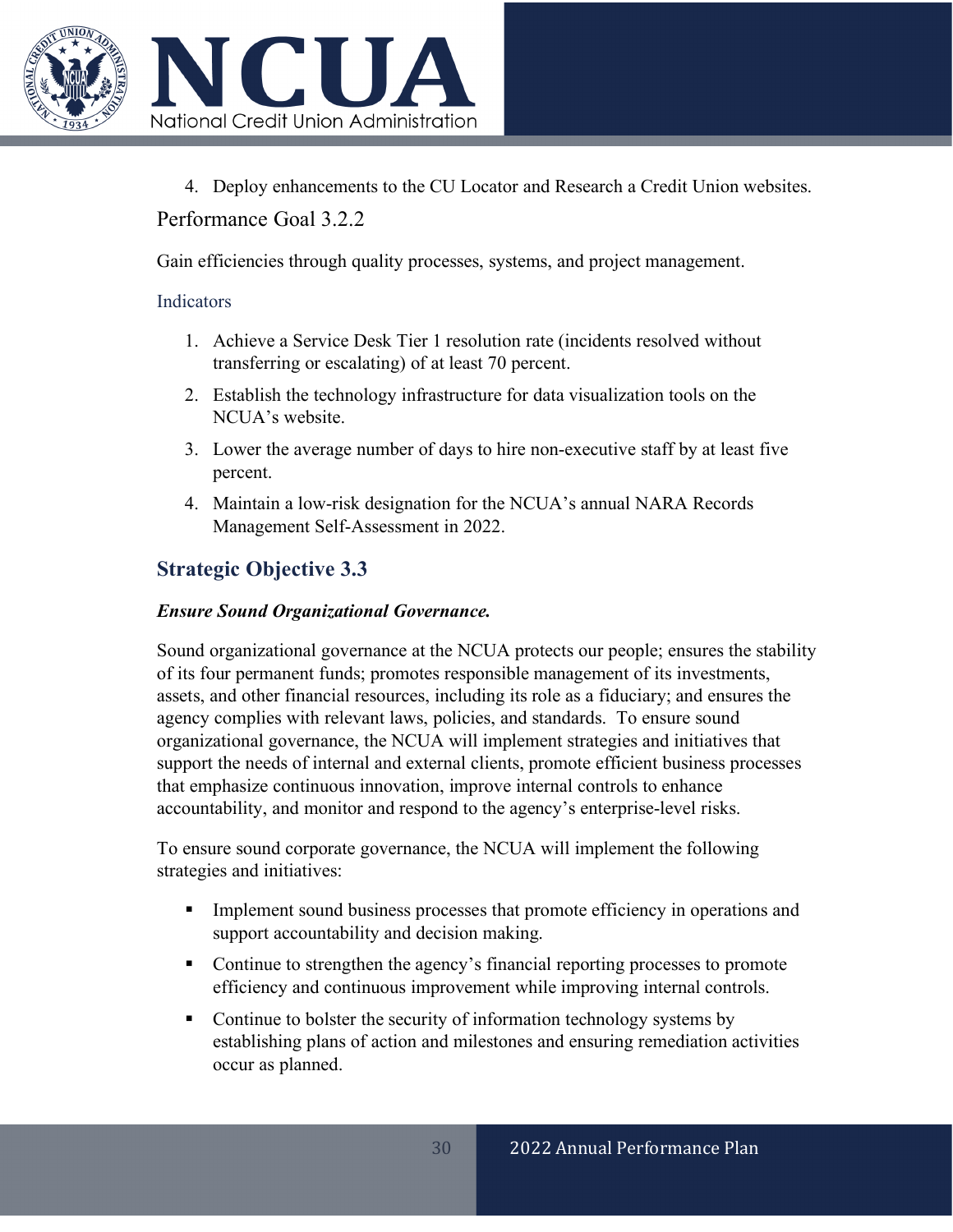

- Leverage tools, processes, and resources for increasing opportunities to minority- and women-owned businesses in the NCUA competitive procurement process.
- Seek continuous improvements to strengthen the agency's fundamental business processes and procedures.
- Continue to mature the agency's Enterprise Risk Management program, promote a risk-aware culture, which, when combined with robust measurement and communication, leads to cost-effective decision-making and risk optimization within the agency.

#### Performance Goal 3.3.1

Foster an effective risk-management and internal control environment.

#### Indicators

- 1. Complete at least 90 percent of the Office of Inspector General recommendations due in 2022 within the established timeframes.
- 2. Achieve a score of 75 percent or above on the NCUA's Federal Employee Viewpoint Survey Question 36 "My organization has prepared employees for potential security threats."
- 3. Improve the NCUA leadership's assessment of the adequacy of the agency's internal controls environment.

#### Performance Goal 3.3.2

Promote sound financial management and stewardship principles.

#### **Indicators**

- 1. Receive an unmodified opinion on the NCUA financial statement audit of all four funds.
- 2. Award at least 70 percent of total eligible contract dollars as competitive actions.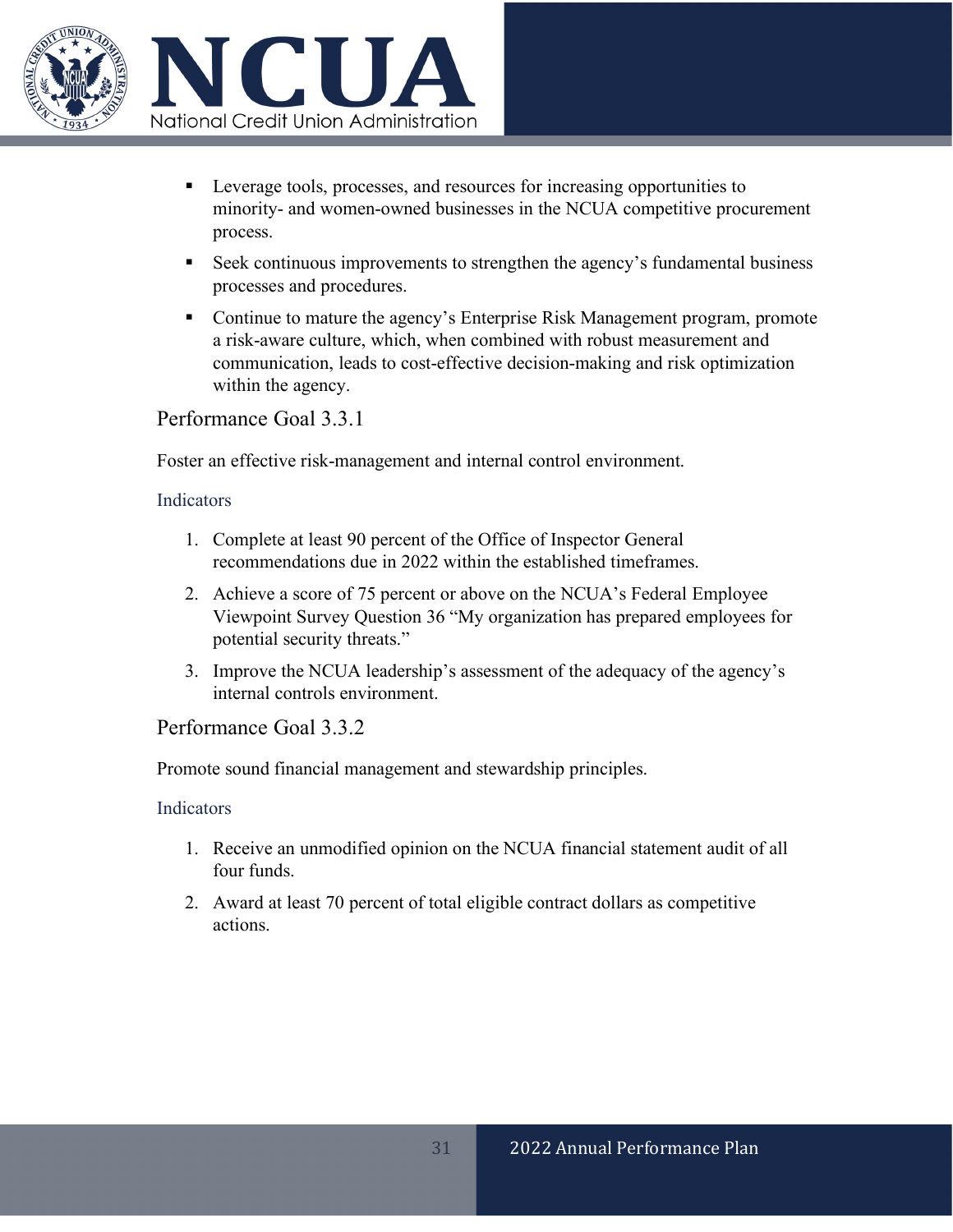

## **Strategic Goal 3: Summary Performance Indicators and Targets**

| Goal  | <b>Indicator</b>                                                                                                                                                                                                  | 2019<br><b>Actual</b> | 2020<br><b>Actual</b> | 2021<br><b>Actual</b> | 2022<br><b>Target</b>                 |
|-------|-------------------------------------------------------------------------------------------------------------------------------------------------------------------------------------------------------------------|-----------------------|-----------------------|-----------------------|---------------------------------------|
|       | Obtain at least an 85 percent average satisfaction<br>rating in training class evaluations.                                                                                                                       | 85%                   | 90%                   | 89%                   | 85%                                   |
| 3.1.1 | Achieve at least an average 90 percent employee<br>satisfaction level with NCUA leadership<br>development programs.                                                                                               | <b>NA</b>             | <b>NA</b>             | 83%                   | 90%                                   |
| 3.1.2 | Improve the agency's score for its proxy<br>Inclusion Quotient (IQ) by one percentage point<br>over the calculated proxy IQ for 2021.                                                                             | 64%                   | 65%                   | 75%                   | Increase by<br>1 percentage<br>point  |
|       | Improve NCUA's Federal Employee Viewpoint<br>Survey Employee Engagement Index by two<br>percentage points.                                                                                                        | 69%                   | 76%                   | 77%                   | Increase by<br>2 percentage<br>points |
| 3.2.1 | Maintain at least an overall maturity rating of<br>Level 3, Consistently Implemented, for the<br>NCUA's annual Federal Information Security<br>Management Act (FISMA) information security<br>program assessment. | Level 2               | Level 2               | Level 4               | $\geq$ Level 3                        |
|       | Develop new self-service analytic data structures<br>in the Enterprise Central Data Repository<br>(ECDR) with an initial subset of enterprise data.                                                               | <b>NA</b>             | <b>NA</b>             | NA.                   | Achieve by<br>12/31/2022              |
|       | Maintain NCUA.gov's 508 compliance at 97<br>percent or greater.                                                                                                                                                   | <b>NA</b>             | <b>NA</b>             | 95%                   | Greater than<br>or Equal to<br>97%    |
|       | Deploy enhancements to the CU Locator and<br>Research a Credit Union websites.                                                                                                                                    | NA                    | NA                    | NA                    | Achieve by<br>12/31/2022              |
| 3.2.2 | Achieve a Service Desk Tier 1 resolution rate<br>(incidents resolved without transferring or<br>escalating) of at least 70 percent.                                                                               | 71%                   | 58%                   | 72%                   | At least 70%                          |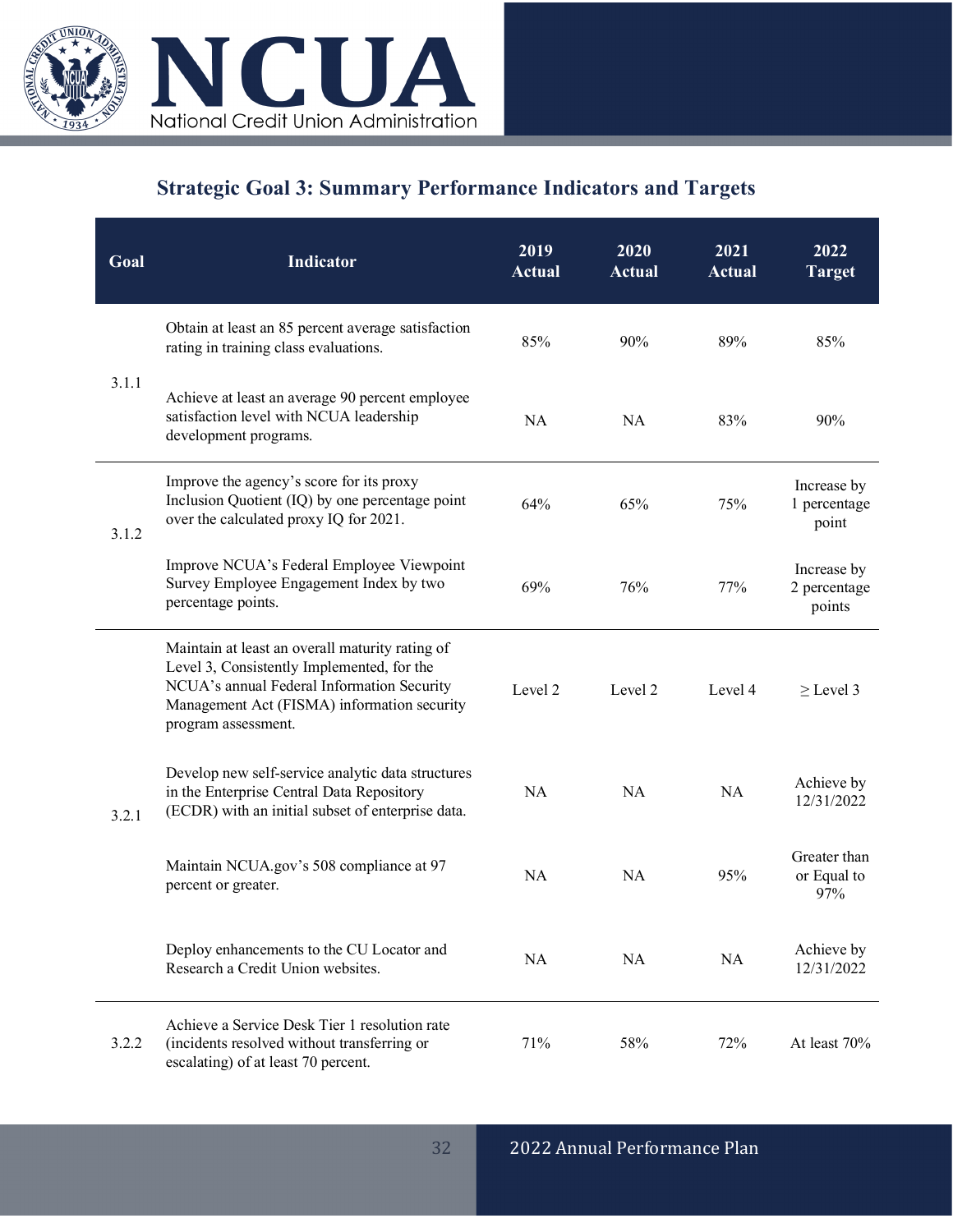

| Goal  | <b>Indicator</b>                                                                                                                                                                     | 2019<br><b>Actual</b> | 2020<br><b>Actual</b> | 2021<br><b>Actual</b> | 2022<br><b>Target</b>              |
|-------|--------------------------------------------------------------------------------------------------------------------------------------------------------------------------------------|-----------------------|-----------------------|-----------------------|------------------------------------|
|       | Establish the technology infrastructure for data<br>visualizations tools on the NCUA's website.                                                                                      | <b>NA</b>             | <b>NA</b>             | <b>NA</b>             | Achieve by<br>12/31/2022           |
|       | Lower the average number of days to hire non-<br>executive staff by at least 5 percent.                                                                                              | <b>NA</b>             | <b>NA</b>             | <b>NA</b>             | Lower<br>average by<br>at least 5% |
|       | Maintain a low-risk designation for the NCUA's<br>annual NARA Records Management Self-<br>Assessment in 2022.                                                                        | NA                    | Low Risk              | Low Risk              | Low Risk                           |
| 3.3.1 | Complete at least 90 percent of the Office of<br>Inspector General recommendations due in 2022<br>within the established timeframes.                                                 | 83%                   | 72%                   | 79%                   | At least<br>90%                    |
|       | Achieve a score of 75 percent or above on the<br>NCUA's Federal Employee Viewpoint Survey<br>Question 36 "My organization has prepared<br>employees for potential security threats." | 86%                   | <b>NA</b>             | <b>NA</b>             | Greater than<br>or Equal to<br>75% |
|       | Improve the NCUA leadership's assessment of<br>the adequacy of the agency's internal controls<br>environment.                                                                        | 3.93                  | 3.77                  | 3.87                  | Weighted<br>Average 4<br>out of 5  |
| 3.3.2 | Receive an unmodified opinion on the NCUA<br>financial statement audit of all four funds.                                                                                            | Achieved              | Achieved              | Achieved              | Achieve                            |
|       | Award at least 70 percent of total eligible contract<br>dollars as competitive actions.                                                                                              | 91%                   | 88%                   | 59%                   | 70%                                |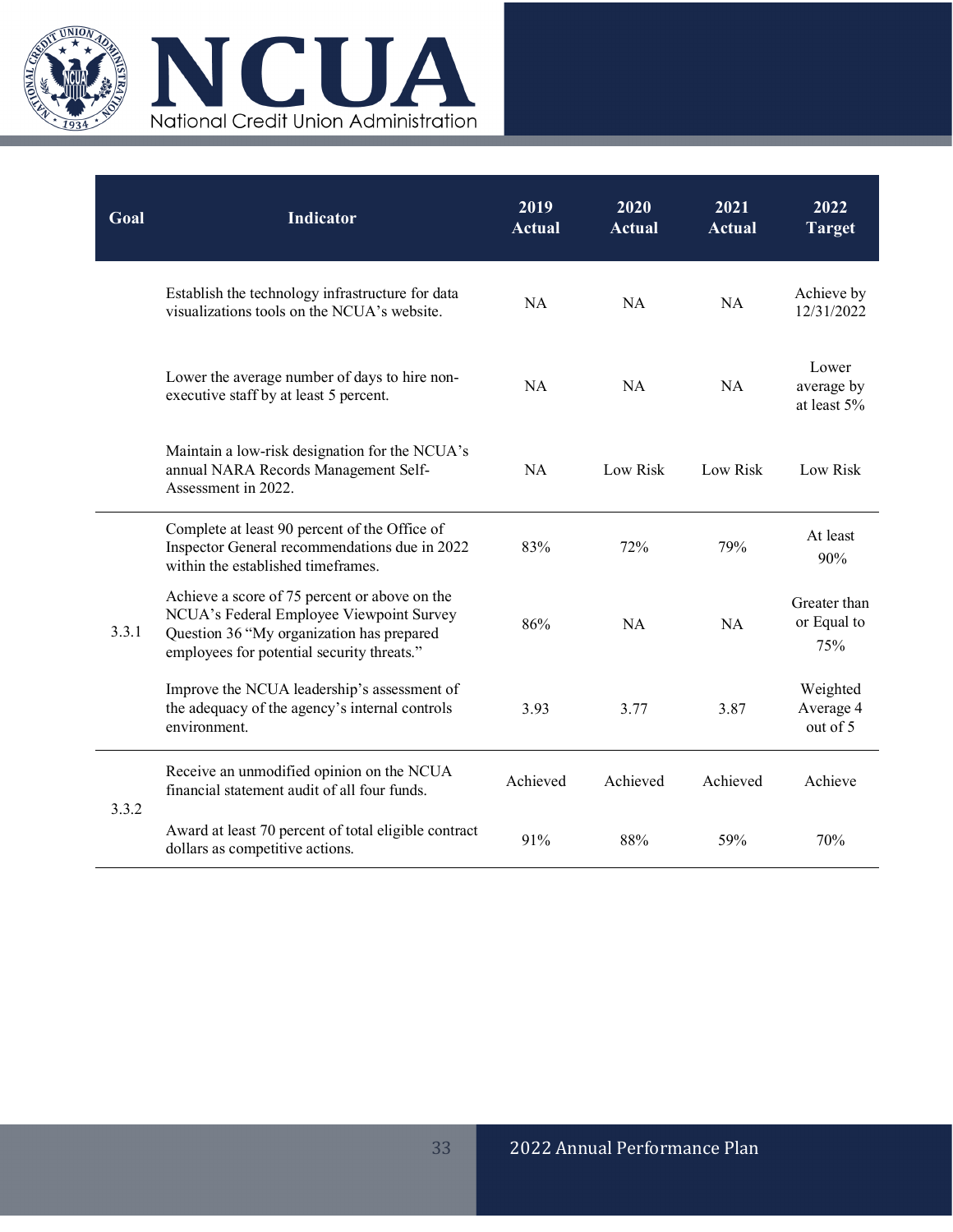

# <span id="page-39-0"></span>**Management Review**

The NCUA develops performance measures through its strategic planning process. The agency holds program managers accountable through meaningful and realistic targets that also challenge the agency to leverage its resources and improve the results achieved by the NCUA. Each designated program manager is responsible for progress in meeting the goals, reporting the results, and making operational adjustments. Further, when appropriate, program managers are required to explain how they will improve performance when targets are not met.

The NCUA uses a quarterly data-driven review process. This process includes substantiating results reported whenever those results reveal significant discrepancies or variances from the target. OCFO coordinates these reviews.

# <span id="page-39-1"></span>**Program Evaluation and Research**

The NCUA periodically reviews its performance framework and focuses on tracking and reporting the most appropriate and meaningful outcome performance goals to show effectiveness, efficiency, and results. The NCUA has not developed outcome performance goals in all cases, and uses input and output measures that support outcomes, lead to outcomes, or otherwise provide valuable indicators of how the agency is progressing toward achieving its strategic goals and objectives. The NCUA will use the results of the quarterly reviews and its annual performance report to inform future development of strategies, goals, measures, and targets. For this performance plan, each office provided its analysis and support for each performance goal.

Several performance indicators in this plan are new for 2022; therefore, historical data is not available. These indicators are marked as "NA" in the Summary Performance Indicator and Target tables. The results from the quarterly reviews and these evaluations will be included as some of the factors considered in determining the NCUA's *Annual Performance Plan*.

# <span id="page-39-2"></span>**Data Management and Reliability**

Data management and data reliability are important in determining performance outcomes. Currently, the agency's performance data is reviewed by E&I, ONES, OCE and the regions. These offices monitor and maintain automated systems and databases that collect, track, and store performance data, with support provided by the NCUA's OCIO. In addition to the general controls the NCUA has in place, which ensure only authorized staff can access key systems, each application or system incorporates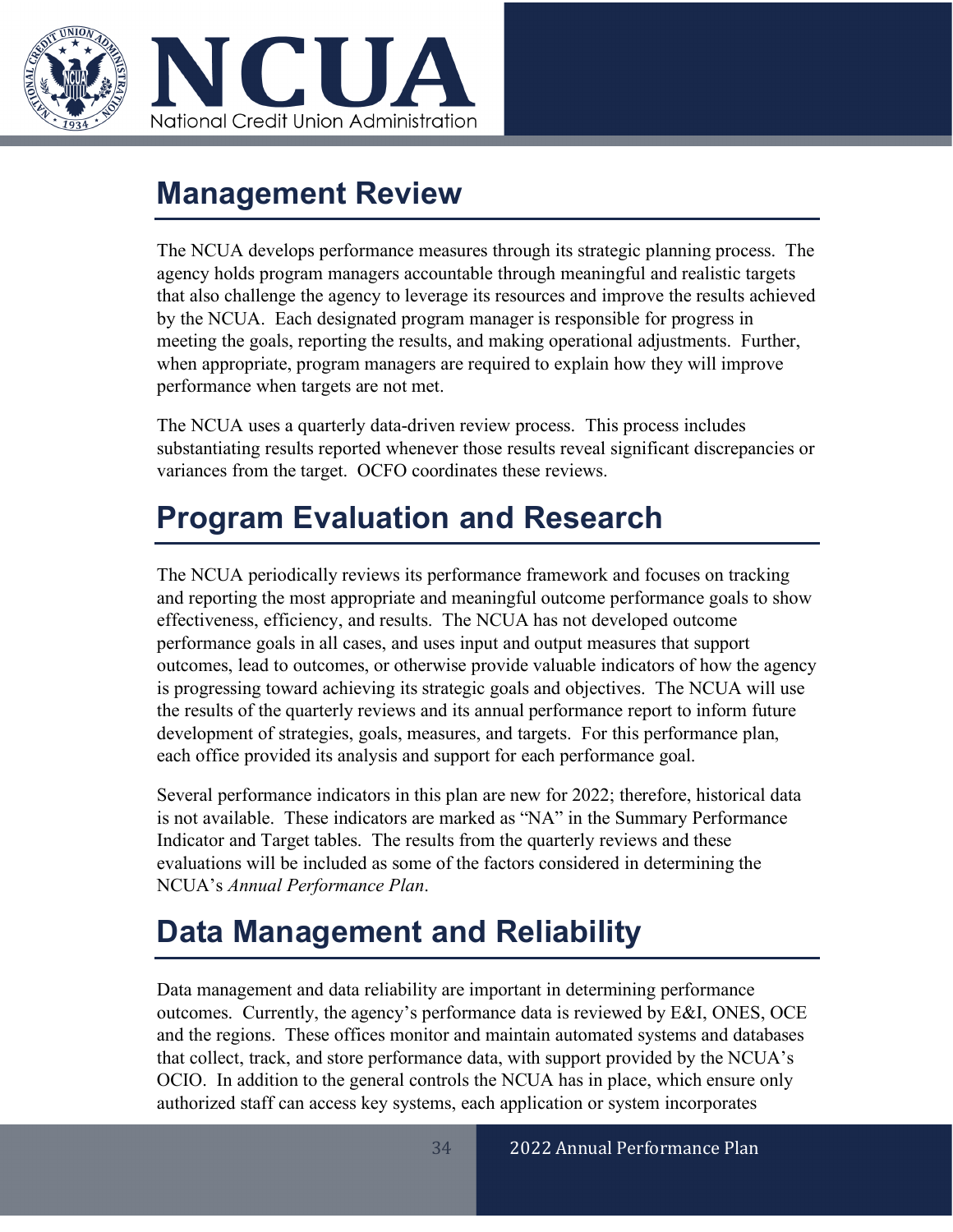

internal validation edits to ensure the accuracy of data contained therein. These application edits include checks for reasonableness, consistency, and accuracy. Crosschecks between other internal automated systems also provide assurances of data accuracy and consistency.

In 2022, the NCUA plans to provide for continued improvements to its data management systems including further development and standardization of business intelligence tools and continued development of its enterprise data management program. Through these efforts, agency analysis and reporting will be strengthened.

Data provided by the NCUA during the financial statement audits provides another level of assurance. The NCUA Board deems the data as current, reliable and accurate to support the NCUA's performance results and the annual plans.

# <span id="page-40-0"></span>**Enterprise Risk Management**

Through the NCUA's ERM program, the agency is proactively managing risks to achieving its mission, as well as maximizing opportunities across the agency. ERM looks at the full spectrum of the agency's risks related to achieving our strategic objectives and provides agency leadership with a portfolio view of risk to help inform decision-making.

The NCUA is subject to a variety of risks that relate to its objectives, strategies, operations, reputation, and environment. To sustain success and continuity at the NCUA, an effective risk management approach requires a defined framework where specific risks and broader organizational risks are identified, measured, and monitored by functional owners and consolidated by an independent risk-management oversight function. Working collaboratively with functional owners, the risk-management apparatus prioritizes and optimizes risk management and mitigation on a consistent and continuous basis to increase the NCUA's success at achieving stated strategic goals. Effective internal controls, combined with robust measurement and communication, are central to effective decision-making and risk optimization within the NCUA.

The NCUA's risk-management framework helps leadership identify and evaluate specific risks, and to prioritize and mitigate risks on a continuous basis. The ERM program requires close collaboration across all agency functions and is intended to improve mission delivery.

The NCUA's ERM Council provides oversight of the agency's ERM activities.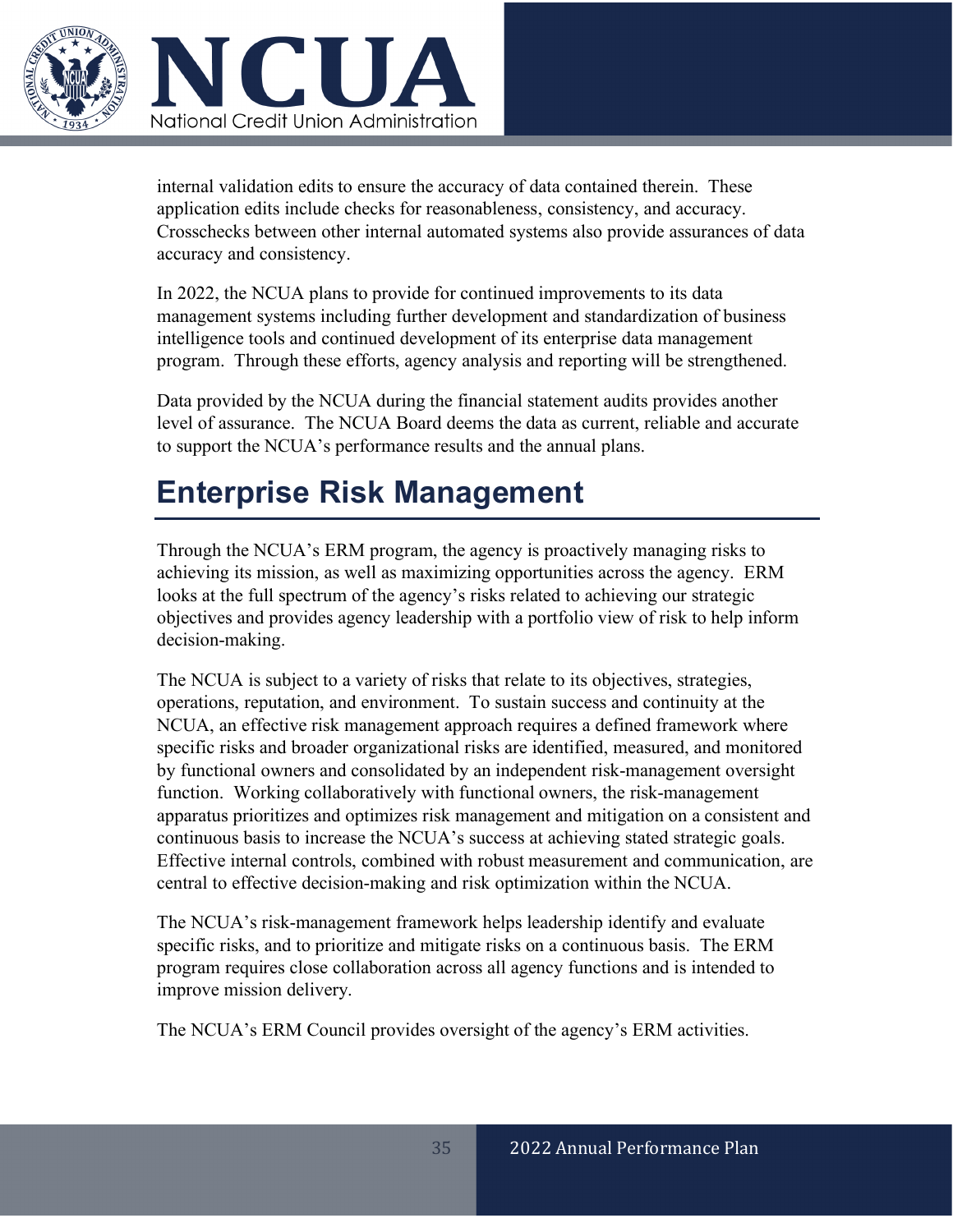

In 2021, the NCUA refreshed its inventory of enterprise risks. The NCUA will continue to mature its ERM program in 2022 conducting risk reviews and enhancing risk monitoring activities.

# <span id="page-41-0"></span>**Hyperlinks**

*[2022–2026 Strategic Plan](https://www.ncua.gov/about/budget-strategic-planning/strategic-plans-annual-performance-plans) [NCUA Letter to Credit Unions 22-CU-02, 2022 Supervisory Priorities](https://www.ncua.gov/regulation-supervision/letters-credit-unions-other-guidance/ncuas-2022-supervisory-priorities) [NCUA Diversity and Inclusion](https://www.ncua.gov/about/diversity-inclusion)* **[NCUA Regulations](https://www.ncua.gov/regulation-supervision/rules-regulations) [NCUA Budget Documents](https://www.ncua.gov/About/Pages/budget-strategic-planning/supplementary-materials.aspx) [Enterprise Solution Modernization Program](https://www.ncua.gov/regulation-supervision/examination-modernization-initiatives/enterprise-solution-modernization-program) [Cybersecurity Resources](https://www.ncua.gov/regulation-supervision/regulatory-compliance-resources/cybersecurity-resources) [Consumer Compliance Regulatory Resources](https://www.ncua.gov/regulation-supervision/Pages/policy-compliance/resource-centers/consumer.aspx) [Examination Flexibility Initiative](https://www.ncua.gov/files/letters-credit-unions/exam-flexibility-initiative-report-2016-oct.pdf) [Annual Voluntary Credit Union Diversity Self-Assessment](https://www.ncua.gov/about-ncua/diversity-inclusion/credit-union-diversity/voluntary-credit-union-diversity-self-assessment)**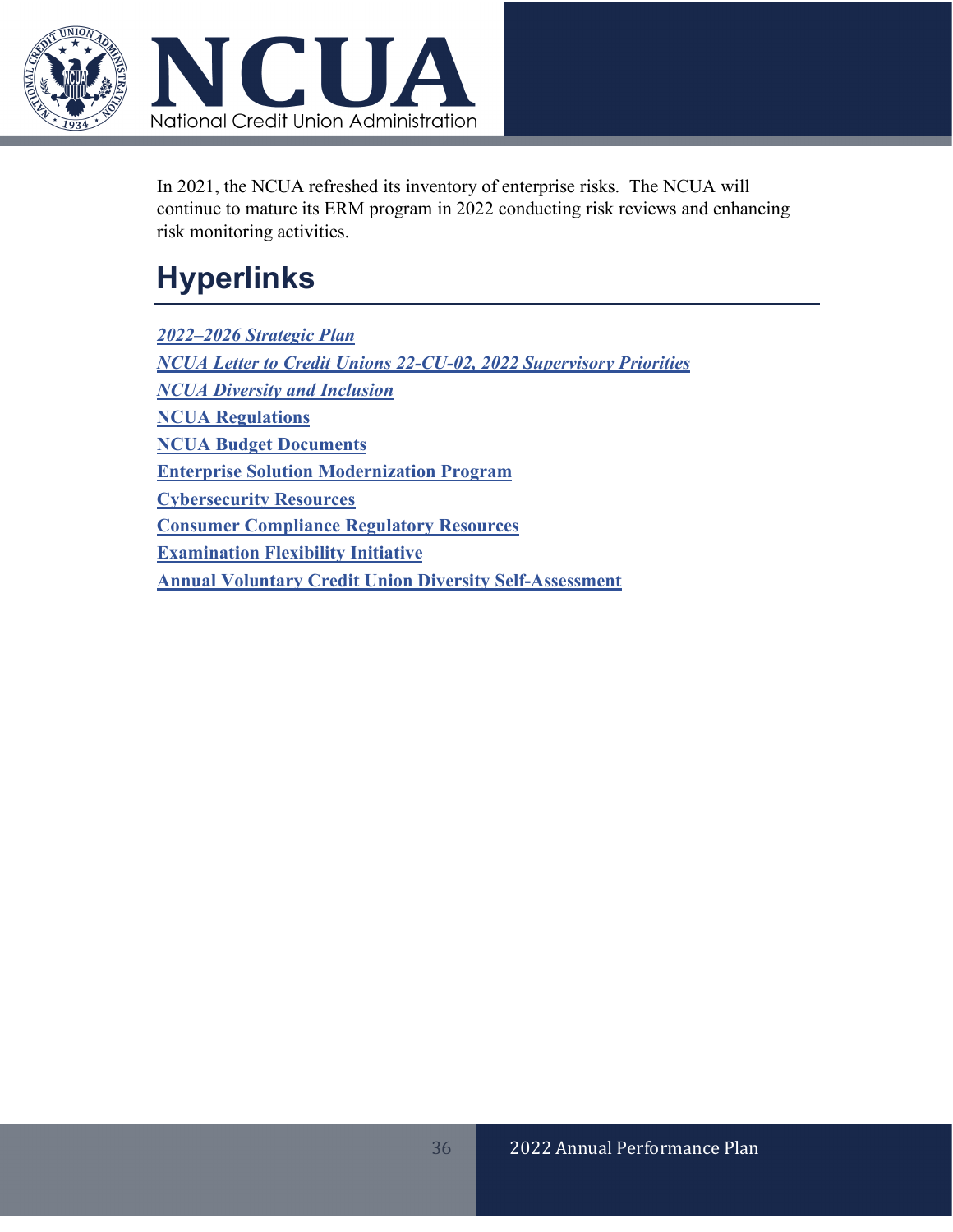

# <span id="page-42-0"></span>**Appendix A – Budgetary Requirements by Strategic Goal**

| <b>Strategic Goal</b>                                                                                                                                       | <b>Dollars</b><br>(in Millions) | 2022 Budget<br><b>Full-Time</b><br><b>Equivalents</b> |
|-------------------------------------------------------------------------------------------------------------------------------------------------------------|---------------------------------|-------------------------------------------------------|
| Goal 1: Ensure a safe, sound, and viable system<br>of cooperative credit that protects consumers                                                            | \$220.93                        | 990                                                   |
| Goal 2: Improve the financial well-being of<br>individuals and communities through access to<br>affordable and equitable financial products and<br>services | \$14.19                         | 56                                                    |
| Goal 3: Maximize organizational performance<br>to enable mission success                                                                                    | \$94.04                         | 140                                                   |
| Office of Inspector General                                                                                                                                 | \$4.05                          | 10                                                    |
| Total                                                                                                                                                       | \$333.21                        | 1,196                                                 |

Budgets for the Offices of the Board, Executive Director, General Counsel, Ethics Council, External Affairs and Communications, and Chief Financial Officer and the Capital Budget are allocated across all strategic goals.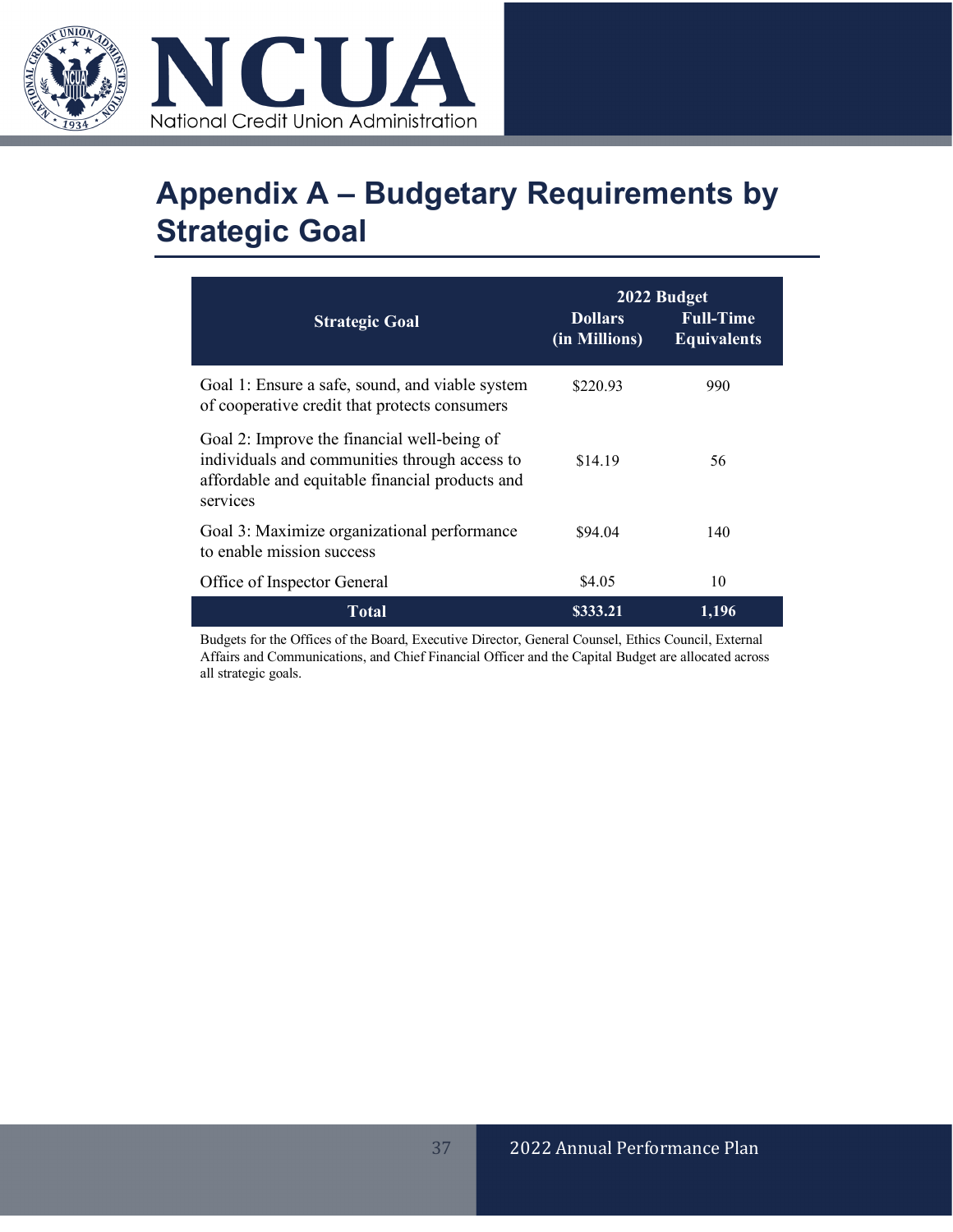

# <span id="page-43-0"></span>**Appendix B – Performance Management Programs Process**

The NCUA's performance management programs process begins with the agency's strategic plan, which provides long-term strategic goals for the agency and serves as the cornerstone of the performance management process. It outlines the NCUA's annual (short-term) objectives, strategies, and corresponding performance goals that contribute to accomplishing the established strategic goals. Goal accomplishment is evaluated through the use of performance indicators each quarter. At the end of each performance plan period, a formal analysis of performance is documented in the Performance Results Summary of the *Annual Report*, which includes performance indicator results, an analysis of agency program performance and factors that may have affected goal achievement. OMB also evaluates the effectiveness of the NCUA's programs and performance management process.

The NCUA continues to strengthen planning and budget processes. The performance goals outlined in the strategic plan provide a framework for both the *Annual Performance Plan* and the budget request. The [NCUA's 2022–2023 Budget](https://www.ncua.gov/files/publications/budget/budget-justification-2022.pdf)  [Justification](https://www.ncua.gov/files/publications/budget/budget-justification-2022.pdf) supports the *2022–2026 Strategic Plan* to achieve agency priorities and improve agency performance. The budget supports the NCUA's three strategic goals and enables the NCUA's plans to address key challenges and leverage agency strengths.

The President's Budget identifies the lower-priority program activities, as required under the Government Performance and Results Modernization Act, 31 U.S.C. 1115(b)(10). The public can access the volume at the [OMB website.](http://www.whitehouse.gov/omb/budget)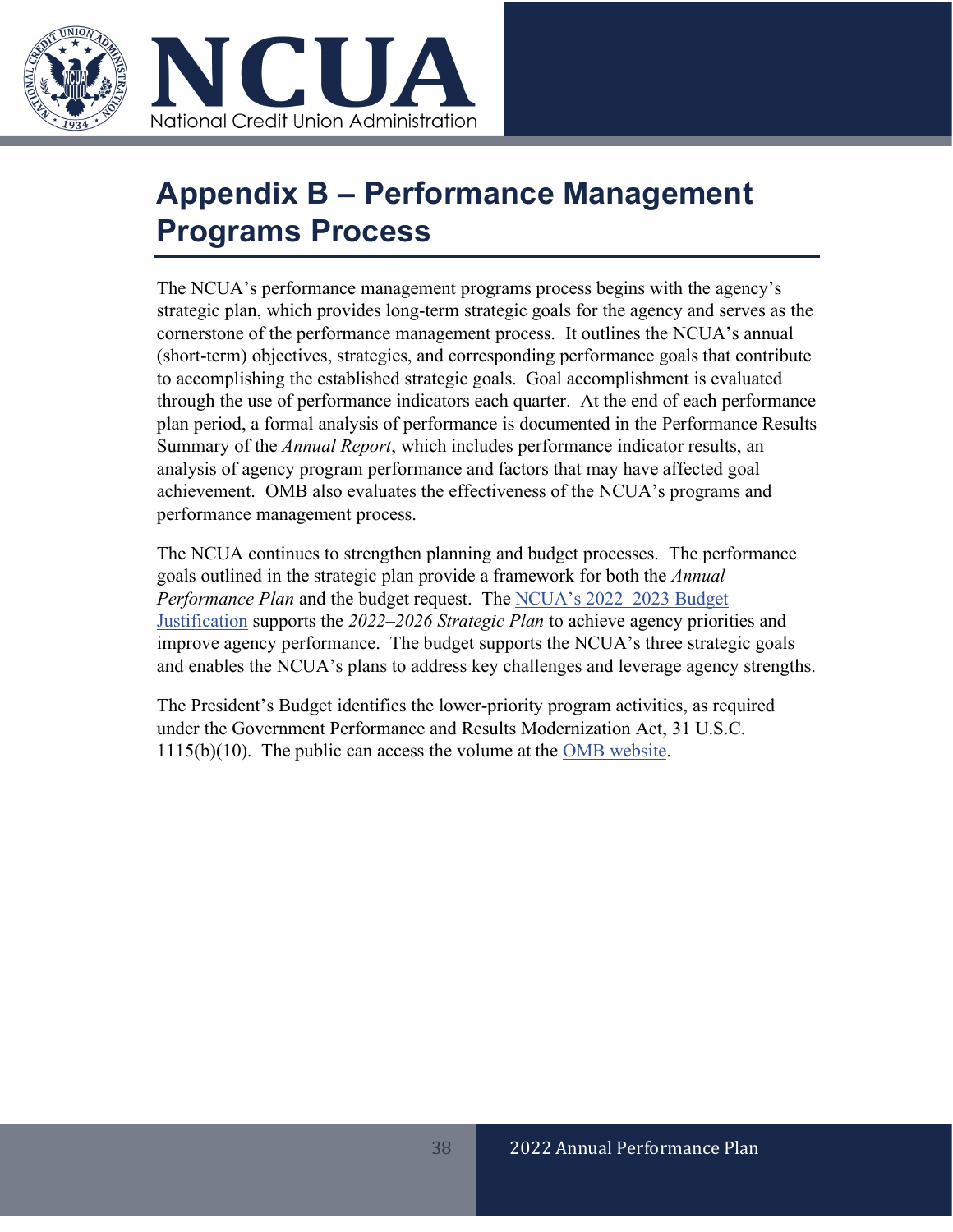

# <span id="page-44-0"></span>**Appendix C – External Factors 2022**

## **Economy and Credit Unions**

Economic conditions play an important role in credit union performance. Over the past two years, the U.S. economy has faced historic headwinds. The COVID-19 pandemic, which began in early 2020, drove the U.S. economy into the deepest recession on record. In the span of two months, nearly 22 million jobs were lost, and the unemployment rate spiked to a post-war high of 14.7 percent. Swift intervention by the federal government and the Federal Reserve resulted in a downturn that was short-lived. By mid-2020 the economy was once again growing, and the unemployment rate was starting to come down. The development and distribution of effective vaccines starting in late 2020 also provided significant support for economic activity. By January 2022, 19.1 million jobs had been added back to nonfarm payrolls and the unemployment rate had fallen to 4.0 percent.

Credit union performance continues to be influenced by the pandemic, but the credit union system remained on a solid footing in 2021. Improving economic conditions and low interest rates contributed to a pick-up in loan growth and helped bolster loan performance. Loan forbearance programs and income support from federal stimulus payments and extended unemployment insurance benefits also helped keep credit union delinquency rates low. Share growth moderated as the year progressed but remained elevated relative to pre-pandemic levels, reflecting the boost to household income from federal relief payments earlier in the year. The increase in shares since early 2020 has weighed on credit union net worth ratios, but in aggregate the industry remained wellcapitalized, nonetheless.

## **Near-Term Outlook**

The near-term outlook for the U.S. economy is favorable. A consensus of forecasters projects continued strong economic and job growth and declining unemployment over the next two years as the economy continues to recover from the effects of the pandemic. The unemployment rate is projected to return to its pre-pandemic level of 3.5 percent in early 2023 and hold there through the end of the year. Inflation reached a four-decade high in late 2021 and will likely remain elevated in the months ahead, but price pressures are expected to abate later this year as interest rates rise and supply chain bottlenecks ease. Consumer price inflation is projected to decline from 7.0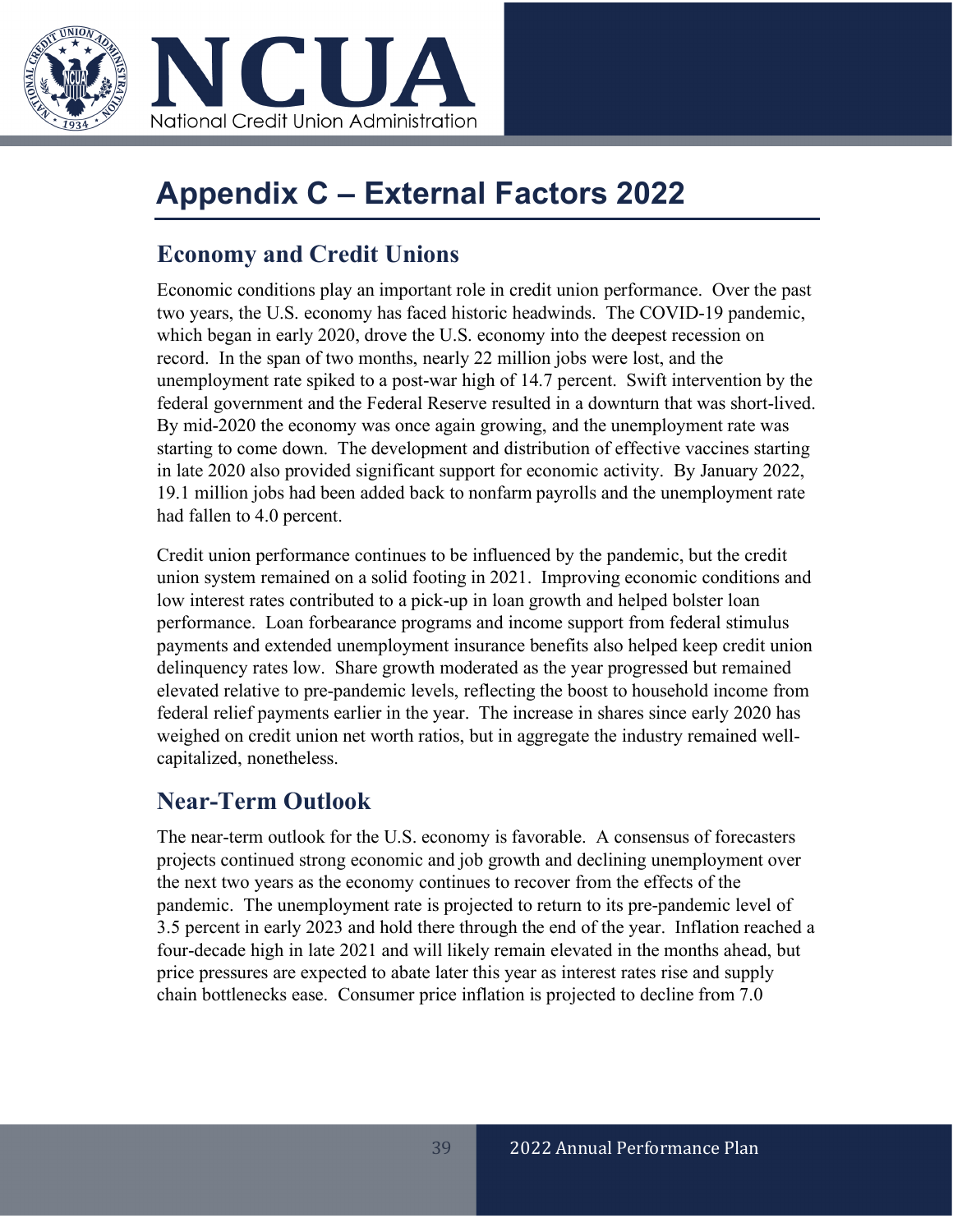

percent over the year ending in December 2021 to 2.4 percent in late 2022 and hold near that level through 2023.<sup>[7](#page-45-0)</sup>

Interest rates are expected to rise as the Federal Reserve removes monetary accommodation and economic conditions strengthen further. In late 2021, the Federal Reserve began to taper large-scale asset purchases and is on track to cease those purchases altogether in March 2022. Federal Reserve policymakers have indicated that it will likely be appropriate to raise the federal funds target rate at that time, given the high level of inflation and strength of the labor market.<sup>[8](#page-45-1)</sup> Federal Reserve policymaker projections made in December 2021 suggest the federal funds rate could reach 0.9 percent by the end of 2022 and rise to 1.6 percent by late 2023.<sup>[9](#page-45-2)</sup> Analysts expect other short-term interest rates, which largely determine the interest payments credit unions make, to move higher over the next two years. Longer-term rates, which largely determine the interest payments credit unions receive, are also expected to rise. Privatesector forecasters expect the 10-year Treasury rate to rise from 1.76 percent in January 2022 to 2.5 percent by the end of  $2023$ .<sup>[10](#page-45-3)</sup>

Even if the economy continues to recover as anticipated, the operating environment for credit unions over the next two years could prove to be more difficult than in prior years. The end of forbearance programs, moratoriums on eviction and foreclosure, and other COVID-19-related support is generating financial stress in many households, particularly those at the bottom of the income distribution who were hit particularly hard by the recession. System-wide delinquency rates, which remained low through the third quarter of 2021, could begin to rise. Credit union shares could remain elevated for some time, reflecting the high level of savings accrued early in the pandemic and slow recovery in consumer spending on services. The interest rate environment is set to change as the Federal Reserve unwinds policies put in place earlier in the pandemic to stimulate the flow of credit to households and businesses. Current forecasts point to a slight widening of the term spread, but credit unions should remain flexible and prepare for a variety of outcomes as they navigate the year ahead.

## **Risks to the U.S. Economic Forecast**

While the near-term outlook for the U.S. economy is generally bright, there are several risks on the horizon that could impede or stall the economy's forward momentum. COVID-19 remains the biggest risk. While the ongoing pandemic is not expected to derail the economy, it will continue to influence all aspects of economic activity. Each

<span id="page-45-0"></span><sup>7</sup> Blue Chip Economic Indicators, January 2022.

<span id="page-45-1"></span><sup>8</sup> The federal funds target rate has held steady between 0 and 0.25 percent since mid-March 2020.

<span id="page-45-2"></span><sup>9</sup> Federal Open Market Committee, December 15, 2021.

<span id="page-45-3"></span><sup>10</sup> Blue Chip Economic Indicators, January 2022.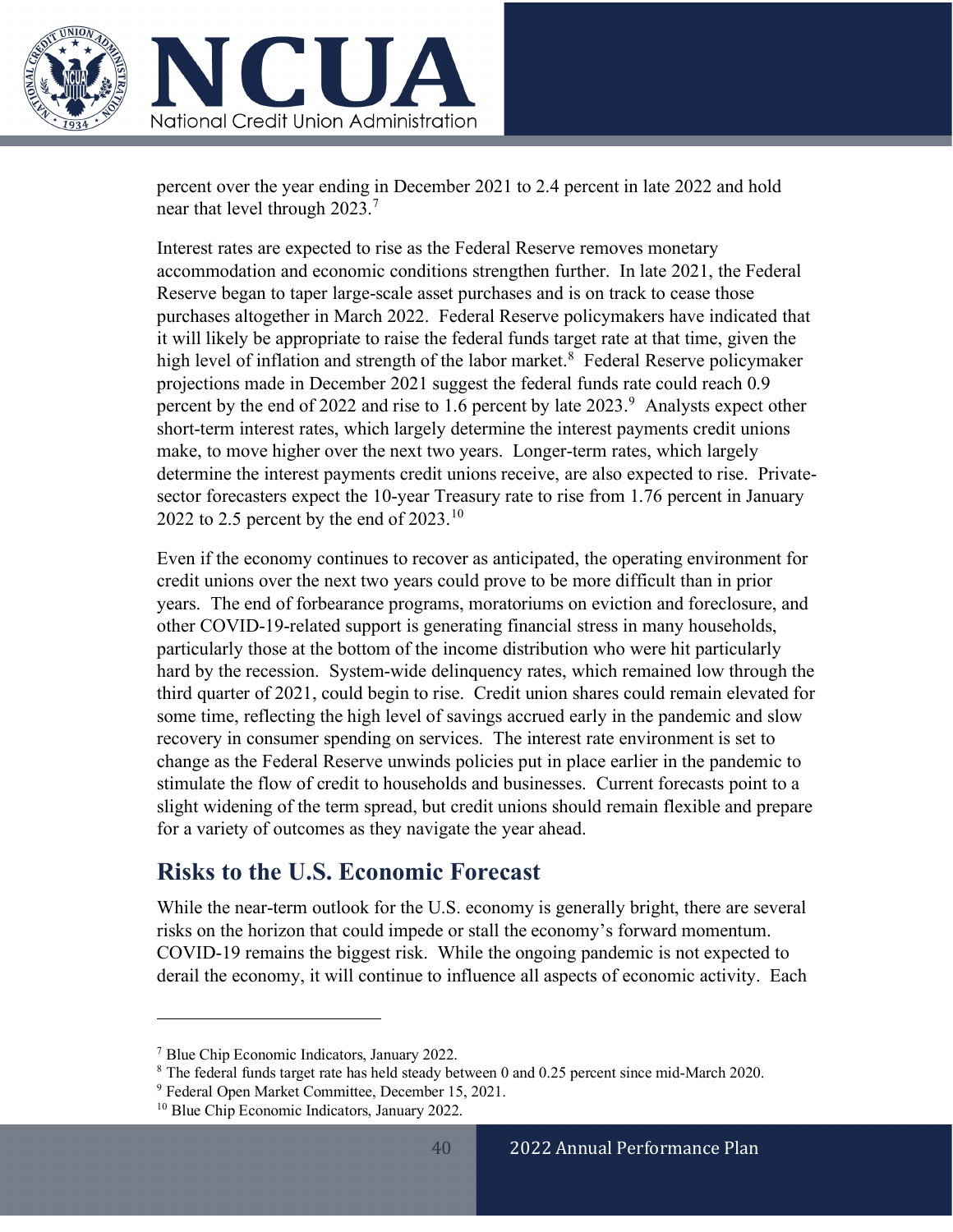

successive surge in infections has been less disruptive to the economy and economic activity has been quick to rebound once case numbers have peaked. This will likely remain true going forward, but every new wave of positive COVID-19 cases threatens to stall the recovery in labor force participation and prolong the supply chain disruptions that are hindering production, contributing to inventory shortages, and boosting prices across a wide range of goods.

Persistently high inflation also poses a significant risk to the economy in the near term. Higher-than-expected inflation for a prolonged period could spur Federal Reserve policymakers to raise the federal funds target rate more aggressively than currently expected. Tighter credit conditions typically constrain consumer and business borrowing and spending and cause economic growth to slow. If short-term rates rise more than long-term rates, the yield curve will flatten, putting downward pressure on credit union net interest margins.

Russia's invasion of Ukraine in late February has generated a tremendous amount of uncertainty about the near-term outlook. Many forecasters believe that the underlying strength of the economy, the dollar's role as the global economy's reserve currency, and the relative safety of U.S. financial markets will insulate the U.S. economy from serious damage. However, economic sanctions on Russia and the effect of the war on supplies of oil and other commodities, shipping, and supply chains could lead to slower growth and higher inflation than was expected before the conflict began.

## **Interest Rate Risk**

Credit unions' ability to manage and mitigate interest rate risk will continue to be important to their success. On the liability side of the credit union balance sheet, deposit rates have fallen since the start of 2020, but are poised to rise over the next two years as the Federal Reserve removes monetary accommodation. Credit unions will continue to face pressure to offer competitive deposit rates to avoid deposit attrition, as many members have a number of financial institution alternatives and can move funds quickly across institutions. Of the nearly 20 percent of households using a credit union as their primary financial institution, 56 percent also use a bank for some type of financial service.<sup>11</sup> The consensus forecast suggests longer-term interest rates will also rise over the next two years. In the near term, however, they will generally remain lower than in the years leading up to the 2020 recession. A prolonged period of relatively low interest rates also poses risks on the asset side of the credit union balance sheet. Credit unions that rely primarily on investment income may find their net

<span id="page-46-0"></span><sup>&</sup>lt;sup>11</sup> Federal Reserve Board, 2019 Survey of Consumer Finances.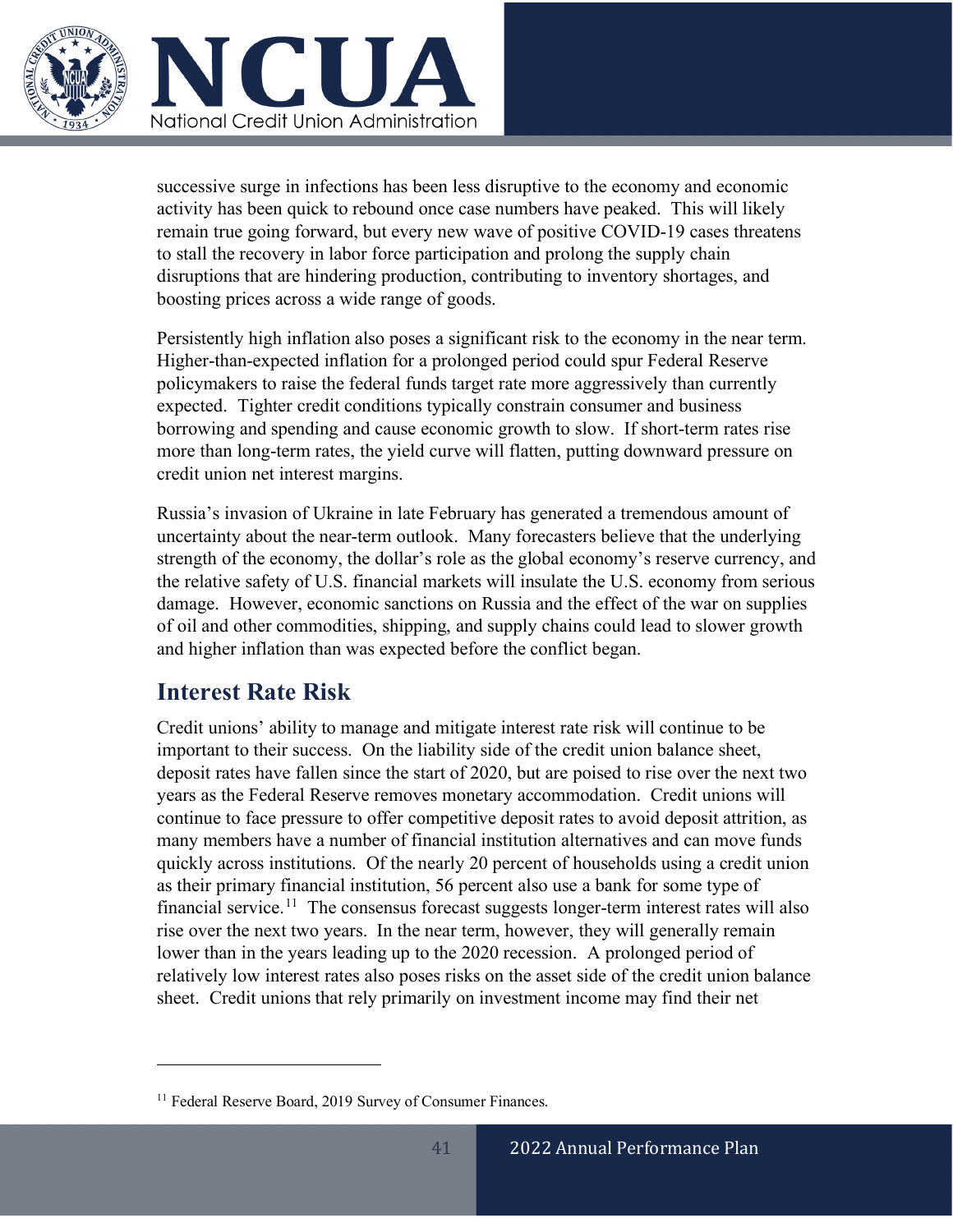

interest income remaining low or falling. In addition, credit unions could resume their reach for yield by adding longer-term or higher-risk assets to their portfolios.

# **Other Emerging Risk Areas for Credit Unions**

In addition to the risks associated with movements in the general economy, credit unions should also understand their exposure to, and address risks associated with, ongoing technological and structural changes. Over the longer term, increased concentration of loan portfolios, development of alternative loan and deposit products, technology-driven changes in the financial landscape, continued industry consolidation, and ongoing demographic changes will continue to shape the environment facing credit unions. These and other emerging trends may also affect the resource needs of the NCUA.

## **Lending Trends**

Increasing concentrations in new types of lending, including commercial loans and student loans, emphasize the need for long-term risk diversification and effective risk management tools and practices, along with expertise to properly manage increasing concentrations of risk.

## **Financial Landscape and Technology**

New financial products that mimic deposit and loan accounts, such as crypto currencies, peer-to-peer payment, and peer-to-peer lending, pose a competitive challenge to credit unions and banks alike. Credit unions also face a range of challenges and opportunities from FinTech companies in the areas of lending and the provision of other services. The emergence and increasing importance of digital currencies may pose both risks and opportunities for credit unions.

Technological changes outside the financial sector may also lead to changes in consumer behavior that indirectly affect credit unions. For example, the increase in ondemand use of auto services and pay-as-you-go, on-demand vehicle rental could reduce purchases of consumer-owned vehicles. That could lead to a slowdown or reduction in the demand for vehicle loans, now slightly more than a third of the credit union system's loan portfolio.

## **Smaller Credit Unions' Challenges and Industry Consolidation**

In the third quarter of 2021, 2,535 federally insured credit unions, representing 51 percent of the industry total, each had less than \$50 million in assets. Together, these credit unions accounted for only 2 percent of total assets and 3 percent of credit union membership. The number of small credit unions declined substantially over the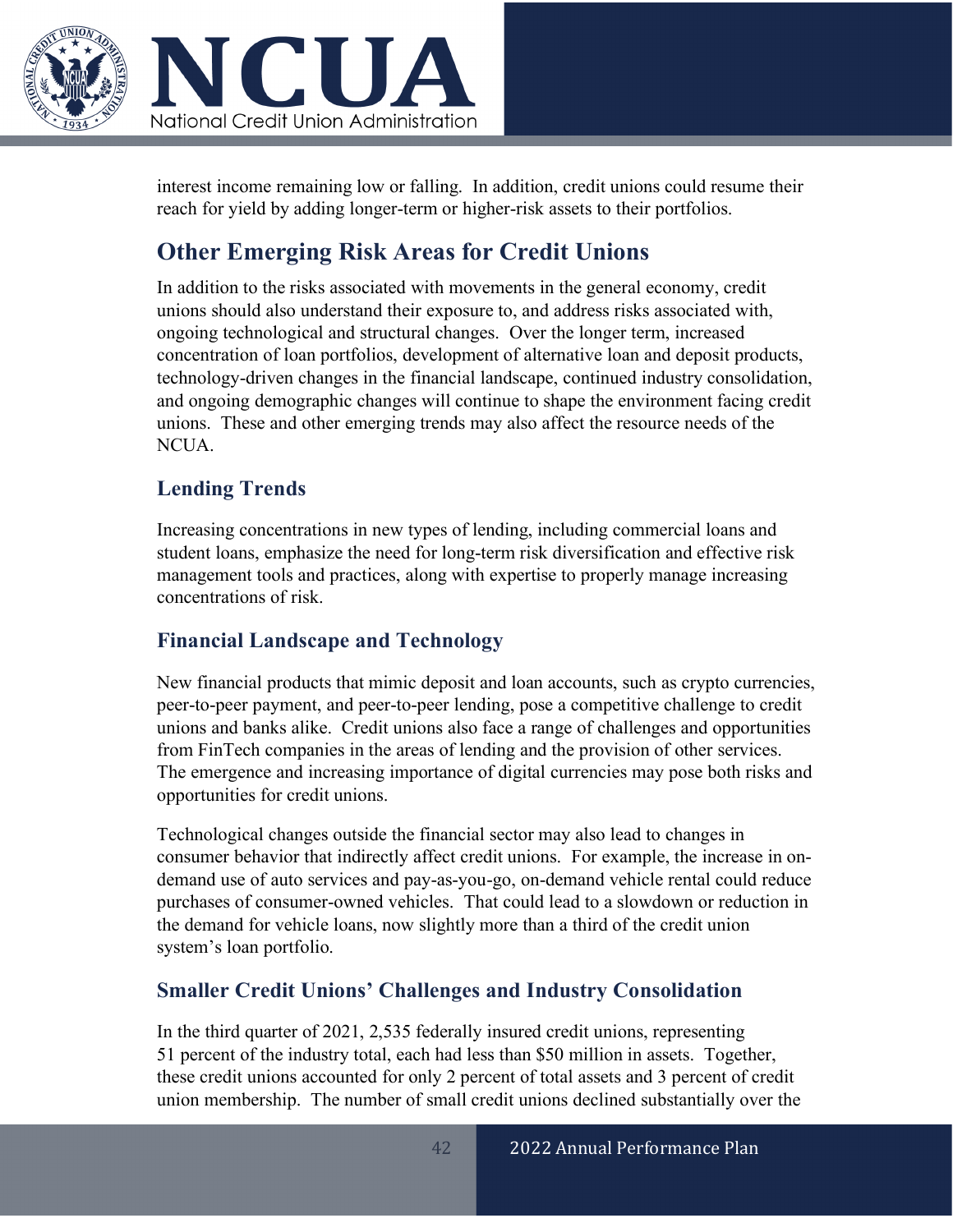

past five years. In the third quarter of 2016, there were 3,571 credit unions in this category, and they represented 61 percent of the system-wide total.

Small credit unions face challenges to their long-term viability for a variety of reasons, including lower returns on assets, human capital challenges, declining membership, high loan delinquencies, and elevated non-interest expenses. If current consolidation trends persist, there will be fewer credit unions in operation and those that remain will be considerably larger and more complex. In the third quarter of 2021, there were 685 federally insured credit unions with assets of at least \$500 million, 38 percent more than five years earlier. These 685 credit unions represented only 14 percent of all federally insured credit unions, but they accounted for 79 percent of credit union members and 83 percent of system-wide assets. Large credit unions tend to offer more complex products, services and investments. Increasingly complex institutions will pose management challenges for the institutions themselves, as well as the NCUA, because consolidation means the risks posed by individual institutions will become more significant to the Share Insurance Fund.

#### **Membership Trends**

While overall credit union membership continues to grow, more than half of federally insured credit unions had fewer members at the end of the third quarter of 2021 than a year earlier. In 23 states and Washington, D.C., the median membership growth rate was negative over the year. Credit unions with falling membership tend to be small; almost 65 percent had less than \$50 million in assets. Credit unions should consider whether their product mix is consistent with their members' needs and demographic profile.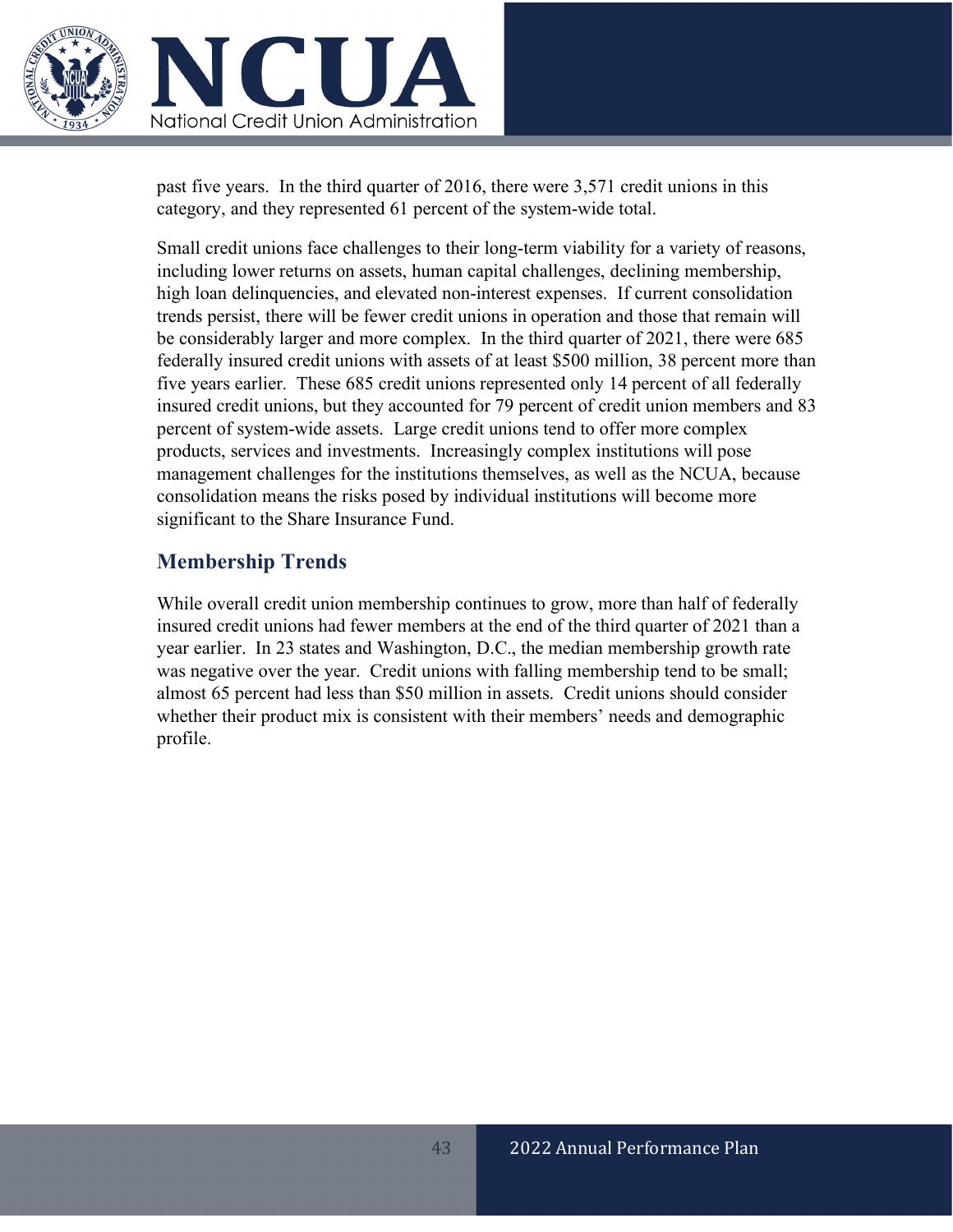



## **Cybersecurity**

Credit unions' increasing use of technology creates more risk of cyber-attacks. The prevalence of ransomware, malware, social engineering, distributed denial of service (DDOS) attacks, and other forms of historical cyber intrusion are creating challenges at credit unions of all sizes. These trends are likely to accelerate in the years ahead.

The benefits and costs of technology dependency have been especially apparent during the COVID-19 pandemic. On the one hand, emerging technologies such as mobile transactions and cloud computing have allowed credit unions to perform their normal business operations more effectively in a time of increased telework for their employees, social distancing by their customers, and offsite examinations from their regulators. On the other hand, COVID-19 has increased opportunities for cyberenabled fraud. Credit unions will need to put measures in place for rapid detection, protection, response, and recovery from cybersecurity incidents.

While traditional core banking and payment systems remain attractive targets to cyber criminals because they provide more direct cash-out opportunities and access to personal identifiable information, there has also been an increase in attacks on the supporting information and operational technologies. Credit unions should take a strategic risk management approach, which includes continual hardening, monitoring,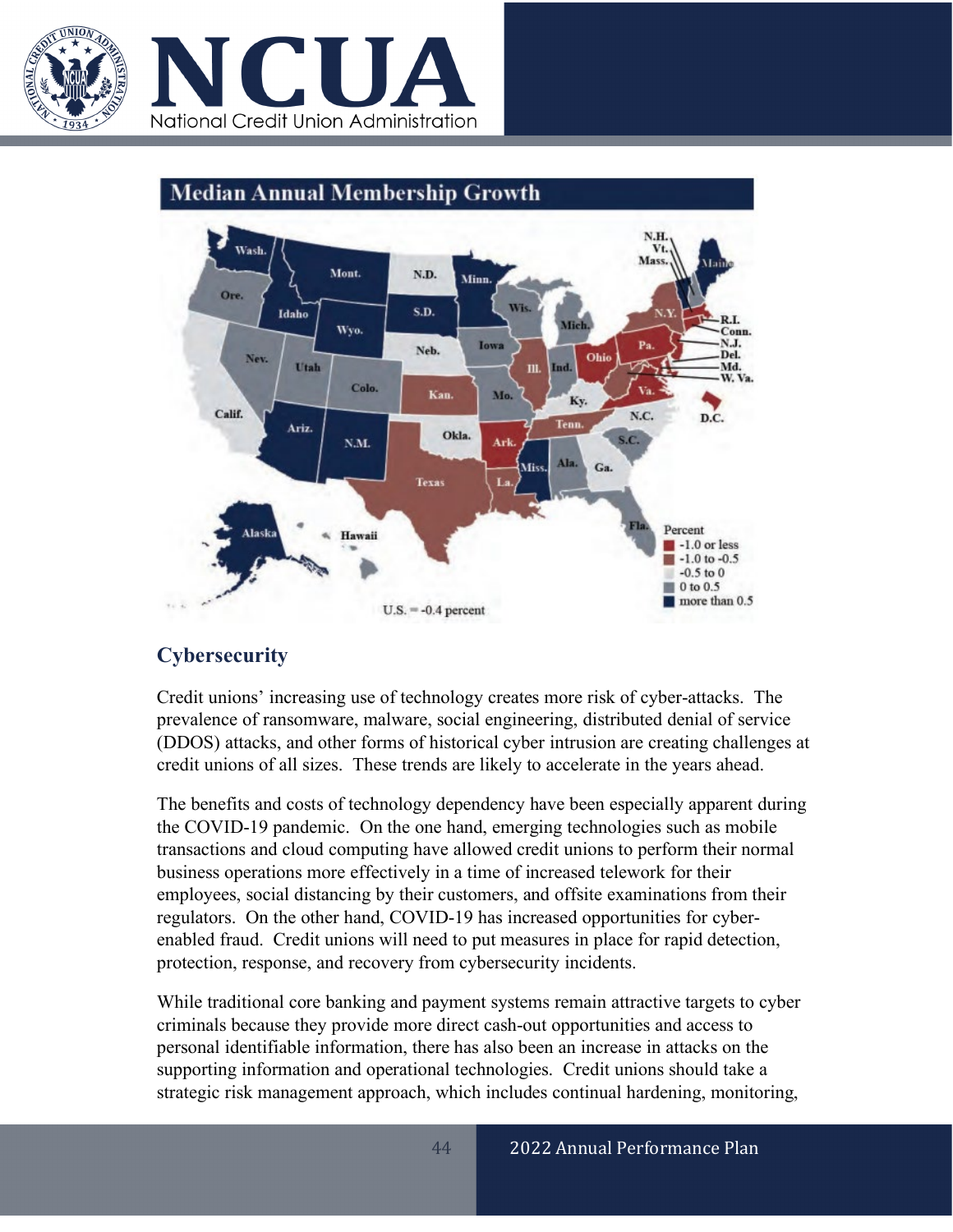

and improving credit union network security, as well as a thorough review and mitigation of risk within their respective supply chains. The Financial Stability Oversight Council (FSOC), of which the NCUA Chairman is a member, continues to highlight the importance of improving cybersecurity to combat the growing risks to individual institutions, financial market infrastructure, and the overall financial ecosystem. The FSOC recognizes that a cyber-attack on an important financial market utility, or a sensitive data breach at a large financial institution, could pose an acute threat to U.S. financial stability.

In FSOC's 2021 Annual Report, the Council once again emphasized the ongoing threat to the financial system posed by cybersecurity incidents, including ransomware and malware attacks. Such attacks have continued to rise throughout the COVID-19 pandemic, with cyber criminals targeting critical infrastructure, small businesses, hospitals, and schools. A cyberattack would be particularly disruptive if it targeted a key financial service or utility for which there is no readily available substitute. This could include attacks on central banks, exchanges, or payment clearing and settlement systems. The Council continues to recommend that federal and state agencies monitor cybersecurity risks and conduct cybersecurity risk assessments of financial institutions and financial infrastructures. It also highlights the continued importance of cooperation across government agencies and private firms to improve cybersecurity and operational resilience.

The FSOC Annual Report also emphasizes the need for robust monitoring and enhanced information security at third-party service providers, particularly during this time of growing use of such providers. Reliance on such service providers can magnify cyber risks. As in years past, the report recommends Congress pass legislation that ensures the NCUA has adequate examination and enforcement powers to oversee these thirdparty service providers. It notes that this oversight authority is particularly important since the NCUA issued a final rule in October 2021 expanding the lending activities permitted by credit union service organizations (CUSOs).

The FSOC Annual Report notes that financial institutions are rapidly adopting new technologies, including cloud computing and artificial intelligence. In light of this, the Council is supporting the efforts of the Financial and Banking Information Infrastructure Committee (FBIIC). The FBIIC's Technology Working Group is examining the extent to which financial services firms using emerging technologies introduce new cyber vulnerabilities into the financial services system.

Looking ahead, the FSOC Annual Report observes that there could be a greater prevalence of teleworking compared with the pre-pandemic period. This could result in elevated cyber vulnerabilities. The use of virtual private networks, virtual conferencing services, and other technologies can increase cyber vulnerabilities and other operational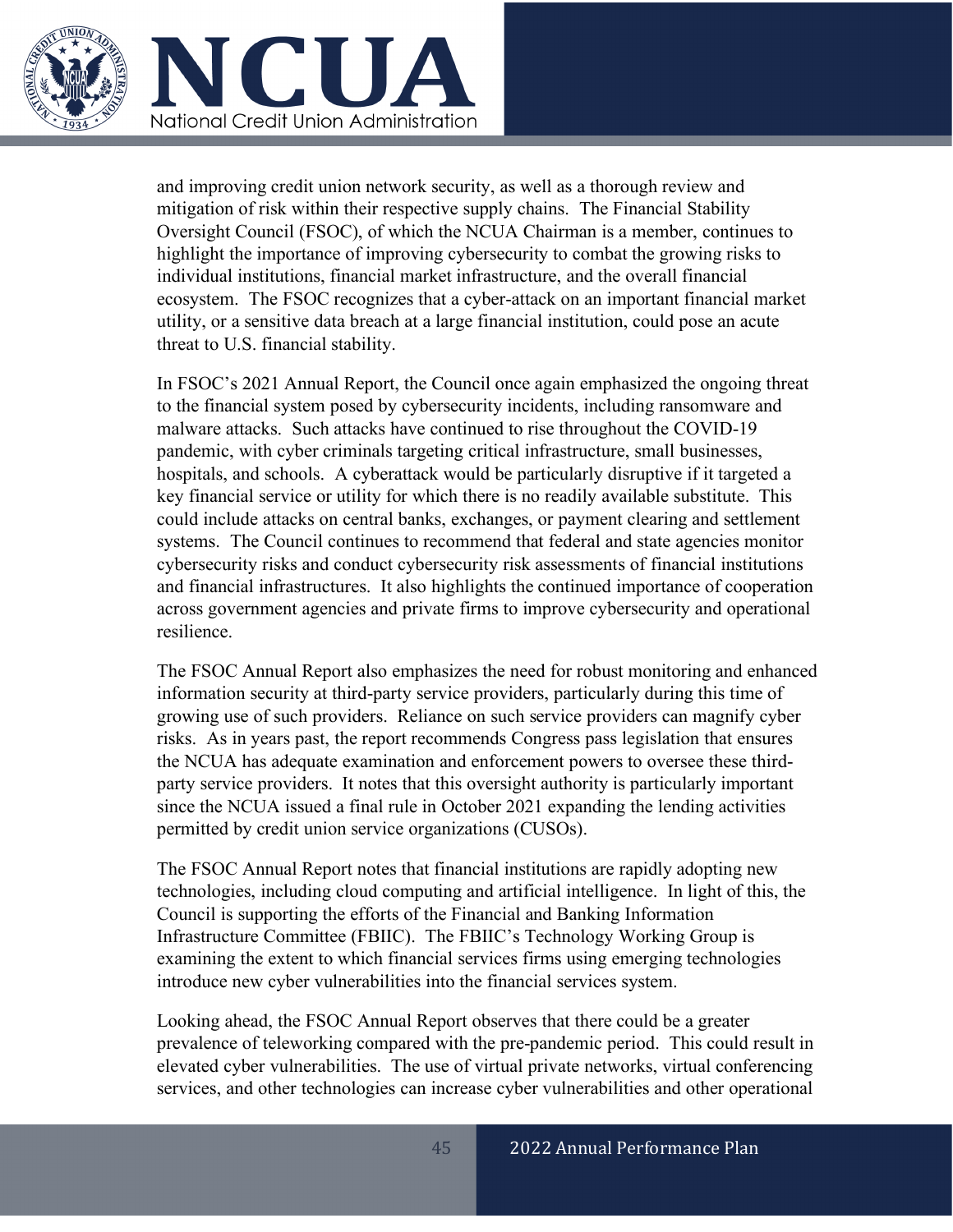

exposures. To the extent that these new technologies change the risk profile of financial institutions, the Council recommends agencies consider the need for any associated change to supervision and regulation.

In January 2022, the NCUA updated its supervisory priorities, which continue to include cybersecurity. The NCUA continues to focus on advancing consistency, transparency and accountability within the cybersecurity examination program. In pursuit of those efforts the agency has continued to improve and enhance the information security examination program. An updated examination program has been developed based on lessons learned from the InTREx-CU Pilot, the Automated Cybersecurity Evaluation Tool rollout, and information security examination practices both within NCUA and best practices identified from outside the agency. The updated information security examination program contains updated procedures that are tailored to institutions of varying size and complexity. This program is being tested with the goal of having the updated procedures finalized by the end of 2022.

In October 2021, NCUA released the Automated Cybersecurity Evaluation Tool application, which provides credit unions the capability to conduct a maturity assessment aligned with the Federal Financial Institutions Examination Council (FFIEC) Cybersecurity Assessment Tool. Using this voluntary and self-administered application allows institutions, regardless of size, to measure their cybersecurity preparedness and identify opportunities for improvement.

## **Climate-Related Financial Risks**

Climate change is accelerating and the number – and cost – of climate-related natural disasters is rising. The economic effects of these events are clear. Each year, natural disasters like hurricanes, wildfires, droughts, and floods impose a substantial financial toll on households and businesses alike. The physical effects of climate change along with associated transition costs pose significant risks to the U.S. economy and the U.S. financial system.

Credit unions need to consider climate-related financial risks, and how they could affect their membership and institutional performance. For instance, a credit union's field of membership is often tied to a particular industry or community. To remain resilient, credit unions may need to consider adjustments to their fields of membership as well as the types of loan products they offer.

Credit unions, not the NCUA, are best positioned to assess various risks and opportunities within their field of membership. Credit unions will need to make their own decisions on diversification and expanded fields of membership. The agency does not intend to micromanage credit union lending decisions for climate financial risk, including lending to family farms and others in the agricultural sector as well as